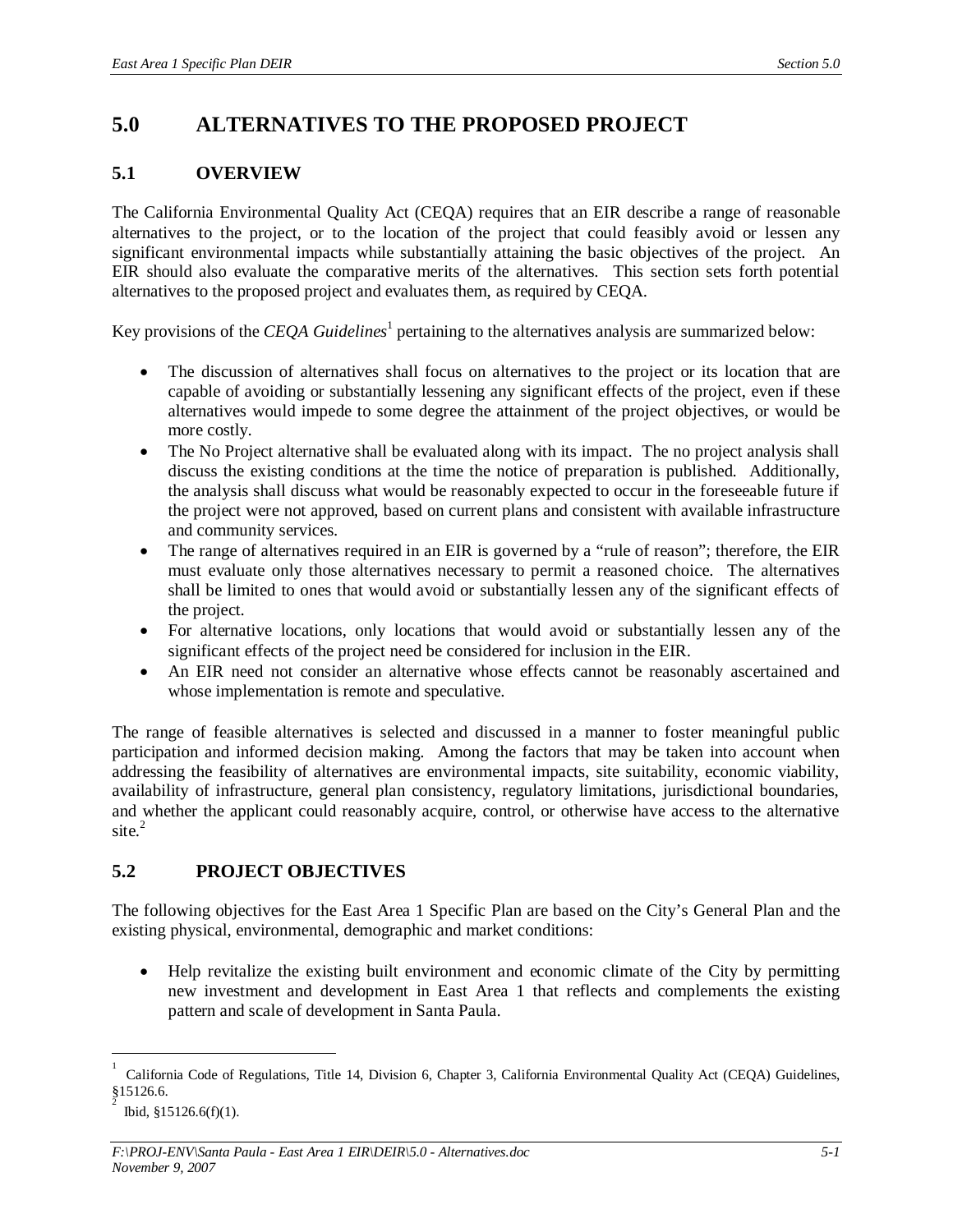- Cluster development to preserve the hillside portions of the site most visible from the City and surrounding areas.
- Enhance Haun Creek to provide drainage facilities that are natural in appearance, provide additional natural habitat, and create a buffer between development and agricultural uses to the east that is consistent with the visual character of the area.
- Create a compact, cohesive community consisting of residential, commercial, open space, and public facilities connected to each other and the existing downtown by a coherent network of interconnected streets, walkways and trails.
- Establish new residential neighborhoods and districts with supporting commercial and institutional uses.
- Provide a wide variety of housing types and lifestyle choices which are consistent with and embody Santa Paula traditions.
- Allow for development of a sufficient number of homes to support viable neighborhood-serving commercial uses within close proximity to residential areas.
- Provide a wide range of open space, park and recreational facilities serving residents of the City of Santa Paula and surrounding areas and reinforcing the community's identity and connection to its natural and agricultural surroundings.
- Provide sites for a wide range of educational facilities including primary, secondary and post - secondary facilities, to meet the needs of residents of the City of Santa Paula and the surrounding community.

# **5.3 ALTERNATIVES CONSIDERED**

An EIR must briefly describe the rationale for selection and rejection of alternatives. The lead agency may make an initial determination as to which alternatives are feasible, and therefore merit in-depth consideration, and which are infeasible. Alternatives considered include a range of potential projects to meet the project's objectives while eliminating or reducing significant environmental impacts identified in Section 4.0 of this EIR.

Alternatives considered include the following:

- $\bullet$  Alternative 1: No Project
- Alternative 2: City of Santa Paula General Plan 900 Dwelling Units
- Alternative 3: East Area 1 Specific Plan 1,000 Dwelling Units
- Alternative 4: East Area 1 Specific Plan 1,250 Dwelling Units
- Alternative 5: East Area 1 Specific Plan- State Route 150 ByPass

The alternatives identified below, with the exception of the mandatory No Project Alternative, were selected for their potential to attain basic project objectives and lessen or avoid significant environmental effects resulting from implementation of the proposed project.

# **5.4 ALTERNATIVE 1 - NO PROJECT ALTERNATIVE**

### 5.4.1 DESCRIPTION OF ALTERNATIVE 1

As shown in Table 5-1, the East Area 1 project site would continue to be actively farmed, and Ventura County General Plan and Non-Coastal Zoning Ordinance land use and zoning designations, respectively would apply. The project site would not be annexed by the City of Santa Paula and would remain under Ventura County jurisdiction.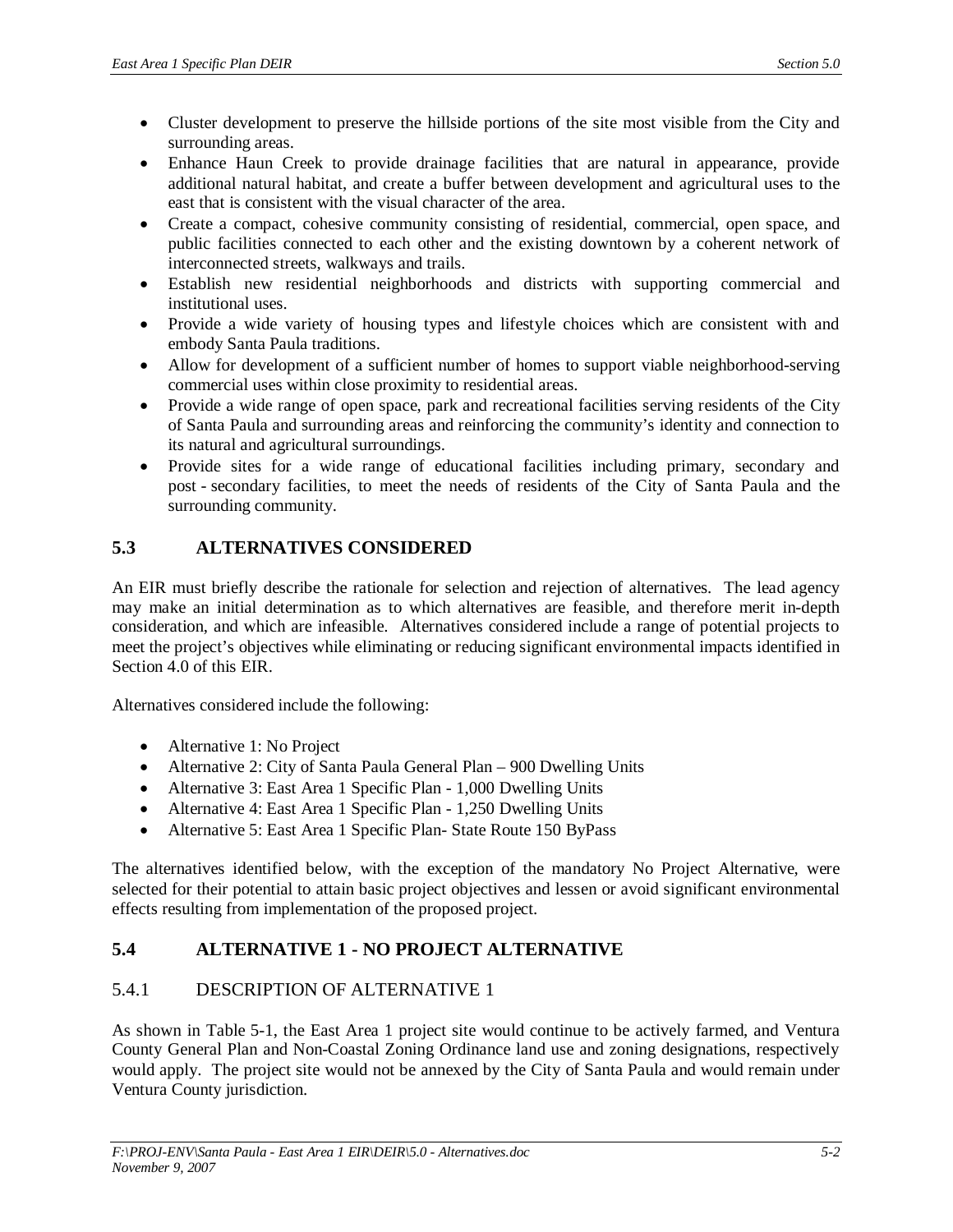| <b>Lands Use</b>                  | <b>Unit Counts/Size</b> |
|-----------------------------------|-------------------------|
| <b>Residential Dwelling Units</b> | 0 units                 |
| <b>Workplace Buildings</b>        | 0sf                     |
| Retail/Office                     | 0sf                     |
| <b>Assisted Living</b>            | 0sf                     |
| <b>Elementary School</b>          | 0 ac                    |
| High School/Post Secondary School | 0ac                     |
| <b>Shared Athletic Fields</b>     | 0ac                     |
| Parks and Greenways               | 0ac                     |
| Agriculture                       | 501 ac                  |

**TABLE 5-1 LAND USES PROPOSED FOR ALTERNATIVE 1: NO PROJECT**

Source: P&D Consultants, 2007

#### 5.4.2 IMPACTS OF ALTERNATIVE 1

#### 5.4.2.1 Land Use and Planning

Under Alternative 1, there would be no change resulting from development at the site. No new development would occur and the proposed specific plan would not be implemented. The East Area 1 expansion area in the General Plan would not be annexed into the City and would remain outside the existing City Urban Restriction Boundary and Sphere of Influence lines. Under this alternative, the City would continue to terminate at Santa Paula Creek (on the western border of the site). The site would remain as unincorporated land under Ventura County's jurisdiction. Because there is no development east of the project site, there would not be any division of established communities. As the no project alternative does not provide for the implementation of the goals and policies of the City's General Plan, the General Plan would not be implemented and the goals and objectives of the City would not be achieved. There are no applicable habitat conservation or natural community conservation plans that apply to the site. Unlike the proposed project, implementation of this alternative would result in no significant impacts related to land use and planning.

### 5.4.2.2 Agricultural Resources

Under Alternative 1, there would be no change resulting from development at the project site. Existing agricultural operations would continue on-site for the foreseeable future. There would be no conversion of farmland designated as Prime and Unique, as identified on the State's Important Farmland Maps. There are no Williamson Act contracts in effect. The use of the site for continued agriculture would be at the decision of the land owner and operator and would continue in response to market trends. Agricultural operation on adjacent lands would not be impacted. Unlike the proposed project, implementation of this alternative would result in no significant impacts related to agricultural resources.

### 5.4.2.3 Mineral Resources

Under Alternative 1, there would be no change resulting from development at the site. There are no known mineral resources on-site. Similar to the proposed project, no significant impacts related to mineral resources would result with implementation of this alternative.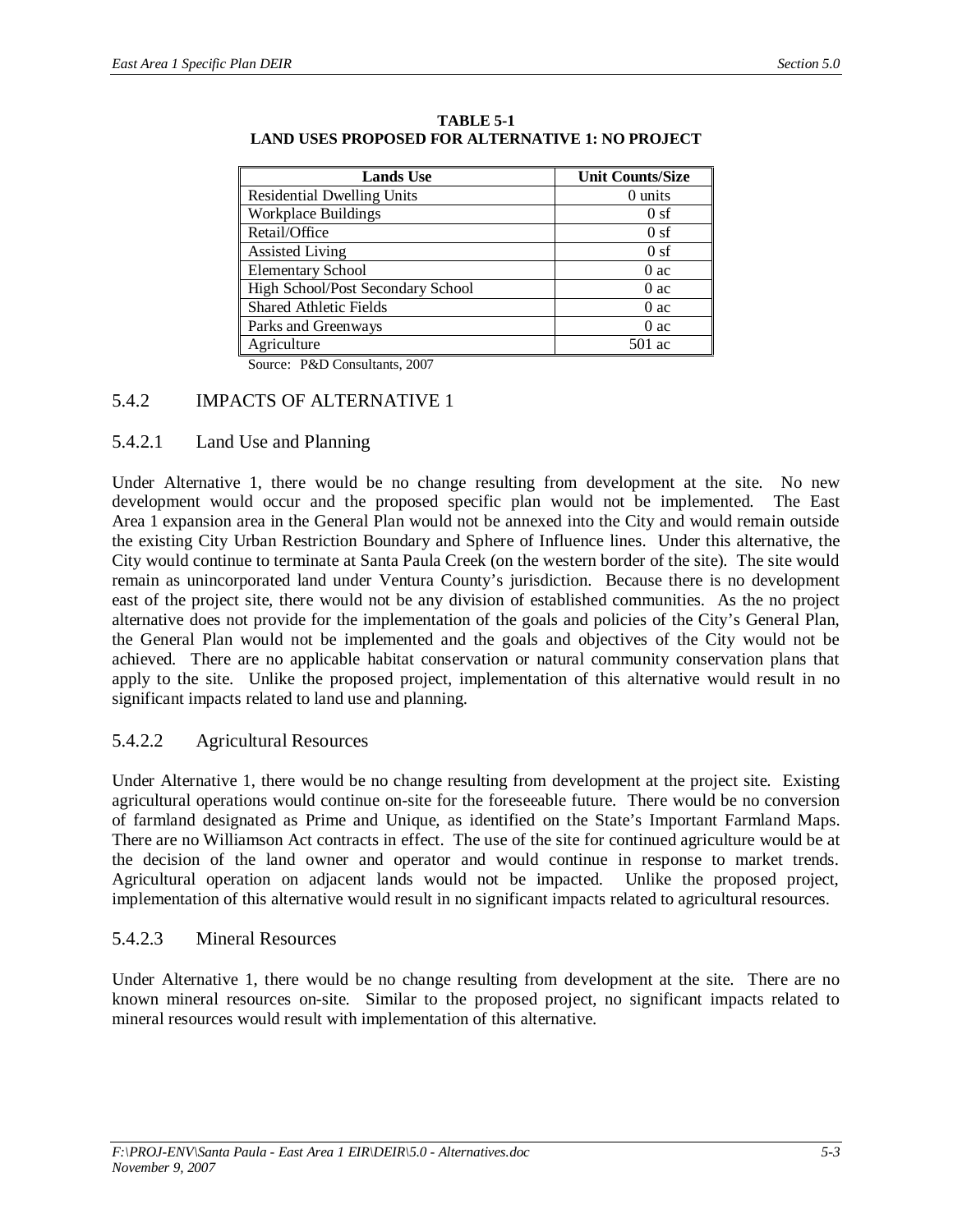### 5.4.2.4 Transportation and Circulation

Under Alternative 1, no changes in traffic or circulation would occur on-site. No new trips would be generated beyond existing levels. As such, there would be no increase in traffic in relation to the existing traffic load and capacity of the street system. Existing levels of services (LOS) at intersection around the project site and throughout the City would remain at exiting levels and no additional trips beyond those currently generated would result. In addition, no changes in roadway design would result. There would be no changes in emergency access or requirements for parking. Unlike the proposed project, implementation of this alternative would result in no significant impacts related to transportation and circulation.

### 5.4.2.5 Air Quality

Under Alternative 1, there would be no change in air quality resulting from development of the project site. No new sources of air emissions would exist. Ongoing agricultural operations would continue which could result in the use of spraying, which in turn could continue to degrade local air quality and expose residents near the site to airborne chemicals. As regulations continue to be developed and implemented on such operations, these impacts could decline over time.

The existing agricultural operations have been accounted for and comply with local air quality plans. There could be some violations to air quality standards depending upon what agricultural operations continue and are implemented (such as open burns, excessive spraying, etc.).

There would be no cumulative net increase in any criteria pollutants which are currently non-attainment in the region. Sensitive receptors near the site would not be exposed to new emissions from on-site sources, but could be exposed, as noted previously, to continued use of chemicals on-site for agricultural related uses.

Odors on the site would be similar to existing conditions.

Emissions of greenhouse gases that contribute to climate change are also expected to remain the same with no increase due to changes in land-use.

Unlike the proposed project, implementation of this alternative would result in less than significant impacts related to air quality.

### 5.4.2.6 Noise

Under Alternative 1, farming activities would continue and therefore the noise exposure would be representative of existing conditions on the project site. Specific Community Noise Equivalent Level readings range between 54.3 dB(A) and 68.5 dB(A) depending on proximity to Telegraph Road and SR-126. There would be very little change over time and no substantive changes in off-site noise generation. Unlike the proposed project, implementation of this alternative would result in no significant impacts related to noise.

### 5.4.2.7 Biological Resources

Under Alternative 1, there would be no change to existing conditions on-site related to biological resources. This would include both native and non-native plant communities. There would be no substantial adverse effects on any candidate, sensitive, or special status species identified in local or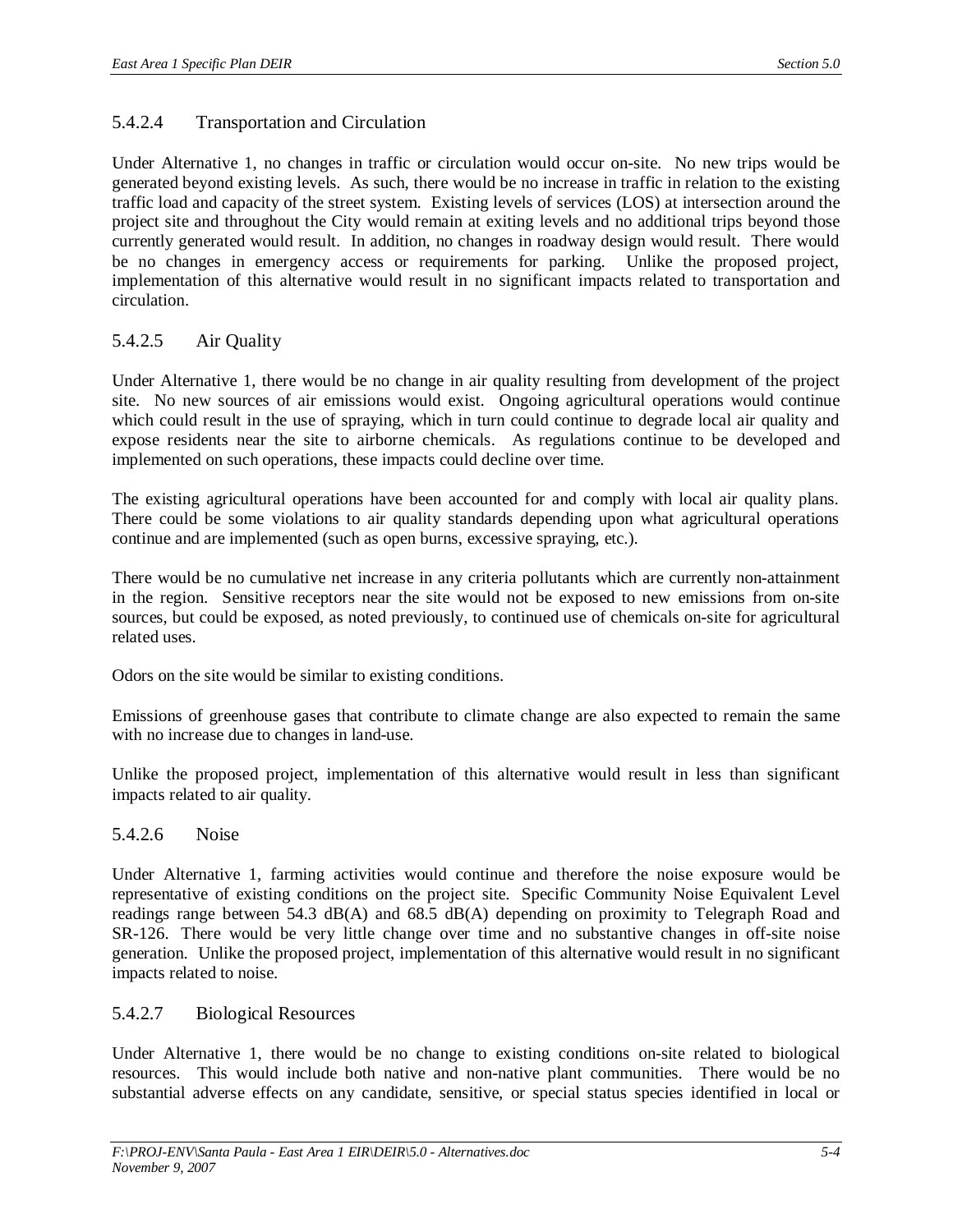regional plans, policies, or regulations, or by the California Department of Fish and Game or U.S. Fish and Wildlife Service. There would be no impact to riparian habitat or other sensitive natural communities. There would be no change in the movement of native resident or migratory fish or wildlife species; there would be change to established native resident or wildlife migratory wildlife corridors. In addition, this alternative does not conflict with any local policies or ordinances protecting biological resources. There would be no trees removed. There is no adopted Habitat Conservation Plan, Natural Community Conservation Plan or other approved conservation plans that apply to the site. Unlike the proposed project, implementation of this alternative would result in no significant impacts related to biological resources.

### 5.4.2.8 Geology and Soils

Under Alternative 1, there would be no changes to existing conditions at the site. No grading or earth removal would occur. The existing geological conditions would remain the same. Given that there would be no new development, no additional persons (beyond those currently working and/or living on-site) or new structures would be potentially subject to ground rupture, strong seismic shaking, seismic-induced land failure, including liquefaction, or landslides. The site could continue to experience the loss of top soil and soil erosion due to farming activities and erosion from rain events and watering. Haun Creek at SR-126 would continue to flood during storm events.

Since no grading or new development on-site is proposed, no new structures would be located on geologic units that are unstable or would become unstable. Existing conditions related to on-site or offsite landslides, lateral spreading, subsidence, liquefaction or collapse would persist (in the event they are currently present). No structure would be located on expansive soil that would create new risks. There would be no new use of septic systems and any existing systems on-site would remain. The existing residents and employees on-site would experience the same exposure to seismic risk that exists today. Unlike the proposed project, implementation of this alternative would result in less than significant impacts related to geology and soils.

### 5.4.2.9 Hydrology and Water Quality

Under Alternative 1, there would be no change resulting from development at the site. The existing onsite drainages would continue to exist with no improvements beyond those made for agricultural purposes. Under this alternative, no water quality standards or waste discharge requirements would be violated. However, because there would be no improvement, any accidental release of chemicals used in agricultural operations could occur and result in water quality degradation.

The existing water supply wells would continue to be operated and there would be no reduction in water supply or reduction in groundwater recharge. Existing drainage patterns along both Haun Creek and Santa Paula Creek would continue. No improvements or alterations to drainage patterns would occur. Existing flow volumes and velocities from both upper Haun Creek and Santa Paula Creek would continue.

Improvements proposed to retain storm water from intense (100-year) rainfall events to contain flows in Haun Creek would not occur. Flooding along the north portions of SR-126 during these events would continue. The existing bridge on Haun Creek at SR-126 does not meet capacity requirements for the 100 year storm and retention basins proposed on-site to reduce flows during these events would not be constructed.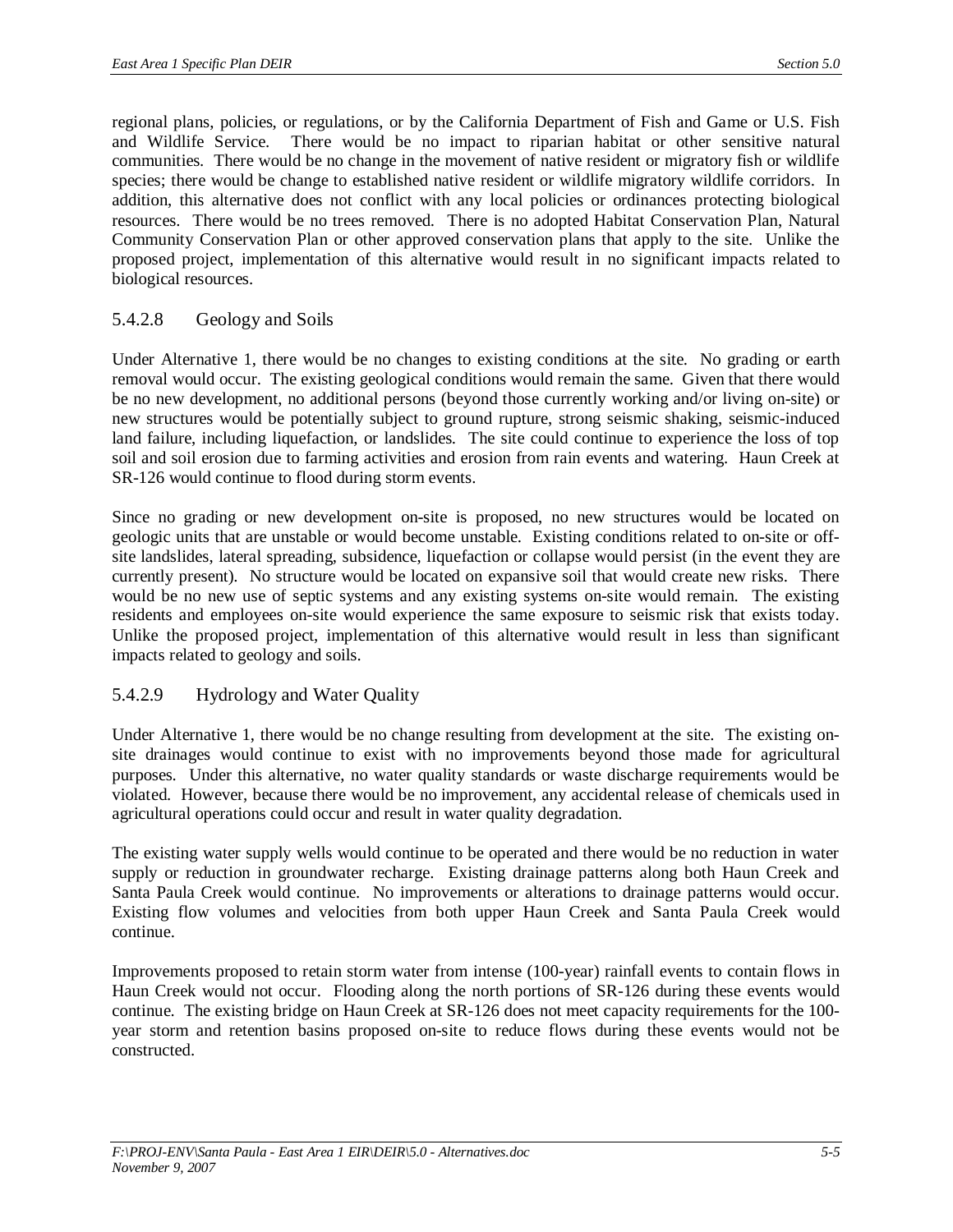There would not be any new housing built on-site, therefore, no new structures would be placed within the 100-year flood hazard area as currently mapped. However, existing structures on-site are located within portions of the 100-year flood zone, as are off-site structures north of SR-126; these structures would continue to be susceptible to flooding.

The risk of flooding from failure of up stream dams would be the same as for the proposed project. The project is not susceptible to seiche, tsunami or mudflow.

Implementation of this alternative would result in greater impacts than those of the proposed project in that the existing flood hazards on-site would remain. Impacts would be considered significant.

### 5.4.2.10 Hazards and Hazardous Materials

Under Alternative 1, there would be no change to existing conditions on-site. The existing hazardous materials (herbicides, insecticides, fertilizers, etc.) used as part of ongoing agricultural operations would continue to used and stored on-site. There would not be any new significant hazard to the public or the environment through the routine transport, use or disposal of hazardous materials currently used on-site, since applicable local, state and federal laws pertaining to the use, storage and transport of these substances would continue to be adhered to. The potential for a future hazard or release of hazardous materials would remain as it is today. There are no schools within 0.25 miles of the site.

The known site that contains underground storage tanks (UST) would not be excavated and there would be no remediation or removal of any contaminated soils that may exist at these sites. The site would remain on the current list of hazardous materials sites specified by Section 65962.5 of the California Government Code. The facility status is listed as inactive. The project site is at the east end of the Santa Paula Airport and outside of the airport's land use plan area. Continued use of the site in active agriculture would not interfere with any adopted emergency response or evacuation plans. The site is adjacent to undeveloped lands to the north at the base of Sulphur Mountain, and is considered a high wildfire potential area. Residences and employees would continue to be exposed to these risks. Implementation of this alternative has the potential to result in significant adverse impacts related to hazards/hazardous materials.

### 5.4.2.11 Aesthetics

Under Alternative 1, there would be no change resulting from development at the project site. The existing views of the site would remain unchanged, primarily comprised of avocado and citrus orchards, windrows and the on-site hillsides. There would be no change to the scenic vista, no grading would occur, therefore there would not be any removal of trees on-site, alternation or removal of bluffs and rock outcropping, or removal of historic buildings. The visual character of the site and eastern Santa Paula at the base of Sulphur Mountain and the upper Santa Clara River Valley would remain unchanged. No new sources of light and glare would be introduced. No impacts to SR-126 (designated as an eligible scenic highway) would occur and no impacts to this facility would result. Unlike the proposed project, implementation of this alternative would result in no significant impacts related to aesthetic.

### 5.4.2.12 Cultural and Historic Resources

Under Alternative 1, there would be no changes to the project site. The existing structures that have been identified as historic on-site would remain in their current location. This includes the pump house, packing plant, residences, and barn. The existing archaeological sites would remain undisturbed. There would be no ground disturbance; therefore, buried historic, archaeological or paleontological resources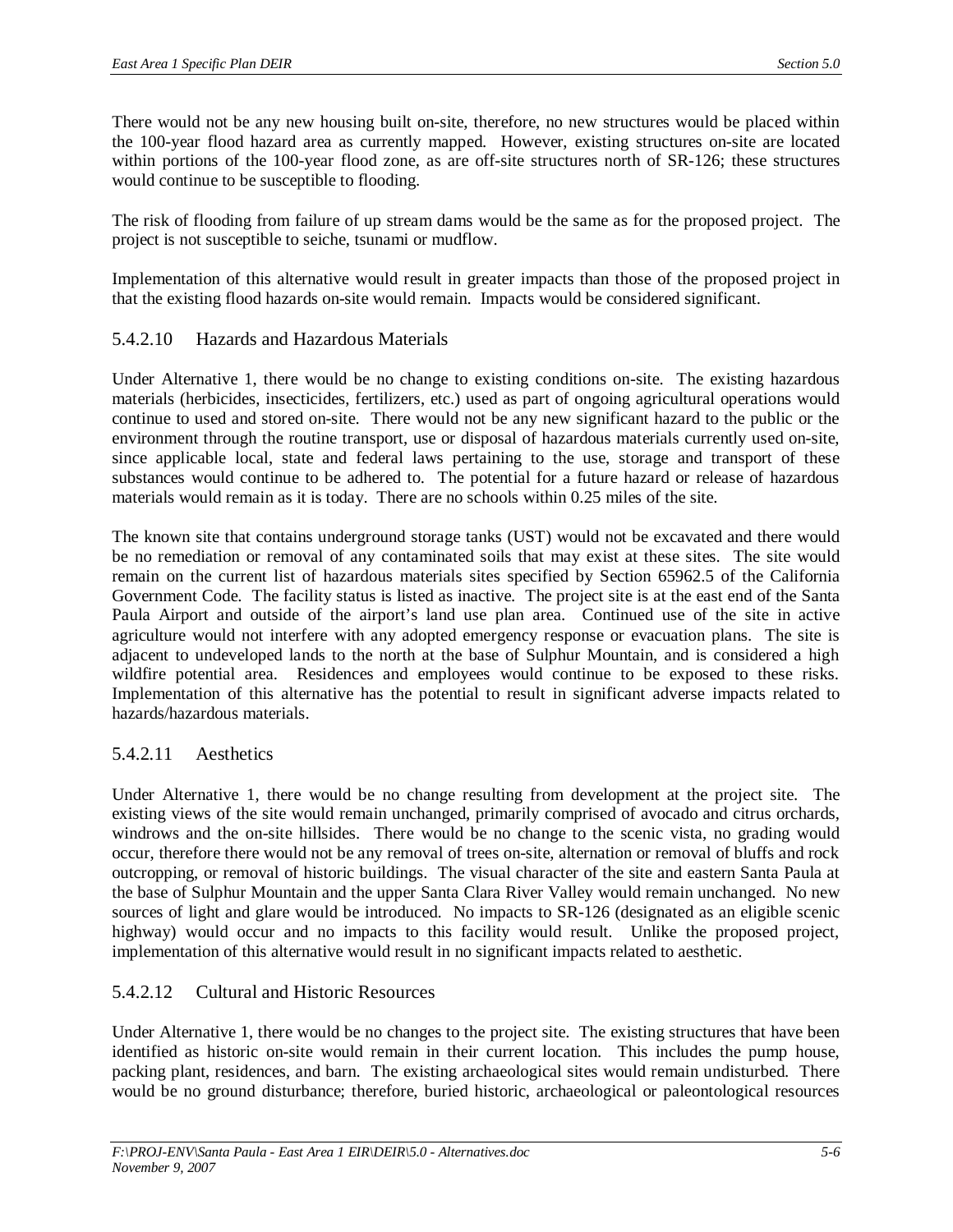remain undisturbed. No unique paleontological or geological resources are known to exist on-site; as such there would be no impacts. Similarly, there are no known burial sites on-site and since no grading is proposed, no undiscovered site would be exposed. Unlike the proposed project, implementation of this alternative would result in no significant impacts related to cultural and historic resources.

#### 5.4.2.13 Public Services

Under Alternative 1, there would be no changes to existing conditions on-site concerning the provisions and/or need for public services and no additional facilities would need to be constructed to serve the site. Implementation of this alternative would result in no significant impacts related to public services.

### 5.4.2.14 Recreation

Under Alternative 1, no new park sites or facilities would be required and there would be no increase in use of existing recreational sites. Implementation of this alternative would result in no significant impacts related to recreation.

#### 5.4.2.15 Utilities and Service Systems

Under Alternative 1, there would be no change in utilities or service systems resulting from development at the site. No new water supply or sewer infrastructure would be constructed to serve the site. Likewise, there would be no improvements to support existing City services such as increased water supply or use of recycled water. There would no need to construct additional facilities to support waste water treatment or require approval of the Regional Water Quality Control Board as a result of continuing existing activities on-site. There would be no increase in solid waste generated by the site or changes in solid waste flow to landfills. Unlike the proposed project, implementation of this alternative would result in no significant impacts related to utilities and service systems.

### 5.4.2.16 Population and Housing

Under Alternative 1, there would be no change in population resulting from development at the site. The existing population on-site would remain and not be displaced. Under this alternative, no new housing would be constructed. Similar to the proposed project, implementation of this alternative would result in no significant impacts related to population and housing. It should be noted that this alternative will not result in a beneficial impact related to the increase in permanent employment as the proposed project.

### 5.4.3 SUMMARY OF ALTERNATIVE 1

The No Project Alternative would preclude the construction of land uses identified for the proposed project. As previously noted, the existing agricultural operations would continue on-site and conditions would remain unchanged. However, under this alternative Haun Creek at SR-126 would continue to experience flooding during normal storm events. In addition, this alternative does not meet any of the projected objectives, as noted in Table 5-2.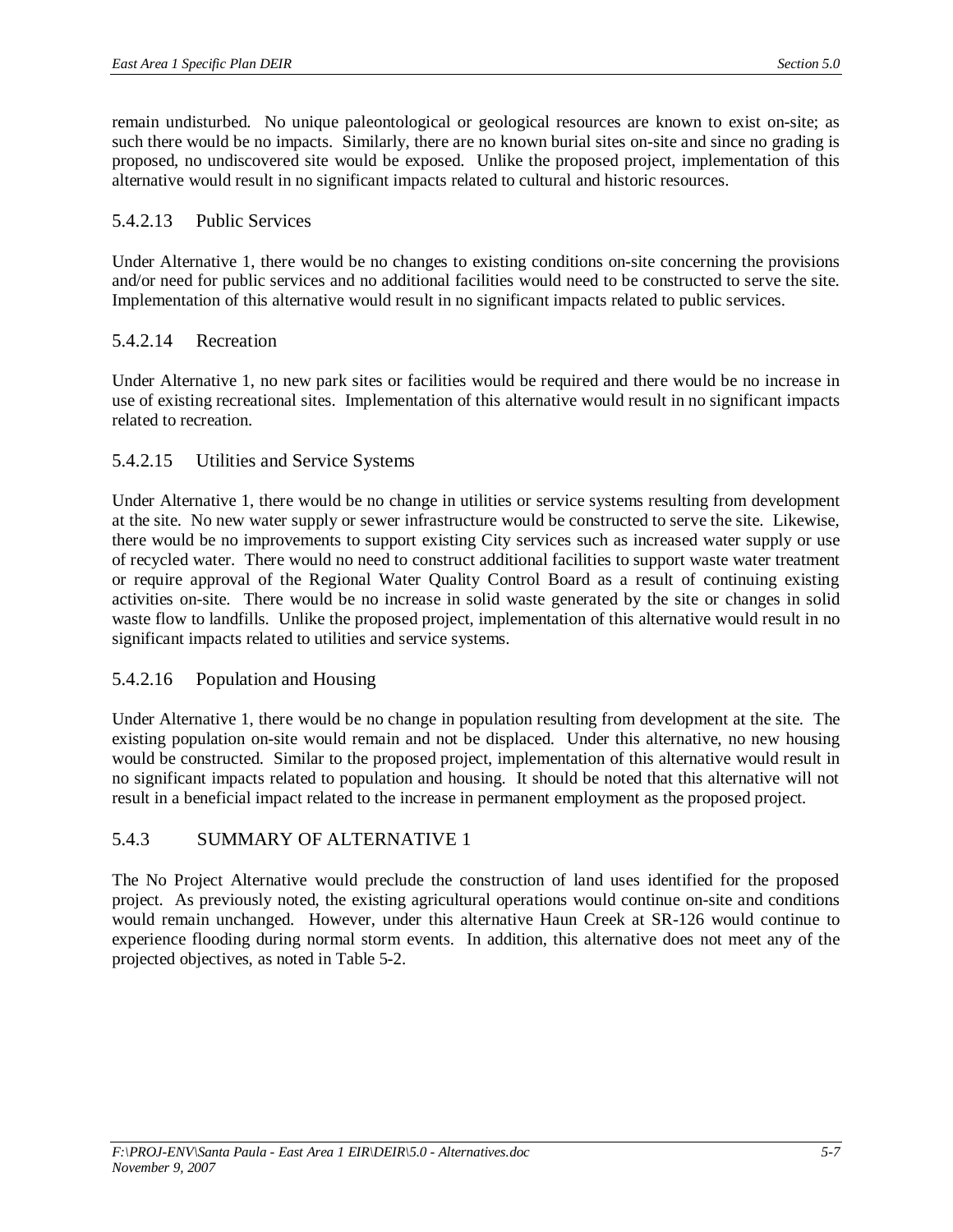| <b>TABLE 5-2</b>                                        |
|---------------------------------------------------------|
| ABILITY OF ALTERNATIVE 1 TO MEET THE PROJECT OBJECTIVES |

| <b>PROJECT OBJECTIVE</b>                                                                                                                                                                                                                                        | <b>DOES THE</b><br><b>ALTERNATIVE MEET</b><br><b>THE PROJECT</b><br><b>OBJECTIVE?</b> |
|-----------------------------------------------------------------------------------------------------------------------------------------------------------------------------------------------------------------------------------------------------------------|---------------------------------------------------------------------------------------|
| Help revitalize the existing built environment and economic climate of the City                                                                                                                                                                                 |                                                                                       |
| by permitting new investment and development in East Area 1 that reflects and                                                                                                                                                                                   | No                                                                                    |
| complements the existing pattern and scale of development in Santa Paula.                                                                                                                                                                                       |                                                                                       |
| Cluster development to preserve the hillside portions of the site most visible<br>from the City and surrounding areas                                                                                                                                           | N <sub>0</sub>                                                                        |
| Enhance Haun Creek to provide drainage facilities that are natural in appearance,<br>provide additional natural habitat, and create a buffer between development and<br>agricultural uses to the east that is consistent with the visual character of the area. | N <sub>0</sub>                                                                        |
| Create a compact, cohesive community consisting of residential, commercial,<br>open space, and public facilities connected to each other and the existing<br>downtown by a coherent network of interconnected streets, walkways and trails.                     | No                                                                                    |
| Establish new residential neighborhoods and districts with supporting<br>commercial and institutional uses.                                                                                                                                                     | No                                                                                    |
| Provide a wide variety of housing types and lifestyle choices which are<br>consistent with and embody Santa Paula traditions.                                                                                                                                   | N <sub>0</sub>                                                                        |
| Allow for development of a sufficient number of homes to support viable<br>neighborhood-serving commercial uses within close proximity to residential<br>areas.                                                                                                 | No                                                                                    |
| Provide a wide range of open space, park and recreational facilities serving<br>residents of the City of Santa Paula and surrounding areas and reinforcing the<br>community's identity and connection to its natural and agricultural surroundings.             | N <sub>0</sub>                                                                        |
| Provide sites for a wide range of educational facilities including primary,<br>secondary and post -secondary facilities, to meet the needs of residents of the<br>City of Santa Paula and the surrounding community.                                            | N <sub>0</sub>                                                                        |

Source: P&D Consultants, 2007.

### **5.5 ALTERNATIVE 2 – SANTA PAULA GENERAL PLAN - 900 DWELLING UNITS**

### 5.5.1 DESCRIPTION OF ALTERNATIVE 2

This alternative is based on the City of Santa Paula's General Plan (1998) description for East Area 1, which would allow for the construction of 900 dwelling units, up to 76,230 square feet of neighborhood commercial, a school, parks, and a hotel and golf course. Table 5-3 summarizes the proposed land uses for this alternative.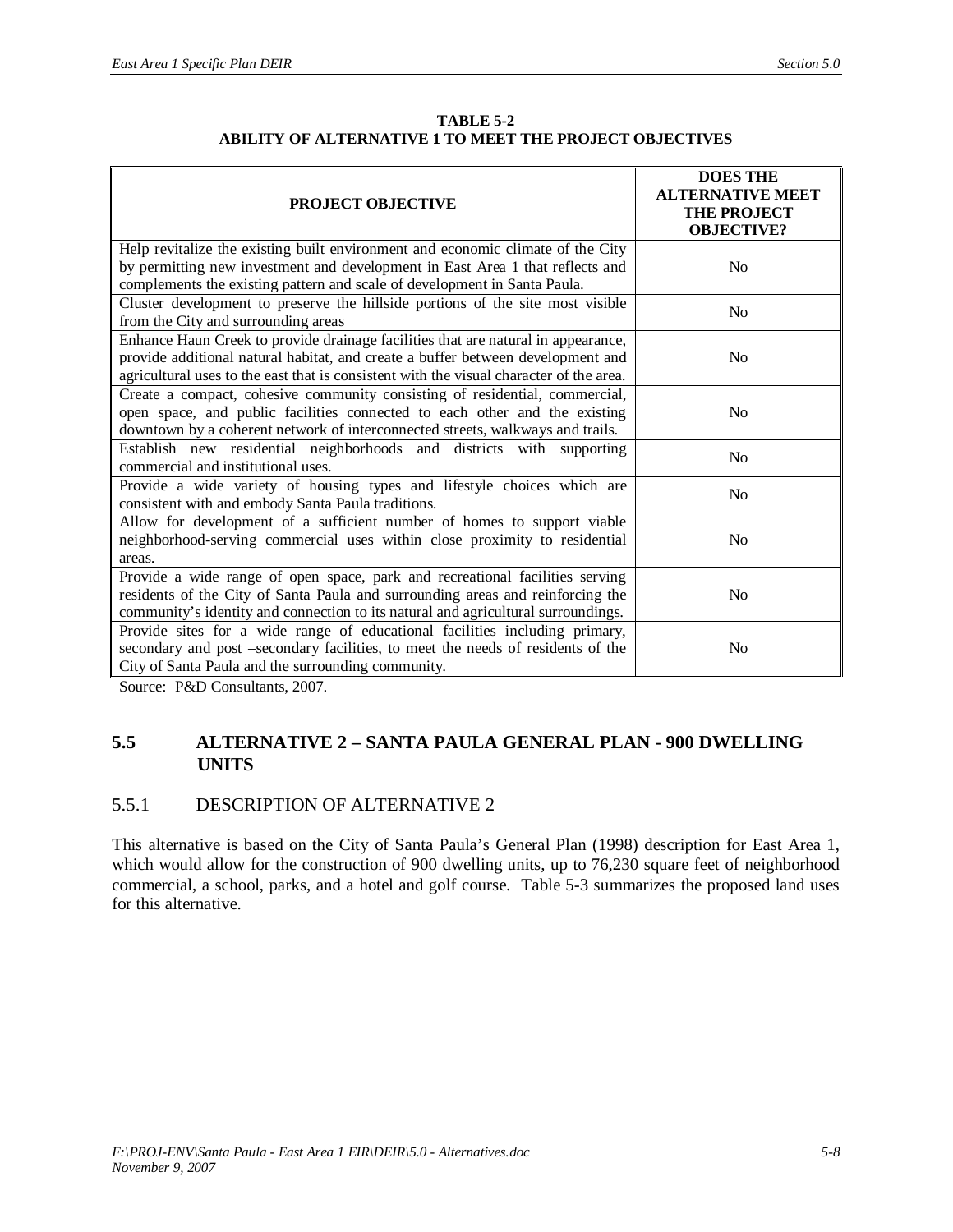| <b>LANDS USE</b>                  | <b>UNIT</b><br><b>COUNTS/SIZE</b> |
|-----------------------------------|-----------------------------------|
| <b>Residential Dwelling Units</b> | $900$ units <sup>1</sup>          |
| <b>Workplace Buildings</b>        | 0sf                               |
| Retail/Office                     | 76,230 sf                         |
| <b>Assisted Living</b>            | 0 <sub>sf</sub>                   |
| <b>Elementary School</b>          | 10ac                              |
| High School/Post Secondary School | 0ac                               |
| <b>Shared Athletic Fields</b>     | 0ac                               |
| Parks and Greenways               | 13.5 $ac^2$                       |
| Agriculture                       | 0ac                               |
| Golf Course and Hotel             | 150 ac                            |

#### **TABLE 5-3 LAND USES PROPOSED FOR ALTERNATIVE 2: SANTA PAULA GENERAL PLAN – 900 DWELLING UNITS**

Source: City of Santa Paula General Plan. Pgs. LU-25 and 34.

Notes:

1 Includes 742 single-family dwelling units and 158 multi-family dwelling units.

<sup>2</sup> Total is for parks only. The General Plan does not identify the acres of greenways.

## 5.5.2 IMPACTS OF ALTERNATIVE 2

### 5.5.2.1 Land Use and Planning

Under Alternative 2, the site would be developed as outlined in the City's General Plan. New development would occur; given that this alternative implements the intent of the General Plan, it would be consistent (and no Amendment would be required). The East Area 1 expansion area would still be required to be annexed into the City and amendments made to the existing City Urban Restriction Boundary (CURB) line and Sphere of Influence. Under this alternative, the City would expand its border to the area identified in the General Plan. The site would be removed from unincorporated land under Ventura County's jurisdiction. However, as noted in Section 4.1 (Land Use & Planning) of this EIR, unincorporated "islands" would be created and would need to be addressed since their creation would be contrary to Ventura Local Agency Formation Commission (LAFCO) policy.

Because there is no development east of the project site, there would not be any division of established communities.

This alternative provides for the implementation of the goals and policies of the City's general Plan.

There are no applicable habitat conservation or natural community conservation plans that apply to the site.

Unlike the proposed project, this alternative would reduce all significant impacts associated with land uses and planning to less than significant levels, provided mitigation measures contained within Section 4.1 of this EIR are implemented.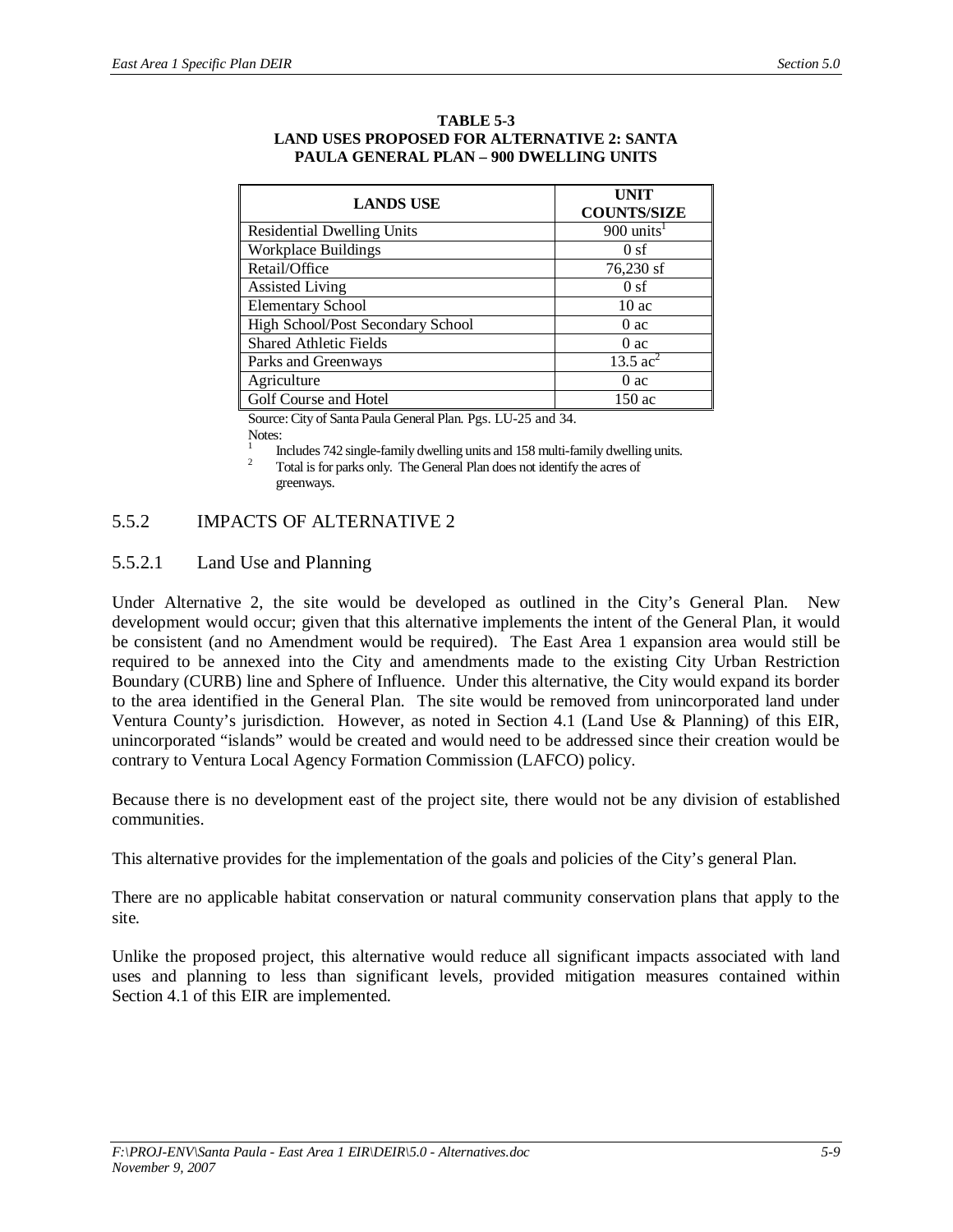### 5.5.2.2 Agricultural Resources

Under Alternative 2, the existing on-site agriculture would be eliminated. All farmland designated as Prime and Unique as contained on the State Important Farmland Maps would be converted. Currently, there are 154 acres of land designated as Prime and 282 acres designated as Unique on the project site. There are no Williamson Act contracts in effect. Agricultural operation on adjacent lands would not be impacted. Agricultural buffers, as described for the proposed project, could be implemented to separate ongoing agricultural activities on adjacent lands from residents and uses on the project site. Since this alternative would result in the elimination of agricultural operations and associated crops, soils and other related resources, its impacts would be similar to those described for the proposed project. As such, implementation of this alternative would result in significant adverse and unavoidable impacts related to agricultural resources.

### 5.5.2.3 Mineral Resources

Under Alternative 2, there would be no change resulting from development at the site, since there are no known mineral resources on-site. Similar to the proposed project, no impacts related to mineral resources would result with implementation of this alternative.

### 5.5.2.4 Transportation and Circulation

As shown in Table 5-4, Alternative 2 would generate approximately 13,177 daily trips, 833 trips during the A.M. peak hour and 1,217 trips during the P.M. peak hour. Alternative 2 would generate approximately 51 percent (= 13,177 / 25,848) of the total daily trips for the proposed project. Therefore, implementation of this alternative would create the same amount or fewer significant adverse traffic impacts than the proposed project. As shown previously in Section 4.4 (Transportation and Circulation), all significant adverse traffic impacts were mitigated to below a level of significance. Therefore, traffic related impacts under Alternative 2 would also be mitigated to below a level of significance.

|                             | <b>ITE</b>                  |             | <b>DAILY</b> |        |                                |          |              | <b>WEEKDAY</b> |      |              |
|-----------------------------|-----------------------------|-------------|--------------|--------|--------------------------------|----------|--------------|----------------|------|--------------|
| <b>LAND USE</b>             | <b>CODE</b>                 | <b>SIZE</b> | <b>UNITS</b> |        | A.M. Peak Hour<br><b>TRIPS</b> |          |              | P.M. Peak Hour |      |              |
|                             |                             |             |              |        | In                             | Out      | <b>Total</b> | In             | Out  | <b>Total</b> |
| Residential - Single Family | 210                         | 495         | DU           | 4.737  | 93                             | 278      | 371          | 315            | 185  | 500          |
| Residential - Condominium   | 230                         | 117         | DU           | 686    | 9                              | 42       | 51           | 41             | 20   | 61           |
| Residential - Apartment     | 220                         | 288         | DU           | 1.935  | 29                             | 118      | 147          | 116            | 63   | 179          |
| Open Space [a]              | 412                         | 56.0        | Acre         | 128    |                                | $\Omega$ |              |                | 2    | 3            |
| <b>Elementary School</b>    | 520                         | 35,400      | <b>SF</b>    | 513    | 90                             | 76       | 166          | 48             | 63   | 111          |
| $(65\%$ internal capture)   |                             |             |              | (333)  | (59)                           | (49)     | (108)        | (31)           | (41) | (72)         |
| Shopping Center             | 820                         | 76,230      | <b>SF</b>    | 3.277  | 48                             | 31       | 79           | 137            | 149  | 286          |
| <b>Golf Course</b>          | 430                         | 200         | Acre         | 1.008  | 31                             | 11       | 42           | 20             | 40   | 60           |
| Hotel                       | 310                         | 150         | Room         | 1.226  | 51                             | 33       | 84           | 47             | 42   | 89           |
|                             | <b>TOTAL EXTERNAL TRIPS</b> |             |              | 13,177 | 293                            | 540      | 833          | 694            | 523  | 1,217        |

**TABLE 5-4 PROJECT TRIP GENERATION ESTIMATES FOR ALTERNATIVE 2**

Source: Fehr & Peers/Kaku Associates and P&D Consultants, 2007. Trip generation estimates based on Trip Generation, 7th Edition.

Notes:

 $DU =$  dwelling unit

 $SF = square foot$ 

[a] includes park and preserve land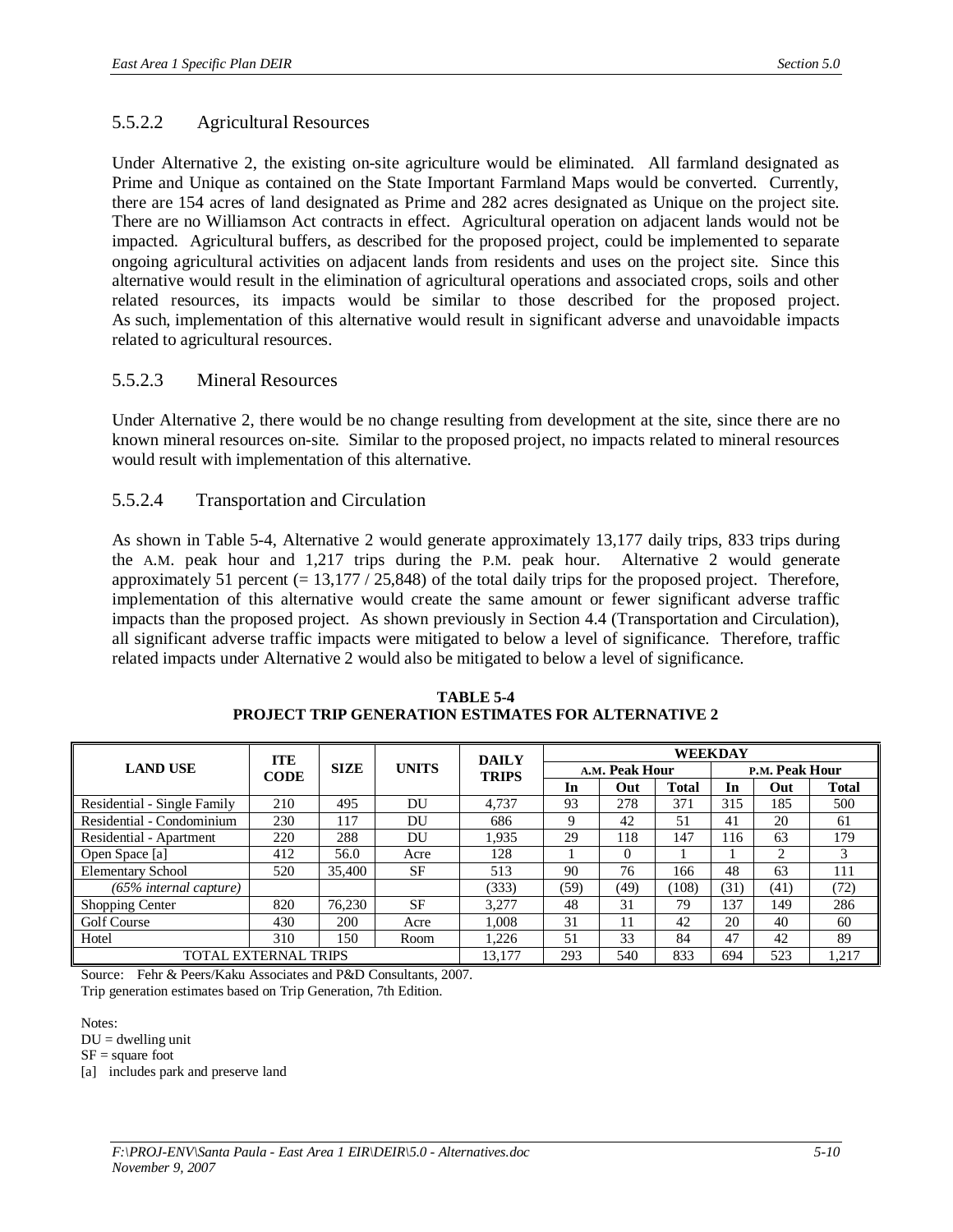## 5.5.2.5 Air Quality

Under Alternative 2, there would be substantial change in air quality resulting from development at the site. New sources of air emissions would result from both mobile sources (traffic associated with the development) and from some stationary emissions. Compared to the proposed project, Alternative 2 emissions from mobile sources would be less than the proposed project.

This alternative would comply with local air quality plans. There could be some violations to air quality standards depending upon what golf course maintenance operations are implemented (such as fairway spraying and fertilizing, etc.). There would be temporary emissions during construction from construction equipment on-site.

There would be a cumulative net increase in criteria pollutants (ozone) which are currently nonattainment in the region. This would be primarily due to emissions associated with vehicle trips from the project. Sensitive receptors near the site could be exposed to new emissions from on-site sources and increased emissions from mobile sources.

Odors on the site would be primarily from residential uses and possibly from restaurants associated with the hotel and golf course club house.

Emissions of greenhouse gases that contribute to climate change would increase for the area due to construction and operations. Although it cannot be determined if this project would be an incrementally significant impact to climate change due to a lack of a significance threshold, this alternative would contribute to an already existing significant impact.

Similar to the proposed project, Alternative 2 would result in significant impacts related to ROC and  $NO<sub>x</sub>$ which would exceed Ventura County Air Pollution Control District thresholds and therefore would be considered significant and unavoidable.

### 5.5.2.6 Noise

Under Alternative 2, 900 dwelling units would generate similar noise levels for both construction and operational noise as the proposed project. The number of dwelling units is less than the proposed project and the mix of land uses as shown in Table 5-3 are different golf course and hotel. However, to conduct the site preparation, similar construction equipment would be utilized on the project site resulting in noise exposure levels consistent with the proposed project.

For longer term operational noise exposure, the traffic loading and distribution along the network would be less due to fewer dwelling units and less total trip generation. Trip generation is anticipated to be approximately 13,177 daily trips. The differences between the trip generation and the expected distribution on the network are primarily associated with the total trips as the vehicles would be distributed similar to the proposed project. Since the total trips generated for Alternative 2 are an estimated 51 percent of the total trips of the proposed project the CNEL values would be expected to be an estimated 3 dB(A) less than the proposed project. The standard rule of doubling the traffic on a street segment or highway generally results in 3 dB(A) increase. Although a 3 dB(A) increase is discernible, this would not likely require a substantive difference in mitigation requirements beyond that for the proposed project.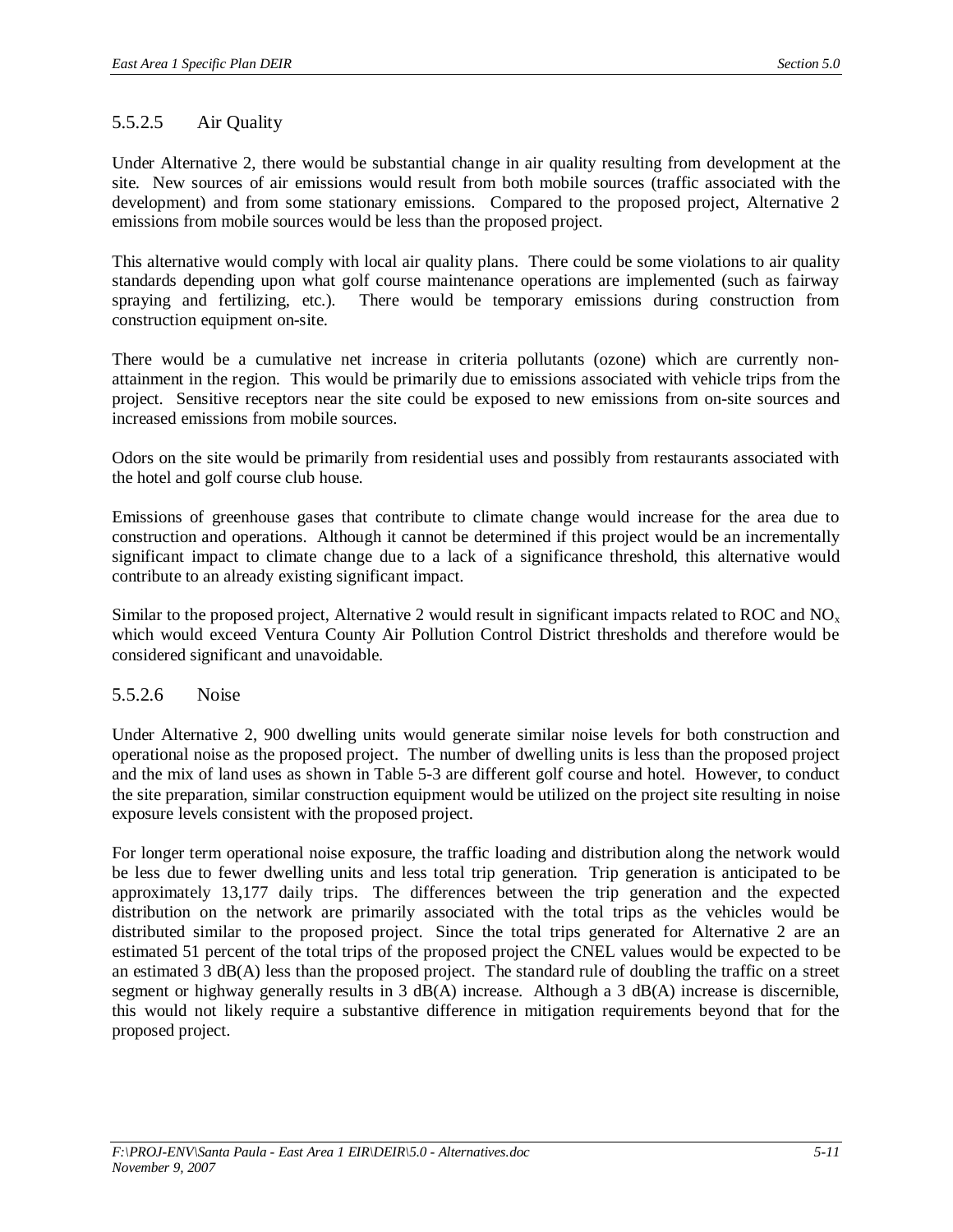### 5.5.2.7 Biological Resources

Under Alternative 2, there would be substantial change to the existing biological resources found on-site as the proposed project. Although a site plan is not available, it is anticipated that the existing biological communities on-site would be largely removed to provide for the golf course, hotel and residential development. This would include the removal of both native and non-native vegetation. There could be substantial adverse effects, depending upon the final design, on candidate, sensitive, or special status species identified in local or regional plans, policies, or regulations, or by the California Department of Fish and Game or U.S. Fish and Wildlife Service. There could also be impacts to riparian habitat or other sensitive natural communities on-site. Movement of native resident or migratory fish or wildlife species could be impacted as wildlife migratory wildlife corridors across the site would be modified or changed with the development. Depending upon the needs to implement infrastructure improvements, temporary or permanent intrusions into Santa Paula Creek and/or Haun Creek could occur. This alternative could conflict with local policies or ordinances protecting biological resources. Protected trees, such as oaks, could be removed, relocated or encroached upon. There is no adopted Habitat Conservation Plan, Natural Community Conservation Plan or other approved conservation plans that apply to the site. With the implementation of mitigation measures similar to those identified in Section 4.7 (Biological Resources) of this EIR, impacts to biological resources would be anticipated to be reduced to less than significant levels for this alternative.

### 5.5.2.8 Geology and Soils

Under Alternative 2, no persons or buildings would be subject to impacts associated with fault rupture. As noted in Section 4.8 (Geology & Soils) of this EIR, the geotechnical analysis determined that no such faults were located on-site. There are a number of active faults located within close proximity of the project site and which could result in strong seismic ground shaking. The EIR also determined that the site has a low potential for liquefaction, expansive soils, seismically induced settlement. Areas of potential slope instability were identified within the northern portion of the project site and were determined to be unsuitable for habitable structures. Erosion on-site was determined to be minor on-site. Under this alternative, it is anticipated that all land uses would be sewered and no septic systems would be utilized. Similar to the proposed project, implementation of mitigation measures contained within Section 4.8 (Geology and Soils) of this EIR, would reduce impacts to less than significant for this alternative.

### 5.5.2.9 Hydrology and Water Quality

Under Alternative 2, the existing landforms on-site would be altered to construct urban uses and associated stormwater conveyance facilities. All on-site land uses would be subject to compliance with existing stormwater runoff and water quality requirements. The implementation of standard Best Management Practices and adherence to the County-wide NPDES Permit No. CAS004002 (which the City is a co-permittee) identified under the proposed project would reduce impacts associated with erosion and water quality under Alternative 2.

Implementation of this alternative would require improvements (e.g., drainage basins, etc.) to address increases in surface runoff from on-site development. Similar to the proposed project, the drainage plan would be required to demonstrate that surface flows would not exceed the capacity of local facilities or these facilities would need to be sized to address flow increases. Although a site plan has not been developed, Section 4.9 (Hydrology & Water Quality) of this EIR indicates that areas adjacent to Haun Creek are subject to flooding during storm events. As such, drainage improvement likely similar to those identified for the proposed project would be required in order to reduce flows at SR-126/Haun Creek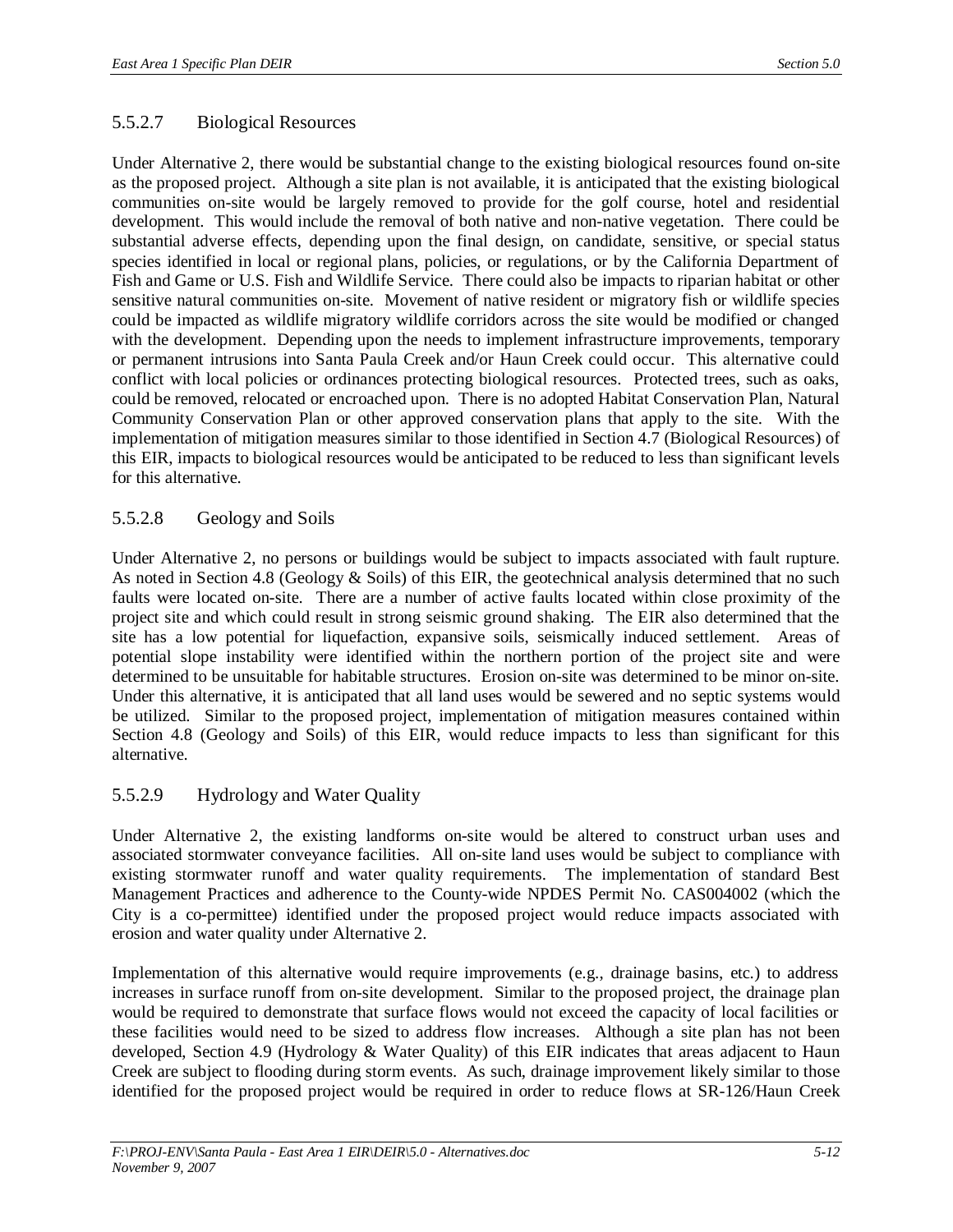which currently floods during storm events. The construction of these drainage improvements would also be required to address the site's location within a 100-year flood plain. As noted in Section 4.9 of this EIR, the risk of flooding from failure of up stream dams, seiche, tsunami or mudflows would be negligible.

Similar to the proposed project, implementation of mitigation measures contained in Section 4.9 of this EIR would reduce impacts under Alternative 2 to below a level of significance.

### 5.5.2.10 Hazards and Hazardous Materials

Under Alternative 2, existing hazardous materials (herbicides, insecticides, fertilizers, etc.) used as part of agricultural operations would be replaced by those needed for golf course maintenance. These materials would be used and stored on-site. No materials considered acutely hazardous by the United States Environmental Protection Agency would be utilized on-site. It is anticipated that small amounts of household and garden hazardous materials could be used and stored by future occupants of the commercial and residential uses.

The previous site of underground storage tanks (UST) would most likely be excavated and any contamination remediated or removed.

There could be hazards to the public or the environment through the routine transport, use or disposal of hazardous materials used on-site.

There are no schools within 0.25 miles of the site. However, a new elementary school site would be proposed by the project. As such, restriction on the use and application of chemicals would be subject to state regulations for school sites and adjoining properties.

The project site is at the east end of the Santa Paula Airport and outside of the airport's land use plan area.

Implementation of this alternative would not interfere with any adopted emergency response or evacuation plans.

The site would be adjacent to undeveloped lands to the north at the base of Sulphur Mountain and are considered a high wildfire potential area.

Similar to the proposed project, implementation of mitigation measures contained in Section 4.10 (Hazard & Hazardous Materials) of this EIR would reduce impacts under Alternative 2 to below a level of significance.

### 5.5.2.11 Aesthetics

Under Alternative 2, the project site would be substantially altered resulting in the removal of agricultural uses which would be replaced by roads and buildings. A 150 acres golf course and associated hotel would also be constructed. The existing views of the site would change substantially from primarily avocado and citrus orchards to urban. The scenic vista would change as a result of development from both on- and off-site areas. Grading would occur, therefore trees on-site, including the orchards, would be removed. It is possible that some of the existing trees (cottonwoods and palms) could be retained and incorporated into the design of the project. Trees that would be protected by ordinance, such as oaks trees, may be impacted, depending on final site design.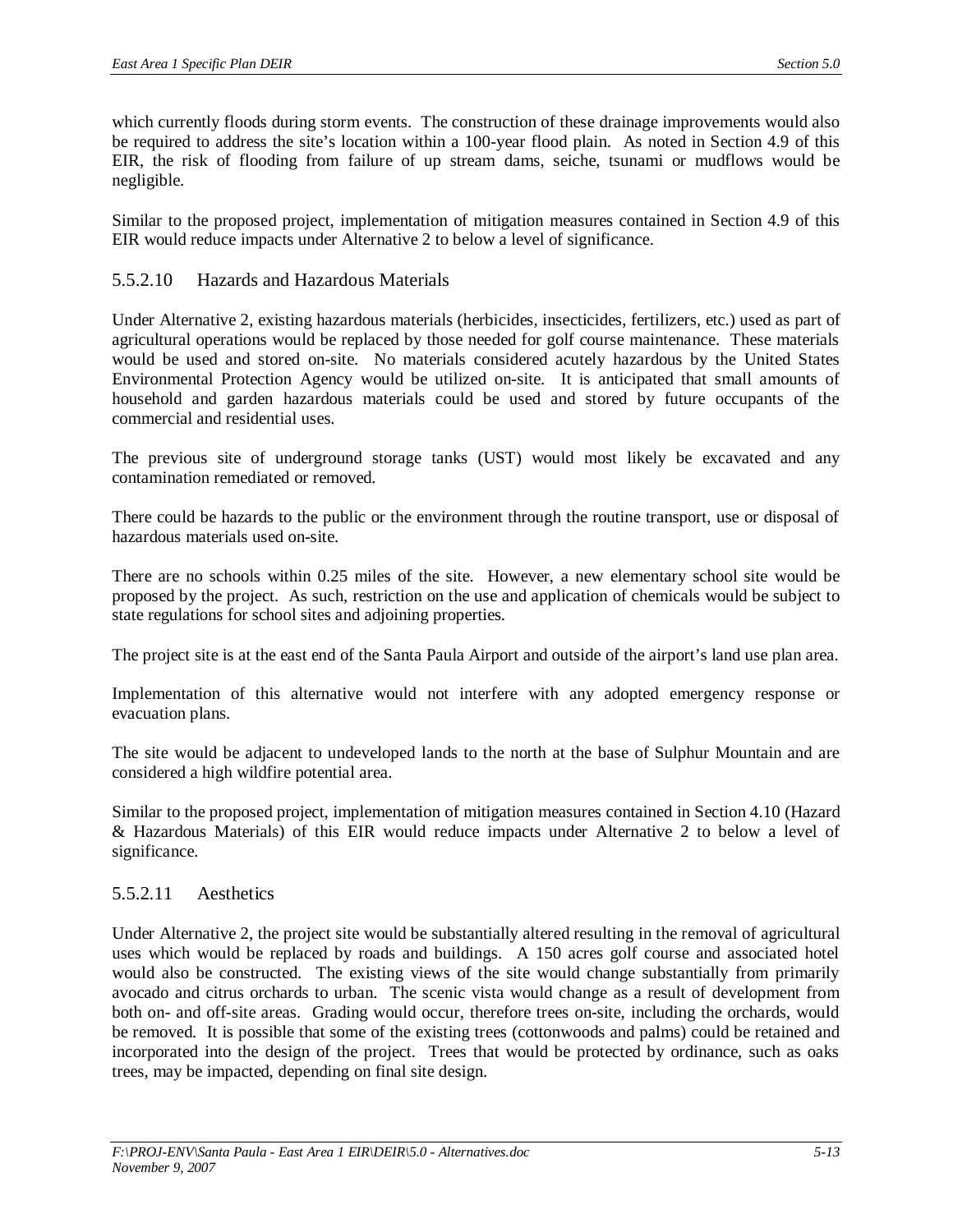The visual character of the site and eastern Santa Paula at the base of Sulphur Mountain and the upper Santa Clara River Valley would change markedly. The lower portions of the site close to SR-126 would be developed, while the foothills to Sulphur Mountain along the northern portion of the site would either be incorporated into the golf course design or be left in open space.<sup>3</sup> In addition, new sources of light and glare would be introduced to the site beyond what exists today by virtue of new development. Views of the site from SR-126 (an eligible, but not currently designated scenic highway) could also be affected, although this would largely be dependent on the amount of visual screening implemented for this alternative. Implementation of this alternative would result in less than significant impacts related to light and glare with the implementation of similar mitigation measures identified for the proposed project. However, similar to the proposed project, Alternative 2 impacts related to views, scenic vistas and visual quality would not be able to be reduced to less than significant despite the provision of mitigation measures.

### 5.5.2.12 Cultural and Historic Resources

Under Alternative 2, cultural and historic resources on-site could be impacted from development at the site. The existing structures that are identified as historic on-site could be subject to removal or relocation to accommodate the site design and layout. This includes the pump house, packing plant, residences, and barn. The existing archaeological site would likely remain undisturbed as they are located in an area of topographic relief that could be avoided. However, disturbance during grading and earthwork could reveal the presence of buried historic, archaeological or paleontological resources. No unique paleontological or geological resources are known to exist on-site. Similarly, there are no known burial sites on-site although it is possible that undiscovered sites could be exposed and/or discovered. Similar to the proposed project, implementation of mitigation measures contained in Section 4.12 (Cultural and Historic Resources) of this EIR would reduce paleontological and archaeological resources impacts under Alternative 2 to below a level of significance. However, similar to the proposed project, impacts to historic resources would be considered significant and unavoidable.

### 5.5.2.13 Public Services

Under Alternative 2, there would be an increased need for public services resulting from development at the site. As previously noted, the 900 residential units would generate an on-site residential population of 3,198 persons. The construction of 76,230 square feet of retail/office uses and golf course and hotel would generate approximately 303 employees. The presence of these new residents, employees and golf course and hotel guests would substantially increase the existing on-site population at the project site. Consequentially, the number of service calls for fire and emergency and police would be increased. As noted in Section 4.13 (Public Services) of this EIR, the distance to the project site from Stations 81 and 82 coupled with the age of the existing equipment and anticipated increases in service calls would exceed the capacity of the Santa Paula Fire Department's ability to serve the project site. In order to remedy this, an on-site fire station and additional equipment, fire personnel and civilian staff would be needed. Similarly, the on-site population increase would also require additional police personnel, including the provision of a police substation.

<sup>3</sup> Note: The General Plan does not provide a site plan. However, due to the considerable topographic relief of the northern portion of the site which would require substantial grading, it is assumed for the purposes of this analysis to remain untouched under this alternative.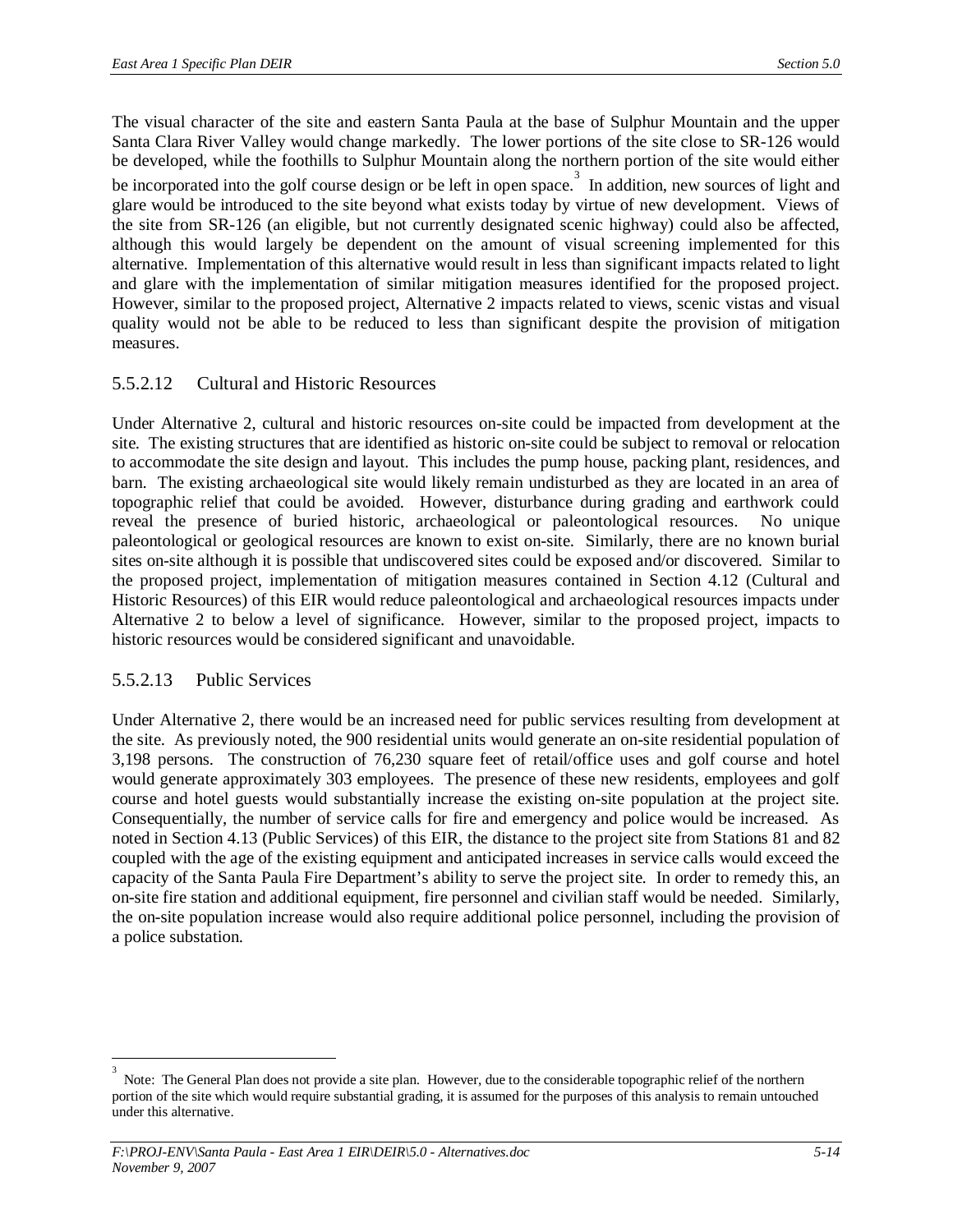Utilizing student generation factors contained within Table 4.13-3 (see Section 4.13 of this EIR), this alternative is anticipated to generate a total of 608 students (i.e.,  $462$  K-8<sup>th</sup> grade students and  $146$  9<sup>th</sup> – 12<sup>th</sup> grade students).<sup>4</sup> The General Plan noted that 10 acres of the project site would be dedicated for construction of an elementary school. The construction of this facility would accommodate the 462 K-8<sup>th</sup> grade students. However, Santa Paula Union High School District (SPUHSD) is currently over capacity and therefore, would not be able to accommodate the additional  $1469<sup>th</sup>$  -  $12<sup>th</sup>$  grade students.

Library facilities within the City are also over capacity and would not be able to support the increased demand associated with implementation of this alternative. This alternative does not include the provision of civic uses to off-set impacts to library facilities.

Similar to the proposed project, implementation of mitigation measures contained in Section 4.13 of this EIR would reduce police and fire impacts under Alternative 2 to below a level of significance. However, impacts to schools (i.e., SPUHSD) and library facilities would be considered significant under this alternative.

### 5.5.2.14 Recreation

Under Alternative 2, there would be additional parks and greenways (13.5 acres) constructed as part of the development at the site. In addition, a 150 acres golf course and hotel would be constructed and would be accessible to City and County residents. As noted in Section 4.14 (Recreation) of this EIR, the City is currently severely deficient in its parkland acreage. At present, a total of 35.9 acres of parkland are available to City residents, resulting in a net deficit of 109.8 acres. Utilizing the City's parkland standards (i.e., five acres per 1,000 persons), a total of approximately 16 acres of parkland would be required for this alternative. The combined golf course and park acreage (i.e., 163.5 acres) would offset the City's shortfall.

Similar to the proposed project, with the implementation mitigation measures identified in Section 4.14 of this EIR would reduce recreational impacts under Alternative 2 to below a level of significance.

### 5.5.2.15 Utilities and Service Systems

Under Alternative 2, there would be an increase in utilities or service systems resulting from development at the site. Additional water supply or sewer infrastructure would be constructed to serve the site. Similarly, there would be improvements to support existing City services such as increased water supply or use of recycled water.

As noted in Table 5-5, this alternative is anticipated to result in a water supply demand of 883.6 acre feet per year (AFY). The combined on-site water supplies available are 1,612 AFY. Therefore, sufficient water supplies would be available on-site to supply the project site for this alternative.

<sup>4</sup> Note: The student generation rates only reflect proposed residential units and do not include student generation which could be realized due to office and retail employees.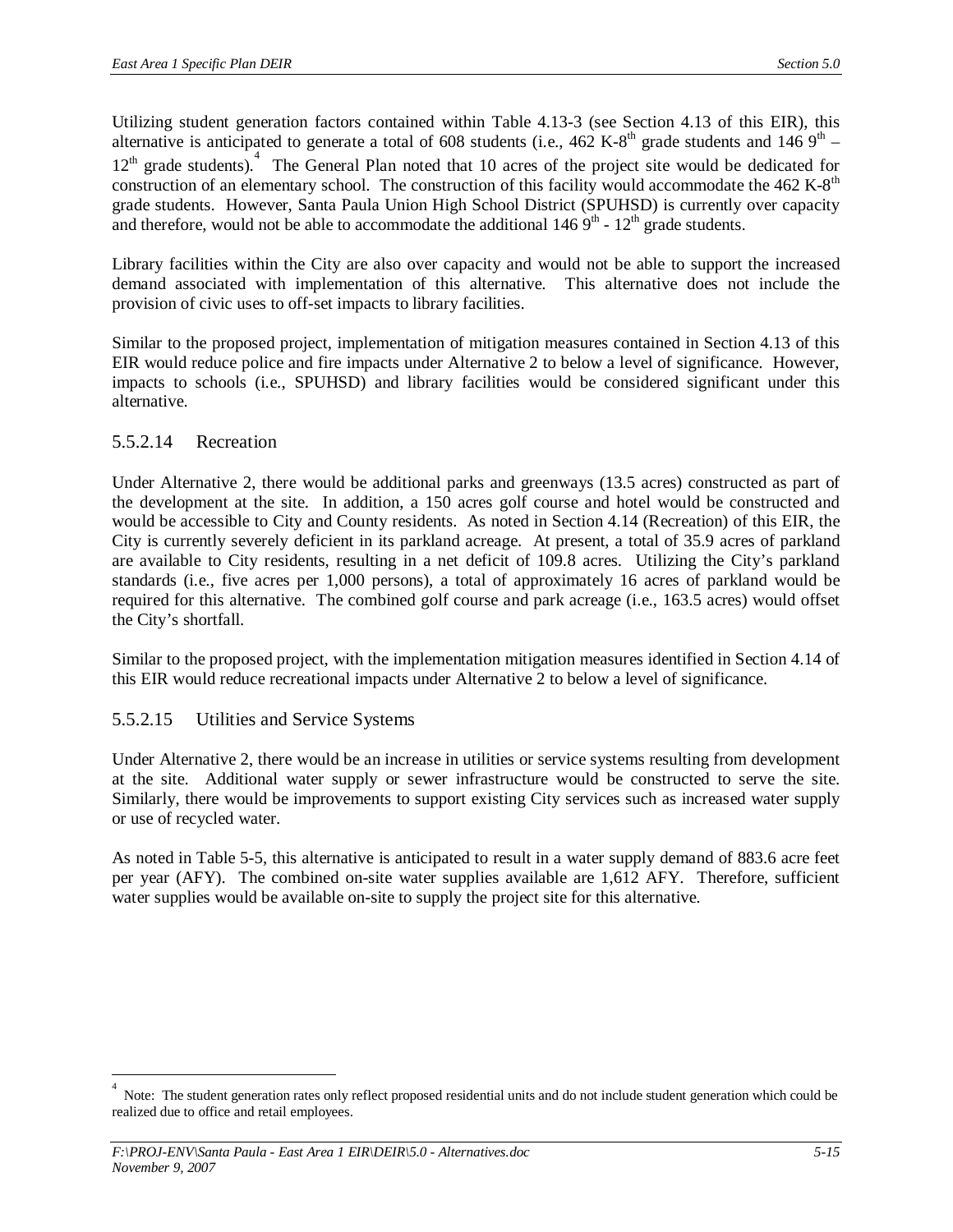| <b>LAND USE</b>                   | <b>UNITS/SIZE</b> | <b>PERSON</b> | <b>GPD/AFY</b> | <b>DAYS</b>               | AF     | <b>AFY</b> |
|-----------------------------------|-------------------|---------------|----------------|---------------------------|--------|------------|
| <b>Residential Dwelling Units</b> | 900               | 3.75          | 132            | 365                       | 325851 | 499.0      |
| <b>Workplace Buildings</b>        | 0sf               |               |                |                           | 325851 |            |
| Retail/Office                     | 76,230 sf         |               | 15.1           |                           | 325851 | 3.5        |
| <b>Assisted Living</b>            | 0sf               |               |                |                           | 325851 |            |
| <b>Elementary School</b>          | 10 acres          |               | 1.81           |                           |        | 18.1       |
| High School/Post Secondary        |                   |               |                |                           |        |            |
| School                            | 0 acres           |               |                |                           |        |            |
| <b>Shared Athletic Fields</b>     | 0 acres           |               |                |                           |        |            |
| Parks and Greenways               | $13.5$ acres      |               | 2.22           |                           |        | 30.0       |
| Agriculture                       | 0 acres           |               |                |                           |        |            |
| Golf Course and Hotel             | 150 acres         |               | 2.22           |                           |        | 333.0      |
|                                   |                   |               |                | <b>Total water Demand</b> |        | 883.6      |

**TABLE 5-5 WATER SUPPLY DEMAND FOR ALTERNATIVE 2**

Source: Impact Sciences, 2007.

Sewer flow for this alternative would be approximately half (0.255 million gallons per day (MGD) compared to the proposed project (i.e., 0.435 MGD). As noted in Section 4.15 (Utilities & Services) of this EIR, the City's planned construction of a new Water Recycling Facility by 2010 would be able to accommodate the wastewater treatment requirements of this alternative.

Utilizing solid waste generation factors contained within Table 4.15-4 (Section 4.15) of this EIR, the proposed residential uses would generate 1,697 tons of solid waster per year. The on-site office/retail uses would be anticipated to generate approximately 823 tons of solid waste per year.

Similar to the proposed project, implementation of mitigation measures contained within Section 4.15 of this EIR would reduce utilities and services impacts under Alternative 2 to below a level of significance. It should be noted that Alternative 2 would result in less impacts than the proposed project related to sewer flow.

### 5.5.2.16 Population and Housing

Under Alternative 2, there would be an increase in population resulting from development at the site. The 900 residential units could generate an on-site population of approximately 3,168 people. 5 The population would fluctuate during the daytime since employees associated with the retail commercial uses would be present on-site. The anticipated daytime population from these employees would be approximately 303 persons. Therefore, the total daytime population is estimated for this alternative to be 3,471 persons. In addition, some transient population use would be experienced from the golf course and hotel. Overall, the increase in population would not exceed either City or Southern California Association of Governments' (SCAG) estimates for Santa Paula for the General Plan

<sup>5</sup> Note: Population totals are based upon the following assumption: 900 residential dwelling units times 3.52 persons per unit.

<sup>6</sup> Note: The General Plan does not identify the breakout of office or retail comprising the 76,230 square feet proposed. For the purposes of this analysis, 38,115 square feet of the overall total were assigned to office, while the remainder was assigned to retail. Utilizing these totals, the office is estimated to generate 152 employees (i.e., 38,115 square feet divided by 250 square feet per employee) while the retail would generate 76 employees (i.e., 38,115 square feet divided by 500 square feet per employee). It is anticipated that the golf course and hotel would generate an additional 75 employees. Source: Employee generation estimates derived from Stanley R. Hoffman Associates, Inc., East Area One Fiscal Analysis of Annexation, City of Santa Paula, August 20, 2007, Table 2-2.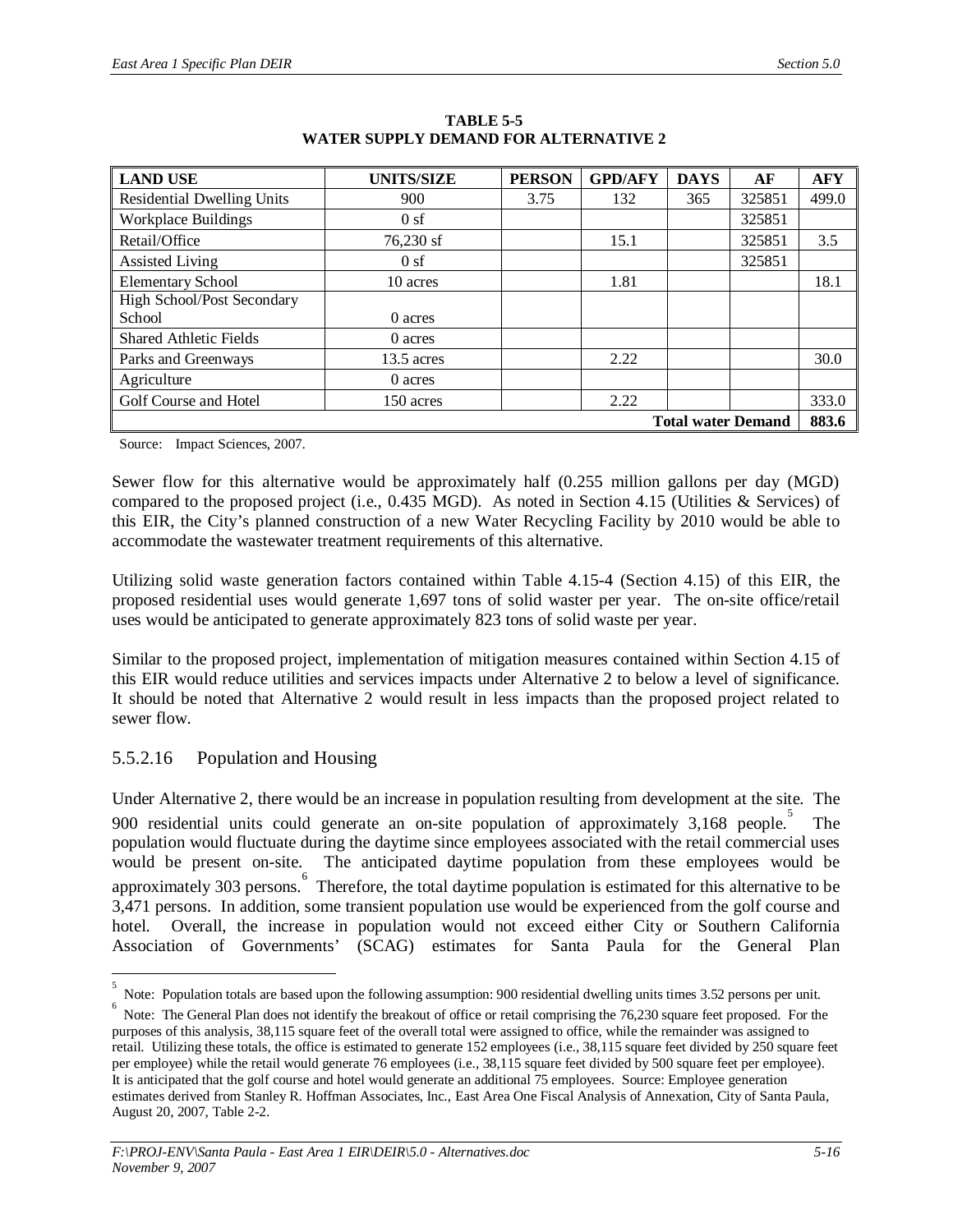framework (e.g., 2020).

Existing on-site housing (totaling nine units utilized by ranch employees) would likely be eliminated with implementation of this alternative. However, as noted in Section 4.16 (Population & Housing) of this EIR, the loss of these units would represent a fraction of the City and County housing stock. In addition, their removal would be off-set by the 900 units proposed for this alternative. Moreover, the construction of on-site housing would be consistent with SCAG's 2020 housing estimates for the City and County.

Similar to the proposed projects, Alternative 2 would result in no significant impacts related to population and housing. It should be noted that Alternative 2 would result in beneficial impacts related to permanent employment, but not as much as the proposed project.

### 5.5.3 SUMMARY OF ALTERNATIVE 2

Similar to the proposed project, Alternative 2 would convert the project site from agriculture to urban land uses, consistent with the Santa Paula General Plan's vision of this area. In addition, it would also result in similar impacts as the proposed project, provided mitigation measures contained within this EIR are implemented. This alternative would result in fewer impacts related to land use and planning since it reflects the planned use of this area, as envisioned in the General Plan. However, impacts associated with public services related to schools (high school) and libraries would be significant since the provision of these services is not planned for under this alternative. Overall, as noted in Table 5-6, implementation of this alternative would not be consistent with the objectives of the proposed project.

| PROJECT OBJECTIVE                                                                                                                                                                                                                                               | <b>DOES THE</b><br><b>ALTERNATIVE MEET</b><br><b>THE PROJECT</b><br><b>OBJECTIVE?</b> |
|-----------------------------------------------------------------------------------------------------------------------------------------------------------------------------------------------------------------------------------------------------------------|---------------------------------------------------------------------------------------|
| Help revitalize the existing built environment and economic climate of the City<br>by permitting new investment and development in East Area 1 that reflects and<br>complements the existing pattern and scale of development in Santa Paula.                   | <b>Yes</b>                                                                            |
| Cluster development to preserve the hillside portions of the site most visible<br>from the City and surrounding areas                                                                                                                                           | Yes                                                                                   |
| Enhance Haun Creek to provide drainage facilities that are natural in appearance,<br>provide additional natural habitat, and create a buffer between development and<br>agricultural uses to the east that is consistent with the visual character of the area. | <b>Yes</b>                                                                            |
| Create a compact, cohesive community consisting of residential, commercial,<br>open space, and public facilities connected to each other and the existing<br>downtown by a coherent network of interconnected streets, walkways and trails.                     | Yes                                                                                   |
| Establish new residential neighborhoods and districts with supporting<br>commercial and institutional uses.                                                                                                                                                     | Yes                                                                                   |
| Provide a wide variety of housing types and lifestyle choices which are<br>consistent with and embody Santa Paula traditions.                                                                                                                                   | Yes                                                                                   |
| Allow for development of a sufficient number of homes to support viable<br>neighborhood-serving commercial uses within close proximity to residential<br>areas.                                                                                                 | N <sub>0</sub>                                                                        |
| Provide a wide range of open space, park and recreational facilities serving<br>residents of the City of Santa Paula and surrounding areas and reinforcing the<br>community's identity and connection to its natural and agricultural surroundings.             | N <sub>0</sub>                                                                        |

**TABLE 5-6 ABILITY OF ALTERNATIVE 2 TO MEET THE PROJECT OBJECTIVES**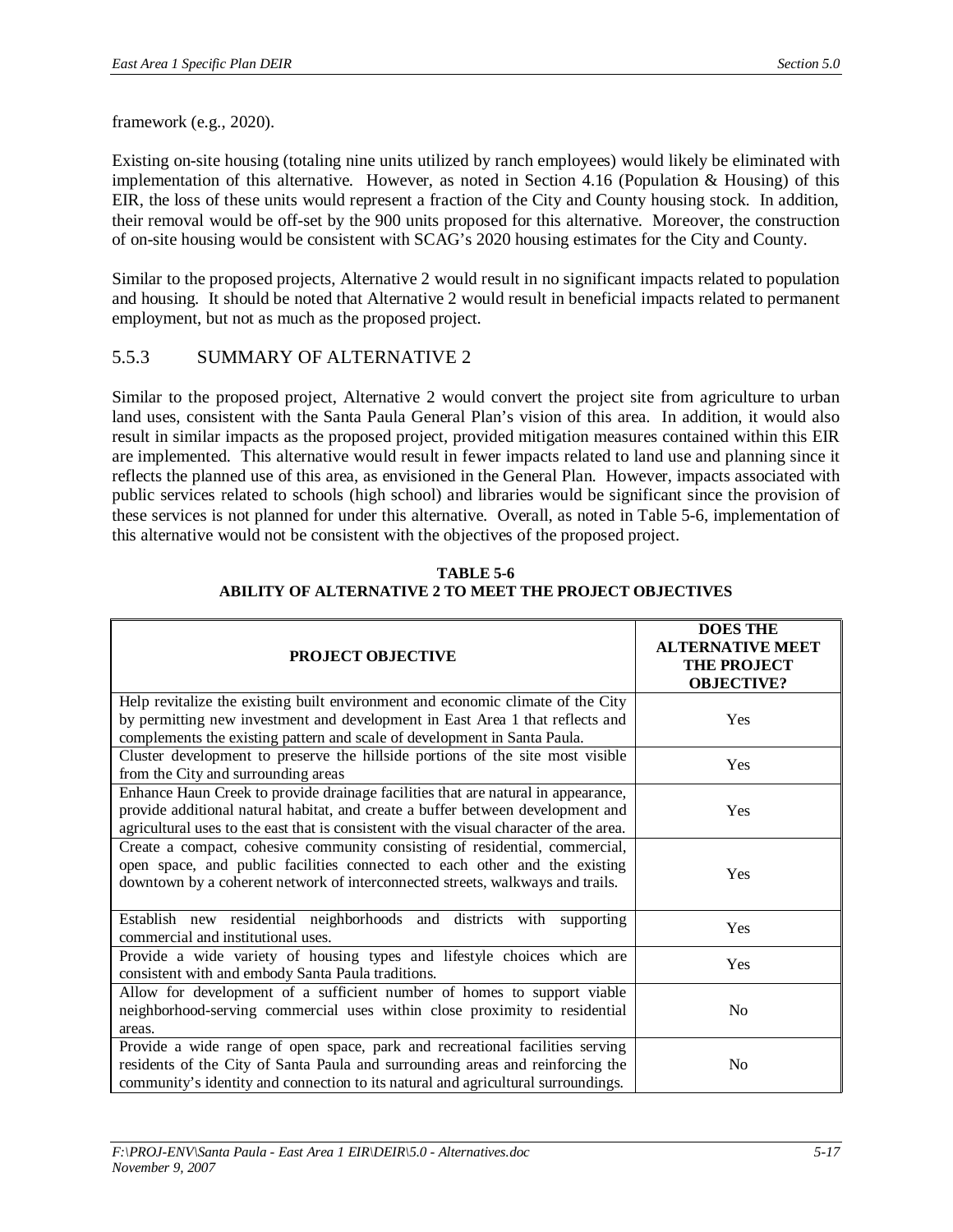#### **TABLE 5-6 ABILITY OF ALTERNATIVE 2 TO MEET THE PROJECT OBJECTIVES**

| <b>PROJECT OBJECTIVE</b>                                                                                                                                                                                             | <b>DOES THE</b><br><b>ALTERNATIVE MEET</b><br><b>THE PROJECT</b><br><b>OBJECTIVE?</b> |
|----------------------------------------------------------------------------------------------------------------------------------------------------------------------------------------------------------------------|---------------------------------------------------------------------------------------|
| Provide sites for a wide range of educational facilities including primary,<br>secondary and post –secondary facilities, to meet the needs of residents of the<br>City of Santa Paula and the surrounding community. | No                                                                                    |

Source: P&D Consultants, 2007.

#### **5.6 ALTERNATIVE 3 – EAST AREA 1 SPECIFIC PLAN - 1,000 DWELLING UNITS**

### 5.6.1 DESCRIPTION OF ALTERNATIVE 3

The Regulating Plan for Alternative 3 is the same as the Specific Plan base case but contains 500 fewer dwelling units. It contains a total of 1,000 dwellings units, as well as mix of various educational, commercial and open space uses. Table 5-7 summarizes the proposed land uses for this alternative.

#### **TABLE 5-7 LAND USES PROPOSED FOR ALTERNATIVE 3: EAST AREA 1 SPECIFIC PLAN – 1,000 DWELLING UNITS**

| <b>Lands Use</b>                  | <b>Unit Counts/Size</b> |
|-----------------------------------|-------------------------|
| <b>Residential Dwelling Units</b> | 1,000 units             |
| <b>Workplace Buildings</b>        | 150,000 sf              |
| Retail/Office                     | 210,000 sf              |
| <b>Assisted Living</b>            | 75,000 sf               |
| <b>Elementary School</b>          | $10.8$ ac               |
| High School/Post Secondary School | $25.6$ ac               |
| <b>Shared Athletic Fields</b>     | $23.2$ ac               |
| Parks and Greenways               | 65.8 ac                 |
| Agriculture                       | 134.4 ac                |

Source: HDR Town Planning, 2007.

The lower number of units is achieved by changing the allowed building types and minimum lot widths in each zone. Alternative 3 contains a limited range of unit types and sizes. Multi-family units are limited to the Neighborhood Center, while the remainders of the units are predominantly detached single family buildings with some attached single family buildings mixed in. The percentage of unit types would be distributed approximately as follows:

- $\bullet$  564 units (56%) single-family detached
- $\bullet$  188 units (19%) single-family attached
- x 248 units (25%) multi-family

The level of development would likely not be sufficient to support the proposed commercial uses and thus might require off-site vehicle trips for daily needs.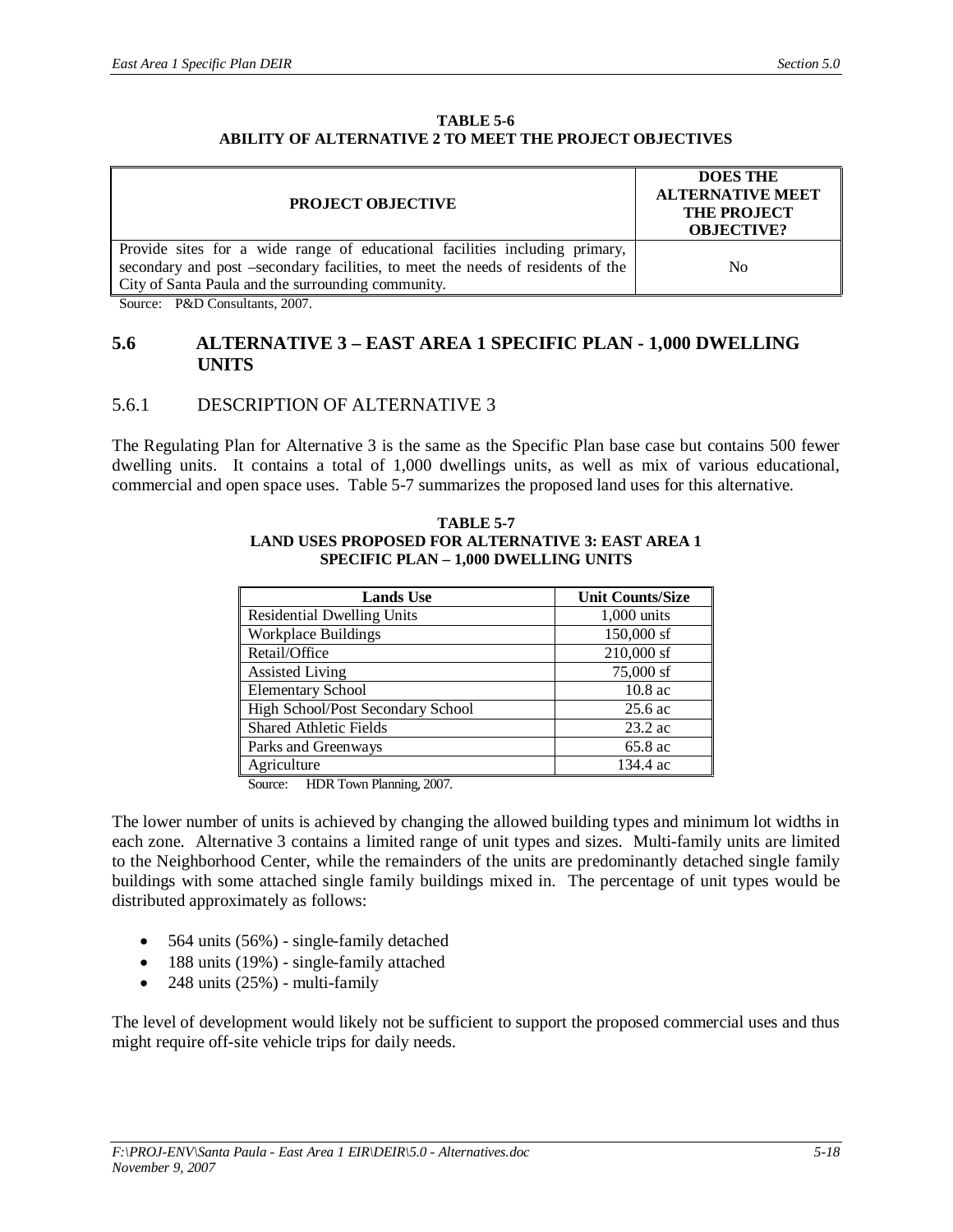## 5.6.2 IMPACTS OF ALTERNATIVE 3

### 5.6.2.1 Land Use and Planning

Under Alternative 3, impacts to land uses would be similar to those described for the proposed project. As summarized in Section 4.1 (Land Use & Planning) of this EIR, despite the application of mitigation measures, this alternative (similar to the proposed project) would continue to result in impacts related to land use and which would include:

- Exceed land use density standards
- Urban development would not be directed away from the most productive agricultural areas
- Development would be proposed outside of the City's existing Sphere of Influence
- The Specific Plan would include a Growth Management Ordinance which is not entirely consistent with that contained within the SPMC
- The proposed Specific Plan differs from the original land uses proposed for the East Area 1 Expansion Area, as defined in the General Plan
- The visual appearance along the existing rail corridor (located immediately south of the proposed project) would be negatively affected by the introduction of urban uses in lieu of the existing agricultural uses which are considered scenic.

Therefore, similar to the proposed project, implementation of Alternative 3 would result in significant and unavoidable impacts related to land use and planning.

### 5.6.2.2 Agricultural Resources

Under Alternative 3, impacts to agricultural resources would be similar to those described for the proposed project. The discussion of impacts described for Alternative 2 (City of Santa Paula General Plan - 900 Dwelling Units) would also apply to this alternative. However, the provision of fewer on-site urban uses would increase the amount of land remaining in active agricultural production (i.e., Agricultural Preserve). Never the less, similar to the proposed project, despite the implementation of mitigation measures contained within Section 4.2 (Agricultural Resources) of this EIR, impacts to agricultural resources would remain significant and unavoidable for this alternative.

### 5.6.2.3 Mineral Resources

Under Alternative 3, impacts to mineral resources would be similar to those described for the proposed project. The discussion of impacts described for Alternative 2 (City of Santa Paula General Plan - 900 Dwelling Units) would also apply to this alternative. Similar to the proposed project, no significant impacts to mineral resources would result from implementation of this alternative.

### 5.6.2.4 Transportation and Circulation

As shown in Table 5-8, Alternative 3 would generate approximately 16,441 daily trips, 1,501 trips during the A.M. peak hour and 1,648 trips during the P.M. peak hour. Alternative 3 would generate approximately 64 percent  $(= 16,441 / 25,848)$  of the total daily trips for the proposed project. Therefore, implementation of this alternative would create the same amount or fewer significant adverse traffic impacts than the proposed project. As shown previously in Section 4.4 (Transportation and Circulation), all significant adverse traffic impacts were mitigated to below a level of significance. Therefore, traffic related impacts under Alternative 3 would also be mitigated to below a level of significance.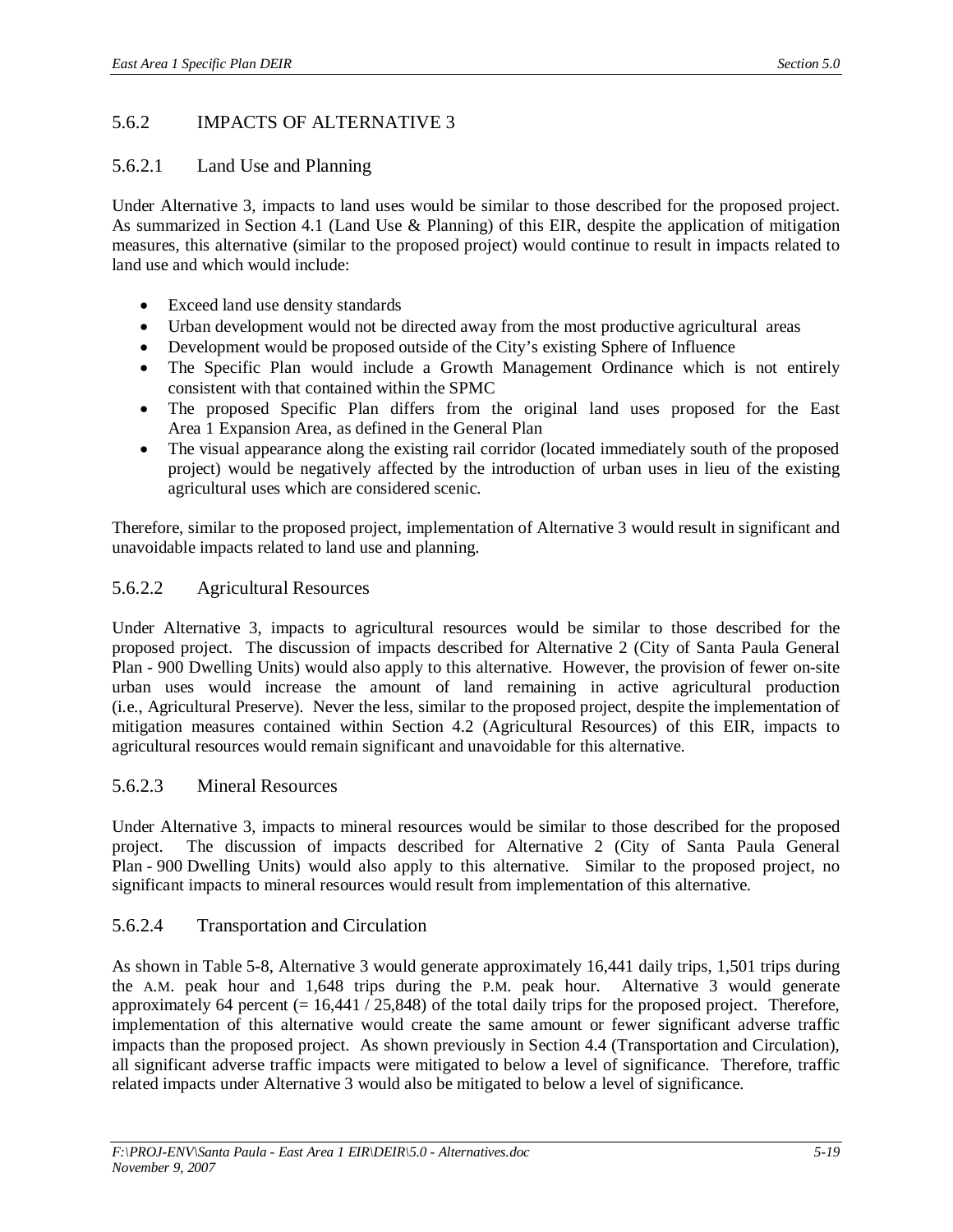|                                              | <b>ITE</b> |             |                              | <b>DAILY</b> |       |                | WEEKDAY      |       |                |              |
|----------------------------------------------|------------|-------------|------------------------------|--------------|-------|----------------|--------------|-------|----------------|--------------|
| <b>LAND USE</b>                              | CODE       | <b>SIZE</b> | <b>UNITS</b><br><b>TRIPS</b> |              |       | A.M. Peak Hour |              |       | P.M. Peak Hour |              |
|                                              |            |             |                              |              | In    | Out            | <b>Total</b> | In    | Out            | <b>Total</b> |
| Residential - Single Family                  | 210        | 564         | DU                           | 5,397        | 106   | 317            | 423          | 359   | 211            | 570          |
| Residential - Condominium                    | 230        | 188         | DU                           | 1,102        | 14    | 69             | 83           | 66    | 32             | 98           |
| Residential - Apartment                      | 220        | 248         | DU                           | 1,667        | 25    | 101            | 126          | 100   | 54             | 154          |
| Assisted Living (Assume 1<br>bed per 500 sf) | 254        | 150         | <b>Bed</b>                   | 399          | 14    | $\tau$         | 21           | 15    | 18             | 33           |
| Open Space [a]                               | 412        | 89.0        | Acre                         | 203          |       | $\Omega$       |              | 2     | 3              | 5            |
| Light Industrial                             | 110        | 150.000     | SF                           | 1.046        | 121   | 17             | 138          | 18    | 129            | 147          |
| High School                                  | 530        | 110.400     | <b>SF</b>                    | 1.423        | 240   | 98             | 338          | 58    | 49             | 107          |
| (75% internal capture)                       |            |             |                              | (1,067)      | (180) | (74)           | (254)        | (44)  | (37)           | (81)         |
| <b>Community College</b>                     | 540        | 165,000     | <b>SF</b>                    | 4,536        | 365   | 128            | 493          | 243   | 176            | 419          |
| (5% internal capture)                        |            |             |                              | (227)        | (18)  | (6)            | (24)         | (12)  | (9)            | (21)         |
| Shopping Center                              | 820        | 87,000      | <b>SF</b>                    | 3,736        | 55    | 35             | 90           | 156   | 170            | 326          |
| $(65\%$ internal capture)                    |            |             |                              | (2, 428)     | (36)  | (23)           | (59)         | (101) | (111)          | (212)        |
| Office                                       | 710        | 123,000     | <b>SF</b>                    | 1,354        | 168   | 23             | 191          | 31    | 152            | 183          |
| $(65\%$ internal capture)                    |            |             |                              | (880)        | (109) | (15)           | (124)        | (20)  | (99)           | (119)        |
| <b>Elementary School</b>                     | 520        | 35,400      | <b>SF</b>                    | 513          | 90    | 76             | 166          | 48    | 63             | 111          |
| (65% internal capture)                       |            |             |                              | (333)        | (59)  | (49)           | (108)        | (31)  | (41)           | (72)         |
| <b>TOTAL EXTERNAL TRIPS</b>                  |            |             |                              | 16,441       | 797   | 704            | 1,501        | 888   | 760            | 1,648        |

**TABLE 5-8 PROJECT TRIP GENERATION ESTIMATES FOR ALTERNATIVE 3**

Source: Fehr & Peers/Kaku Associates and P&D Consultants, 2007. Trip generation estimates based on Trip Generation, 7th Edition.

Notes:  $DU =$  dwelling unit  $SF = square$  foot [a] includes park and preserve land

### 5.6.2.5 Air Quality

Under Alternative 3, impacts to air quality would be similar to those described for the proposed project. The discussion of impacts described for Alternative 2 (City of Santa Paula General Plan - 900 Dwelling Units) would also apply to this alternative. However, compared to the proposed project, Alternative 3 emissions from mobile sources would be less than the proposed project. In addition, emissions of greenhouse gases that contribute to climate change would increase for the area due to construction and operations. Although it cannot be determined if this project would be an incrementally significant impact to climate change due to a lack of a significance threshold, this alternative would contribute to an already existing significant impact.

Similar to the proposed project, Alternative 3 would result in significant impacts related to ROC and  $NO<sub>x</sub>$ which would exceed Ventura County Air Pollution Control District thresholds and therefore would be considered significant and unavoidable.

### 5.6.2.6 Noise

Alternative 3 would generate very similar noise levels for both construction and operational noise as the proposed project. The number of dwelling units is less than the proposed project and the mix of land uses as shown in Table 5-7 are slightly different. However, to conduct the site preparation, very similar construction equipment would be utilized on the project site resulting in noise exposure levels consistent with the proposed project.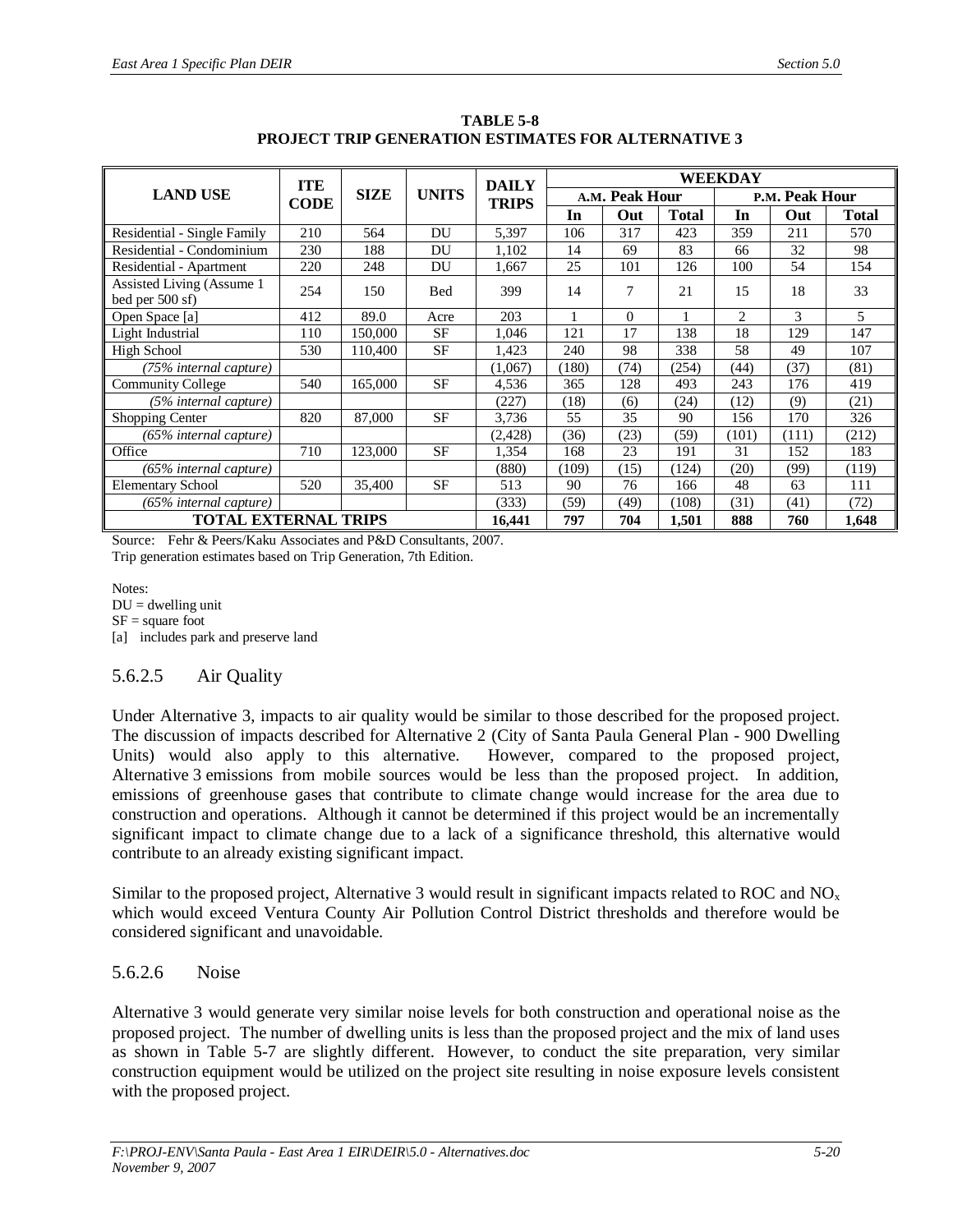Under Alternative 3 (longer term operational noise exposure), the traffic loading and distribution along the network would be less due fewer dwelling units and less total trip generation. Trip generation is anticipated to be approximately 16,441 daily trips. The differences between the trip generation and the expected distribution on the network are primarily associated with the total trips as the vehicles would be distributed similar to the proposed project. Since the total trips generated for Alternative 3 are an estimated 64 percent of the total trips of the proposed project the CNEL values would be expected to be an estimated 2 dB(A) less than the proposed project. The standard rule of doubling the traffic on a street segment or highway generally results in 3 dB(A) increase. Although a 2 dB(A) increase is just barely if at all discernible, this would not likely require a substantive difference in mitigation requirements beyond that for the proposed project.

### 5.6.2.7 Biological Resources

Under Alternative 3, impacts to biological resources would be similar to those described for the proposed project. The discussion of impacts described for Alternative 2 (City of Santa Paula General Plan - 900 Dwelling Units) would also apply to this alternative. However, the provision of fewer on-site urban uses would increase the amount of natural areas and land remaining in active agricultural production (i.e., Agricultural Preserve) which could be used by on-site biological resources. Similar to the proposed project, implementation of mitigation measures contained within Section 4.7 (Biological Resources) of this EIR would reduce biological resources impacts under Alternative 3 to below a level of significance.

### 5.6.2.8 Geology and Soils

Under Alternative 3, impacts to geology and soils would be similar to those described for the proposed project. The discussion of impacts described for Alternative 2 (City of Santa Paula General Plan - 900 Dwelling Units) would also apply to this alternative. Similar to the proposed project, implementation of mitigation measures contained within Section 4.8 (Geology  $\&$  Soils) of this EIR would reduce geology and soils impacts under Alternative 3 to below a level of significance.

### 5.6.2.9 Hydrology and Water Quality

Under Alternative 3, impacts to hydrology and water quality would be similar to those described for the proposed project. The discussion of impacts described for Alternative 2 (City of Santa Paula General Plan - 900 Dwelling Units) would also apply to this alternative. Similar to the proposed project, implementation of mitigation measures contained within Section 4.9 (Hydrology & Water Quality) of this EIR would reduce hydrology and water quality impacts under Alternative 3 to below a level of significance.

### 5.6.2.10 Hazards and Hazardous Materials

Under Alternative 3, impacts to hazards and hazardous materials would be similar to those described for the proposed project. The discussion of impacts described for Alternative 2 (City of Santa Paula General Plan - 900 Dwelling Units) would also apply to this alternative. Similar to the proposed project, implementation of mitigation measures contained within Section 4.10 (Hazard & Hazardous Materials) of this EIR would reduce hazards and hazardous materials impacts under Alternative 3 to below a level of significance.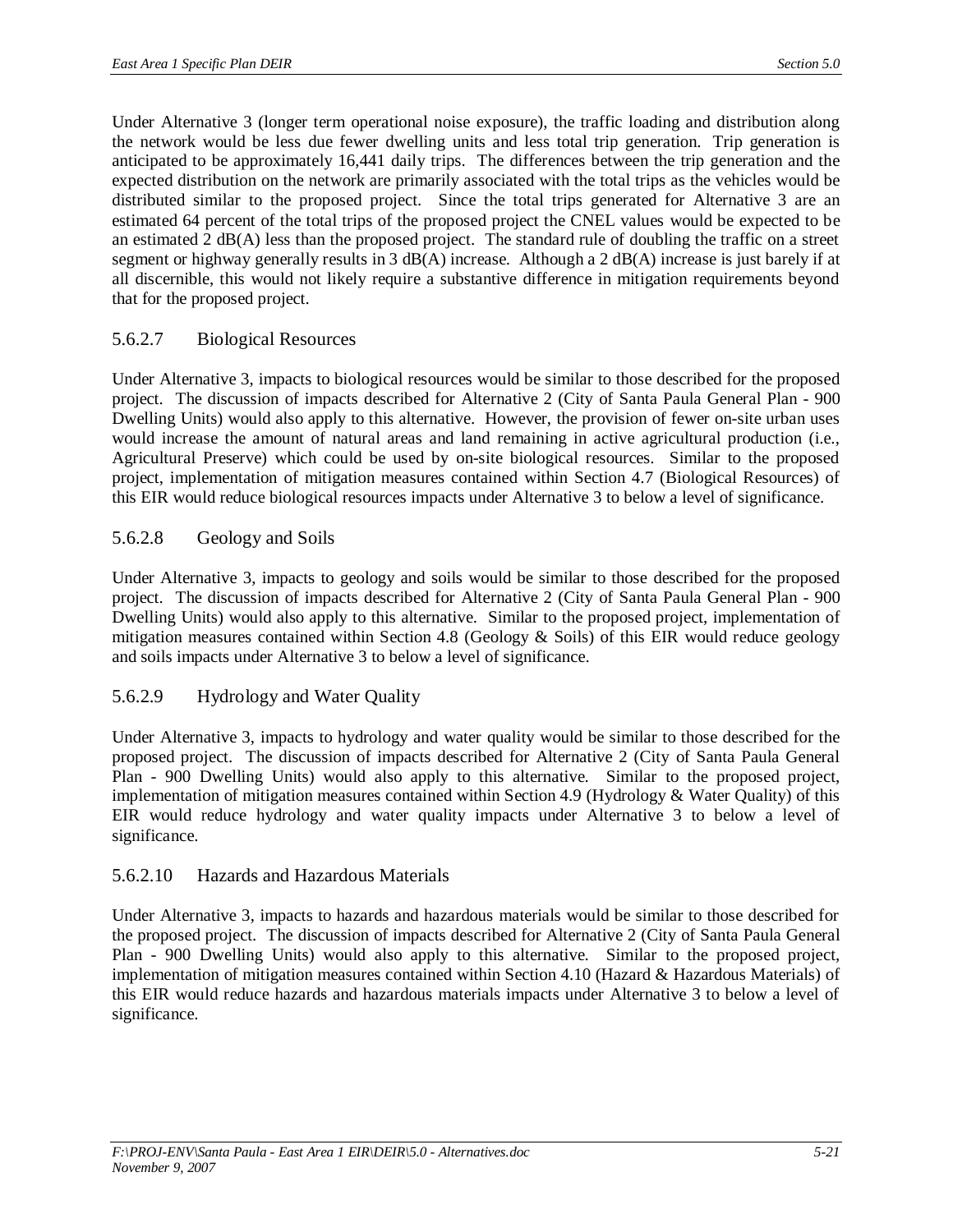### 5.6.2.11 Aesthetics

Under Alternative 3, impacts to aesthetics would be similar to those described for the proposed project. The discussion of impacts described for Alternative 2 (City of Santa Paula General Plan - 900 Dwelling Units) would also apply to this alternative. Similar to the proposed project, despite the implementation of mitigation measures contained within Section 4.11 (Aesthetics) of this EIR, impacts to aesthetics (views, scenic vistas, visual quality) would remain significant and unavoidable under Alternative 3.

### 5.6.2.12 Cultural and Historic Resources

Under Alternative 3, impacts to cultural and historic resources would be similar to those described for the proposed project. The discussion of impacts described for Alternative 2 (City of Santa Paula General Plan - 900 Dwelling Units) would also apply to this alternative. Similar to the proposed project, implementation of mitigation measures contained within Section 4.12 (Cultural and Historic Resources) of this EIR would reduce archaeological and paleontological resources impacts under Alternative 3 to below a level of significance. However, similar to the proposed project, impacts to historic resources would be considered significant and unavoidable.

#### 5.6.2.13 Public Services

Under Alternative 3, impacts to public services would be similar to those described for the proposed project. The discussion of impacts described for Alternative 2 (City of Santa Paula General Plan - 900 Dwelling Units) would also apply to this alternative. However, as previously noted, this alternative would generate an on-site residential population of 3,520 persons, while the construction of 360,000 square feet of retail/office and workplace buildings would generate approximately 1,230 employees. Therefore, the combined daytime population would be 4,750 persons.

Utilizing student generation factors contained within Table 4.13-3 (see Section 4.13 (Public Services) of this EIR), this alternative is anticipated to generate a total of 900 students (i.e.,  $629 \text{ K-}8^{\text{th}}$  grade students and 271  $9^{th}$  – 12<sup>th</sup> grade students). As noted above, this alternative provides for the provision of a 10.8 acre elementary school and 25.6 acres high school/post secondary school.

Similar to the proposed project, implementation of mitigation measures contained within Section 4.13 of this EIR would reduce public services impacts under Alternative 3 to below a level of significance.

### 5.6.2.14 Recreation

Under Alternative 3, impacts to recreation would be similar to those described for the proposed project. However, under this alternative, there would be additional parks and greenways (65.8 acres) constructed as part of the development at the site. In addition, shared athletic fields would also be provided (23.2 acres) and would be accessible to City and County residents. As noted in Section 4.14 (Recreation) of this EIR, the City is currently severely deficient in its parkland acreage. At present, a total of 35.9 acres of parkland are available to City residents, resulting in a net deficit of 109.8 acres. Utilizing the City's parkland standards (i.e., five acres per 1,000 persons), a total of 17.6 acres of parkland would be required for this alternative. The combined parks and greenways and shared athletic fields would total 89 acres and would offset the City's shortfall.

<sup>7</sup> Note: The student generation rates only reflect proposed residential units and do not include student generation which could be realized due to office and retail employees.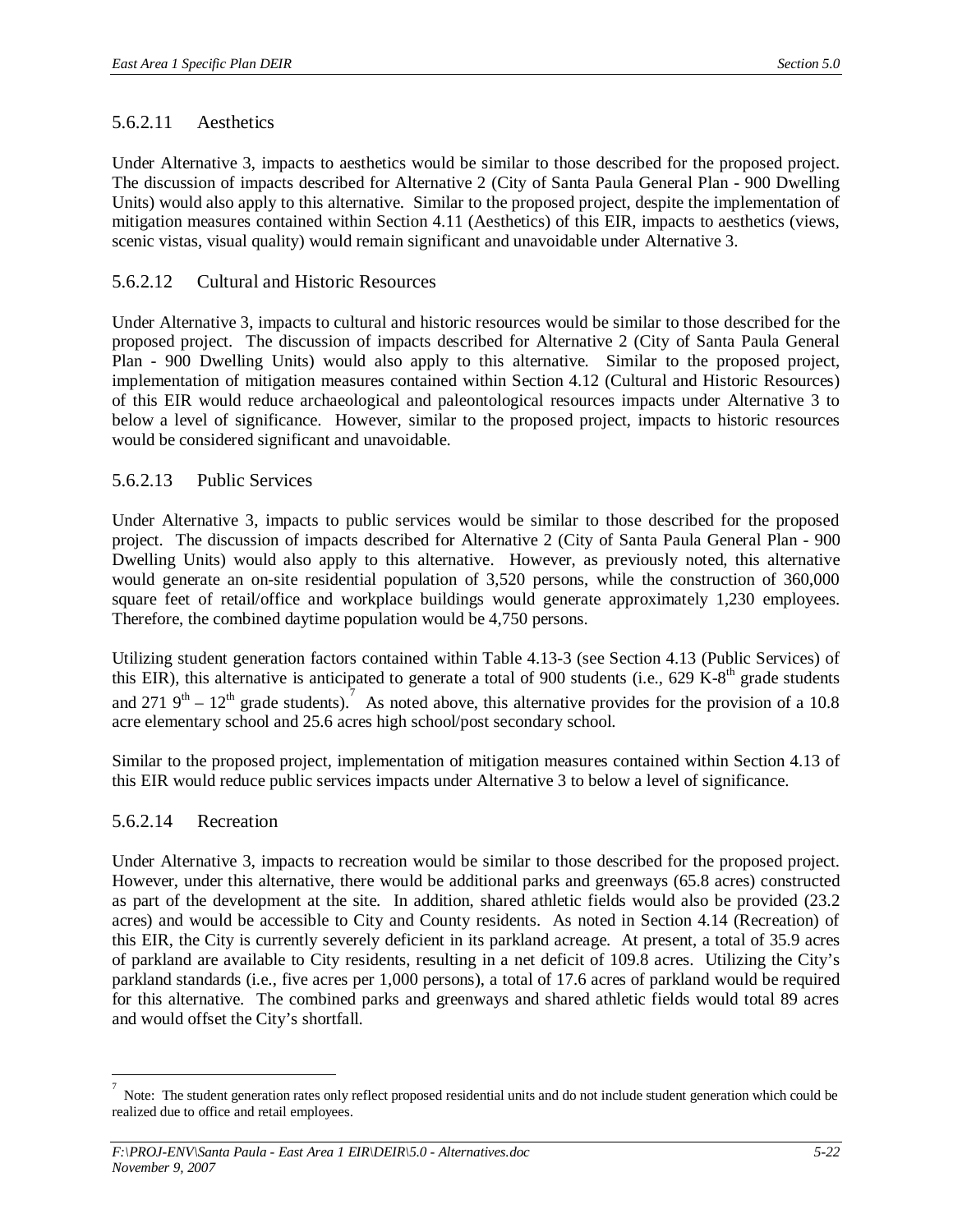Similar to the proposed project, implementation mitigation measures identified in Section 4.14 of this EIR would reduce recreational impacts under Alternative 3 to below a level of significance.

## 5.6.2.15 Utilities and Service Systems

Under Alternative 3, impacts to utilities and service systems would be similar to those described for the proposed project. The discussion of impacts described for Alternative 2 (City of Santa Paula General Plan - 900 Dwelling Units) would also apply to this alternative. However, as noted in Table 5-9 this alternative is anticipated to result in a water supply demand of 971.0 acre feet per year (AFY). The combined on-site water supplies available are 1,612 AFY. Therefore, sufficient water supplies would be available on-site to supply the project site for this alternative.

| <b>LAND USE</b>                   | <b>UNITS/SIZE</b> | <b>PERSON</b> | <b>GPD/AFY</b> | <b>DAYS</b> | AF     | <b>AFY</b> |
|-----------------------------------|-------------------|---------------|----------------|-------------|--------|------------|
| <b>Residential Dwelling Units</b> | 1,000             | 3.75          | 132            | 365         | 325851 | 554.5      |
| <b>Workplace Buildings</b>        | 150,000 sf        |               | 15.1           |             | 325851 | 7.0        |
| Retail/Office                     | $210,000$ sf      |               | 15.1           |             | 325851 | 9.7        |
| <b>Assisted Living</b>            | 75,000 sf         |               | 15.1           |             | 325851 | 3.5        |
| <b>Elementary School</b>          | $10.8$ acres      |               | 1.81           |             |        | 19.5       |
| High School/Post Secondary        |                   |               |                |             |        |            |
| School                            | $25.6$ acres      |               | 1.81           |             |        | 46.3       |
| <b>Shared Athletic Fields</b>     | 23.2 acres        |               | 2.22           |             |        | 51.5       |
| Parks and Greenways               | 65.8 acres        |               | 2.22           |             |        | 146.1      |
| Agriculture                       | 65.8 acres        |               | 2.02           |             |        | 132.9      |
| <b>Total water Demand</b>         |                   |               |                |             |        |            |

**TABLE 5-9 WATER SUPPLY DEMAND FOR ALTERNATIVE 3**

Source: Impact Sciences, 2007.

Sewer flow for this alternative would be approximately half (0.283 million gallons per day (MGD) compared to the proposed project (i.e., 0.435 MGD). As noted in Section 4.15 (Utilities & Services) of this EIR, the City's planned construction of a new Water Recycling Facility by 2010 would be able to accommodate the wastewater treatment requirements of this alternative.

Utilizing solid waste generation factors contained within Table 4.15-4 (Section 4.15) of this EIR, the proposed residential uses would generate 2,202 tons of solid waster per year. The on-site office/retail uses would be anticipated to generate approximately 3,888 tons of solid waste per year.

Similar to the proposed project, implementation of mitigation measures contained within Section 4.15 of this EIR would reduce utilities and service impacts under Alternative 3 to below a level of significance. It should be noted that Alternative 3 would result in less impacts than the proposed project related to sewer flow.

### 5.6.2.16 Population and Housing

Under Alternative 3, impacts to population and housing would be similar to those described for the proposed project. The discussion of impacts described for Alternative 2 (City of Santa Paula General Plan - 900 Dwelling Units) would also apply to this alternative. However, the 1,000 residential units would generate an on-site residential population of 3,520 persons. The construction of 360,000 square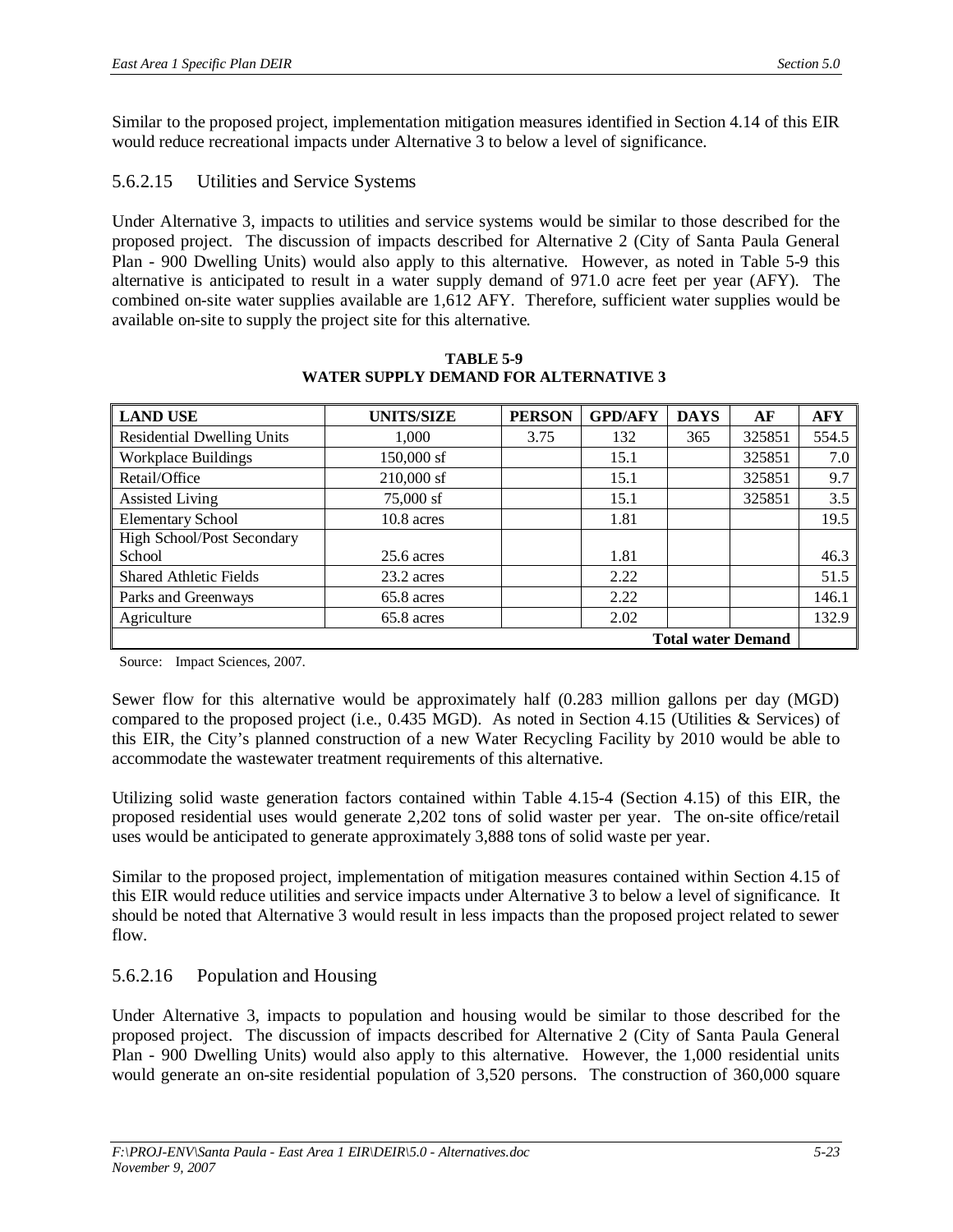feet of retail/office and workplace buildings would generate approximately 1,230 employees.

Similar to the proposed project, Alternative 3 would result in no significant impacts related to population and housing. It should be noted that Alternative 3 would result in beneficial impacts related to permanent employment, but not as much as the proposed project.

### 5.6.3 SUMMARY OF ALTERNATIVE 3

Similar to the proposed project, Alternative 3 would convert the site from agriculture to urban land uses. However, the proposed land uses and intensities noted for this alternative would not be consistent with the Santa Paula General Plan's vision of this area. Among other things, this alternative would exceed General Plan land use density standards and would include a Growth Management Ordinance which is not entirely consistent with that contained within the Santa Paula Municipal Code. Overall however, impacts from this alternative would not be markedly different from the proposed project. As noted in Table 5-10, implementation of this alternative would not be consistent with the objectives of the proposed project.

| <b>PROJECT OBJECTIVE</b>                                                                | <b>DOES THE</b><br><b>ALTERNATIVE MEET</b><br><b>THE PROJECT</b><br><b>OBJECTIVE?</b> |
|-----------------------------------------------------------------------------------------|---------------------------------------------------------------------------------------|
| Help revitalize the existing built environment and economic climate of the City         |                                                                                       |
| by permitting new investment and development in East Area 1 that reflects and           | Yes                                                                                   |
| complements the existing pattern and scale of development in Santa Paula.               |                                                                                       |
| Cluster development to preserve the hillside portions of the site most visible          | Yes                                                                                   |
| from the City and surrounding areas                                                     |                                                                                       |
| Enhance Haun Creek to provide drainage facilities that are natural in appearance,       |                                                                                       |
| provide additional natural habitat, and create a buffer between development and         | Yes                                                                                   |
| agricultural uses to the east that is consistent with the visual character of the area. |                                                                                       |
| Create a compact, cohesive community consisting of residential, commercial,             |                                                                                       |
| open space, and public facilities connected to each other and the existing              | Yes                                                                                   |
| downtown by a coherent network of interconnected streets, walkways and trails.          |                                                                                       |
| Establish new residential neighborhoods and districts with supporting                   | Yes                                                                                   |
| commercial and institutional uses.                                                      |                                                                                       |
| Provide a wide variety of housing types and lifestyle choices which are                 | Yes                                                                                   |
| consistent with and embody Santa Paula traditions.                                      |                                                                                       |
| Allow for development of a sufficient number of homes to support viable                 |                                                                                       |
| neighborhood-serving commercial uses within close proximity to residential              | N <sub>0</sub>                                                                        |
| areas.                                                                                  |                                                                                       |
| Provide a wide range of open space, park and recreational facilities serving            |                                                                                       |
| residents of the City of Santa Paula and surrounding areas and reinforcing the          | Yes                                                                                   |
| community's identity and connection to its natural and agricultural surroundings.       |                                                                                       |

**TABLE 5-10 ABILITY OF ALTERNATIVE 3 TO MEET THE PROJECT OBJECTIVES**

<sup>8</sup> Note: For the purposes of this analysis, 255,000 square feet of the overall total were assigned to office, while the remainder was assigned to retail (105,000 square feet). Utilizing these totals, the office is estimated to generate 1,020 employees (i.e., 255,000 square feet divided by 250 square feet per employee) while the retail would generate 210 employees (i.e., 105,000 square feet divided by 500 square feet per employee). Source: Employee generation estimates derived from Stanley R. Hoffman Associates, Inc., East Area One Fiscal Analysis of Annexation, City of Santa Paula, August 20, 2007, Table 2-2.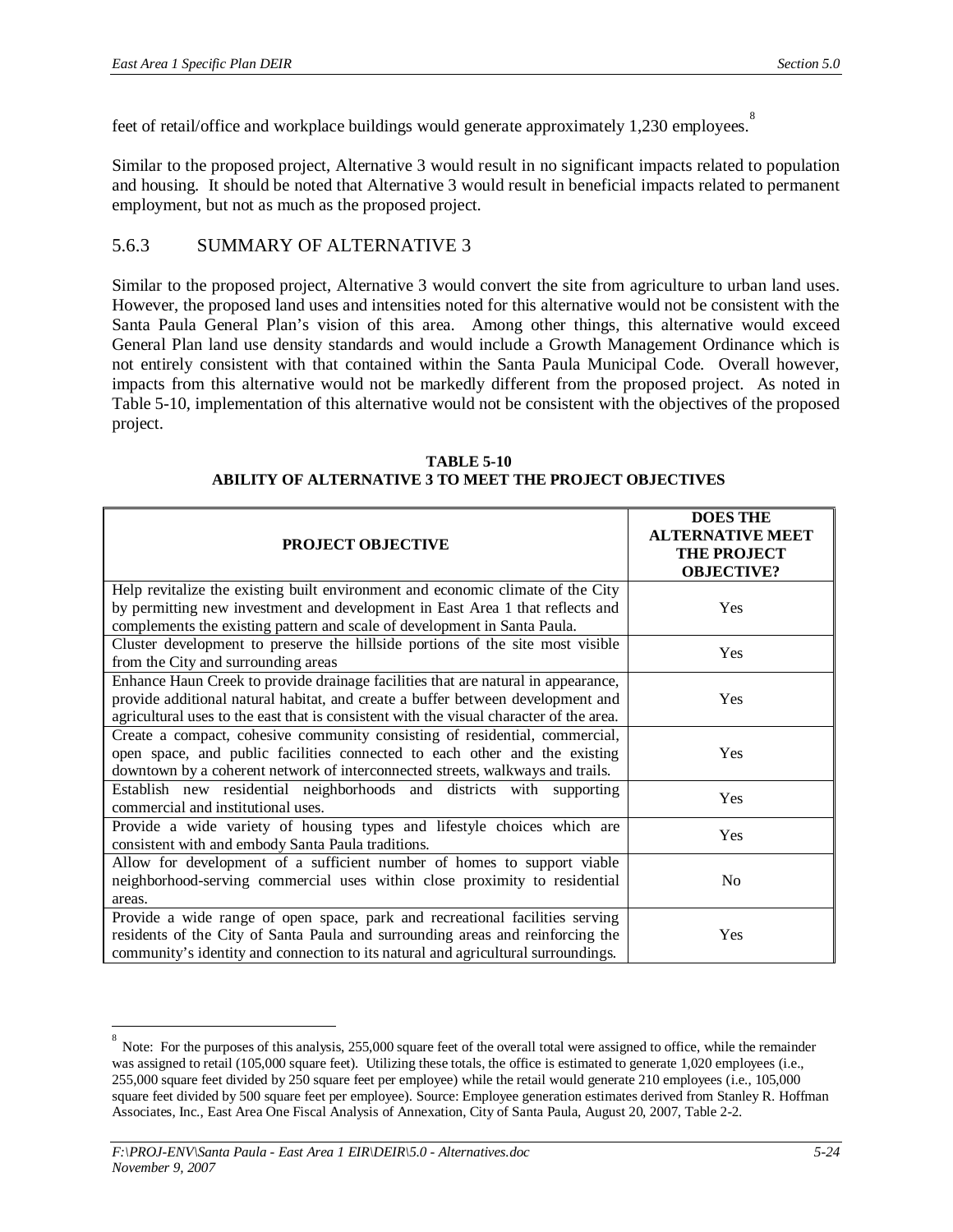#### **TABLE 5-10 ABILITY OF ALTERNATIVE 3 TO MEET THE PROJECT OBJECTIVES**

| <b>PROJECT OBJECTIVE</b>                                                        | <b>DOES THE</b><br><b>ALTERNATIVE MEET</b><br><b>THE PROJECT</b><br><b>OBJECTIVE?</b> |  |
|---------------------------------------------------------------------------------|---------------------------------------------------------------------------------------|--|
| Provide sites for a wide range of educational facilities including primary,     | Yes                                                                                   |  |
| secondary and post –secondary facilities, to meet the needs of residents of the |                                                                                       |  |
| City of Santa Paula and the surrounding community.                              |                                                                                       |  |
| $\alpha$ $\alpha$ $\alpha$ $\beta$ $\alpha$                                     |                                                                                       |  |

Source: P&D Consultants, 2007.

#### **5.7 ALTERNATIVE 4 – EAST AREA 1 SPECIFIC PLAN - 1,250 DWELLING UNITS**

### 5.7.1 DESCRIPTION OF ALTERNATIVE 4

The Regulating Plan for Alternative 4 is the same as the Specific Plan base case, but contains 250 fewer dwelling units. It contains a total of 1,250 dwellings units, as well as mix of various educational, commercial and open space uses. Table 5-11 summarizes the proposed land uses for this alternative.

The lower number of units is achieved by changing the allowed building types and minimum lot widths in each zone. The full range of unit types from the Specific Plan would be utilized, but Alternative 4 has more detached single family homes than the base case. Each neighborhood has a range of lot sizes and types. However, there would be fewer mid-range attached units. The percentage of unit types would be distributed approximately as follows:

- $\bullet$  627 units (50%) single-family detached
- $\bullet$  223 units (18%) single-family attached
- $\bullet$  400 units (32%) multi-family

A range of services, commercial uses and work place facilities would be provided on-site and could be accessed by walking and/or a short drive away. Essential, daily needs would require limited off-site vehicular trips.

#### **TABLE 5-11 LAND USES PROPOSED FOR ALTERNATIVE 4: EAST AREA 1 SPECIFIC PLAN – 1,250 DWELLING UNITS**

| <b>LANDS USE</b>                  | <b>UNIT</b><br><b>COUNTS/SIZE</b> |
|-----------------------------------|-----------------------------------|
| <b>Residential Dwelling Units</b> | 1,250 units                       |
| <b>Workplace Buildings</b>        | 150,000 sf                        |
| Retail/Office                     | 210,000 sf                        |
| <b>Assisted Living</b>            | 75,000 sf                         |
| <b>Elementary School</b>          | 10.8 ac                           |
| High School/Post Secondary School | $25.6$ ac                         |
| <b>Shared Athletic Fields</b>     | $23.2$ ac                         |
| Parks and Greenways               | 65.8 ac                           |
| Agriculture                       | 134.4 ac                          |

Source: HDR Town Planning, 2007.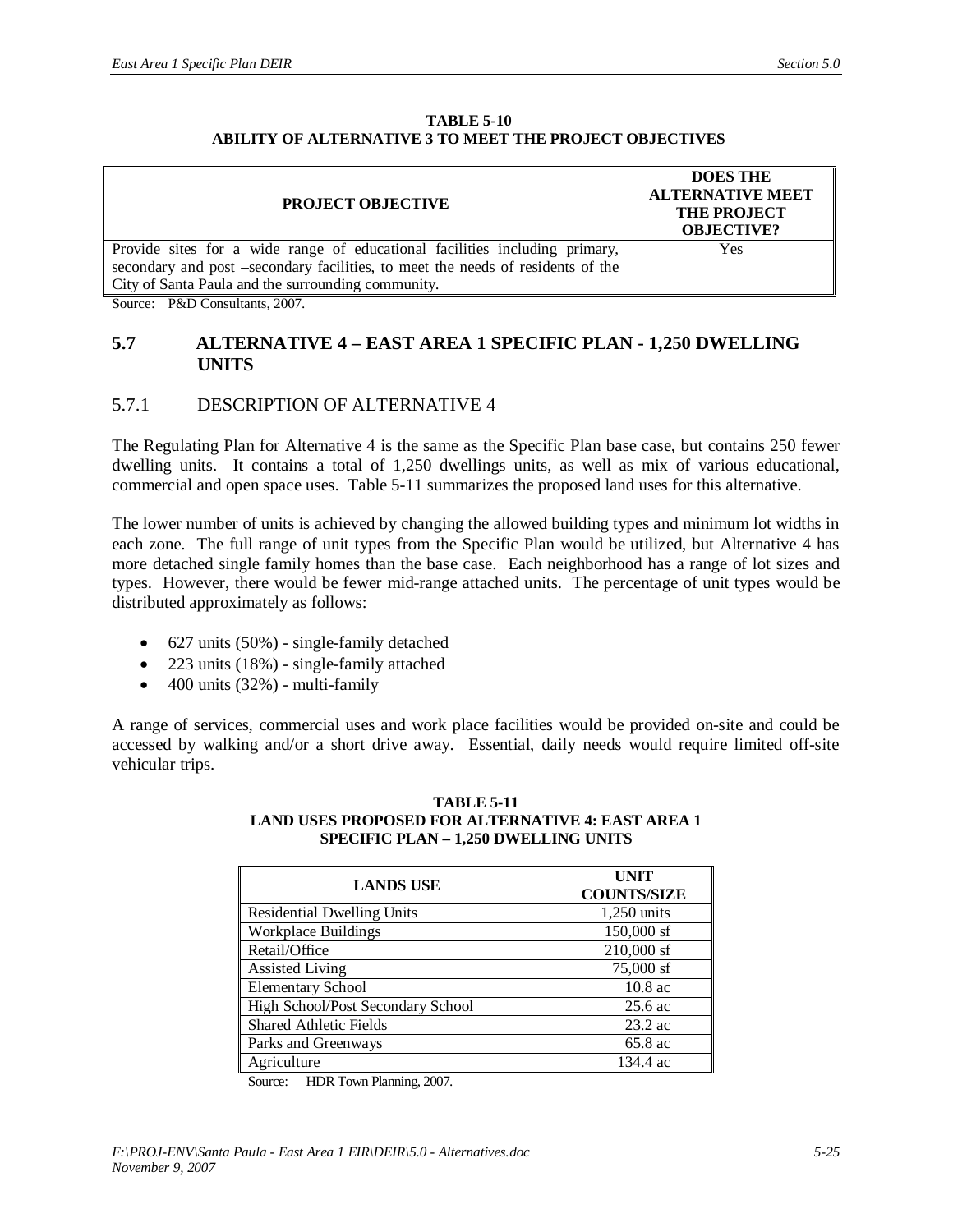## 5.7.2 IMPACTS OF ALTERNATIVE 4

### 5.7.2.1 Land Use and Planning

Under Alternative 4, impacts to land uses would be similar to those described for the proposed project. As summarized in Section 4.1 (Land Use & Planning) of this EIR, despite the application of mitigation measures, this alternative (similar to the proposed project) would continue to result in impacts related to land use and which would include:

- Exceed land use density standards
- Urban development would not be directed away from the most productive agricultural areas
- Development would be proposed outside of the City's existing Sphere of Influence
- The Specific Plan would include a Growth Management Ordinance which is not entirely consistent with that contained within the SPMC
- The proposed Specific Plan differs from the original land uses proposed for the East Area 1 Expansion Area, as defined in the General Plan
- The visual appearance along the existing rail corridor (located immediately south of the proposed project) would be negatively affected by the introduction of urban uses in lieu of the existing agricultural uses which are considered scenic.

Therefore, similar to the proposed project, implementation of Alternative 4 would result in significant unavoidable impacts related to land use and planning.

### 5.7.2.2 Agricultural Resources

Under Alternative 4, impacts to agricultural resources would be similar to those described for the proposed project. The discussion of impacts described for Alternative 2 (City of Santa Paula General Plan - 900 Dwelling Units) would also apply to this alternative. However, the provision of fewer on-site urban uses would increase the amount of land remaining in active agricultural production (i.e., Agricultural Preserve). Never the less, similar to the proposed project, despite the implementation of mitigation measures contained within Section 4.2 (Agricultural Resources) of this EIR, impacts to agricultural resources would remain significant and unavoidable for this alternative.

### 5.7.2.3 Mineral Resources

Under Alternative 4, impacts to mineral resources would be similar to those described for the proposed project. The discussion of impacts described for Alternative 2 (City of Santa Paula General Plan - 900 Dwelling Units) would also apply to this alternative. Similar to the proposed project, no significant impacts to mineral resources would result from implementation of this alternative.

### 5.7.2.4 Transportation and Circulation

As shown in Table 5-12, Alternative 4 would generate approximately 18,270 daily trips, 1,641 trips during the A.M. peak hour and 1,823 trips during the P.M. peak hour. Alternative 4 would generate approximately 71 percent (= 18,270 / 25,848) of the total daily trips for the proposed project. Therefore, implementation of this alternative would create the same amount or fewer significant adverse traffic impacts than the proposed project. As shown previously in Section 4.4 (Transportation and Circulation), all significant adverse traffic impacts were mitigated to below a level of significance. Therefore, traffic related impacts under Alternative 4 would also be mitigated to below a level of significance.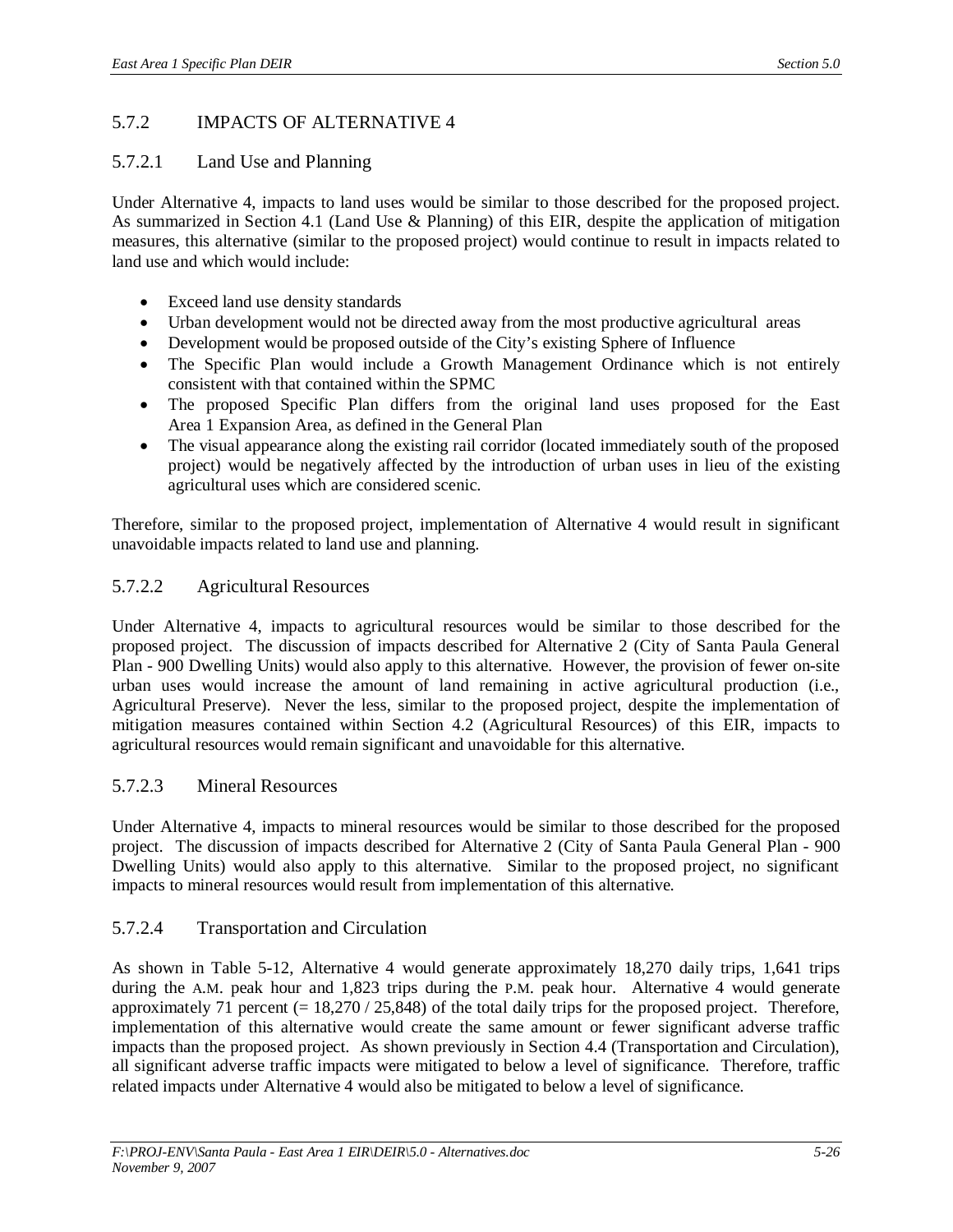|                                                      | <b>ITE</b>                  |             |              | <b>DAILY</b> | <b>WEEKDAY</b> |          |                |                |       |              |  |
|------------------------------------------------------|-----------------------------|-------------|--------------|--------------|----------------|----------|----------------|----------------|-------|--------------|--|
| <b>LAND USE</b>                                      | <b>CODE</b>                 | <b>SIZE</b> | <b>UNITS</b> | <b>TRIPS</b> | A.M. Peak Hour |          | P.M. Peak Hour |                |       |              |  |
|                                                      |                             |             |              |              | In             | Out      | <b>Total</b>   | In             | Out   | <b>Total</b> |  |
| Residential - Single<br>Family                       | 210                         | 627         | DU           | 6,000        | 118            | 352      | 470            | 399            | 234   | 633          |  |
| Residential -<br>Condominium                         | 230                         | 223         | DU           | 1,307        | 17             | 81       | 98             | 78             | 38    | 116          |  |
| Residential -<br>Apartment                           | 220                         | 400         | <b>DU</b>    | 2,688        | 41             | 163      | 204            | 161            | 87    | 248          |  |
| <b>Assisted Living</b><br>(Assume 1 bed per<br>500sf | 254                         | 150         | <b>Bed</b>   | 399          | 14             | $\tau$   | 21             | 15             | 18    | 33           |  |
| Open Space [a]                                       | 412                         | 89.0        | Acre         | 203          | $\mathbf{1}$   | $\Omega$ | $\mathbf{1}$   | $\overline{2}$ | 3     | 5            |  |
| Light Industrial                                     | 110                         | 150,000     | <b>SF</b>    | 1.046        | 121            | 17       | 138            | 18             | 129   | 147          |  |
| <b>High School</b>                                   | 530                         | 110,400     | <b>SF</b>    | 1,423        | 240            | 98       | 338            | 58             | 49    | 107          |  |
| (75% internal<br>capture)                            |                             |             |              | (1,067)      | (180)          | (74)     | (254)          | (44)           | (37)  | (81)         |  |
| <b>Community College</b>                             | 540                         | 165,000     | <b>SF</b>    | 4,536        | 365            | 128      | 493            | 243            | 176   | 419          |  |
| (5% internal<br>capture)                             |                             |             |              | (227)        | (18)           | (6)      | (24)           | (12)           | (9)   | (21)         |  |
| Shopping Center                                      | 820                         | 87,000      | <b>SF</b>    | 3,736        | 55             | 35       | 90             | 156            | 170   | 326          |  |
| $(65\%$ internal<br>capture)                         |                             |             |              | (2,428)      | (36)           | (23)     | (59)           | (101)          | (111) | (212)        |  |
| Office                                               | 710                         | 123,000     | <b>SF</b>    | 1,354        | 168            | 23       | 191            | 31             | 152   | 183          |  |
| $(65\%$ internal<br>capture)                         |                             |             |              | (880)        | (109)          | (15)     | (124)          | (20)           | (99)  | (119)        |  |
| <b>Elementary School</b>                             | 520                         | 35,400      | <b>SF</b>    | 513          | 90             | 76       | 166            | 48             | 63    | 111          |  |
| $(65\%$ internal<br>capture)                         |                             |             |              | (333)        | (59)           | (49)     | (108)          | (31)           | (41)  | (72)         |  |
|                                                      | <b>TOTAL EXTERNAL TRIPS</b> |             |              | 18,270       | 828            | 813      | 1.641          | 1,001          | 822   | 1,823        |  |

**TABLE 5-12 PROJECT TRIP GENERATION ESTIMATES FOR ALTERNATIVE 4**

Source: Fehr & Peers/Kaku Associates and P&D Consultants, 2007. Trip generation estimates based on Trip Generation, 7th Edition.

Notes:  $DU =$  dwelling unit  $SF = square foot$ [a] includes park and preserve land

### 5.7.2.5 Air Quality

Under Alternative 4, impacts to air quality would be similar to those described for the proposed project and Alternative 2 (City of Santa Paula General Plan - 900 Dwelling Units). However, compared to the proposed project, Alternative 4 emissions from mobile sources would be less than the proposed project. In addition, emissions of greenhouse gases that contribute to climate change would increase for the area due to construction and operations. Although it cannot be determined if this project would be an incrementally significant impact to climate change due to a lack of a significance threshold, this alternative would contribute to an already existing significant impact.

Similar to the proposed project, Alternative 4 would result in significant impacts related to ROC and  $NO<sub>x</sub>$ which would exceed Ventura County Air Pollution Control District thresholds and therefore would be significant and unavoidable.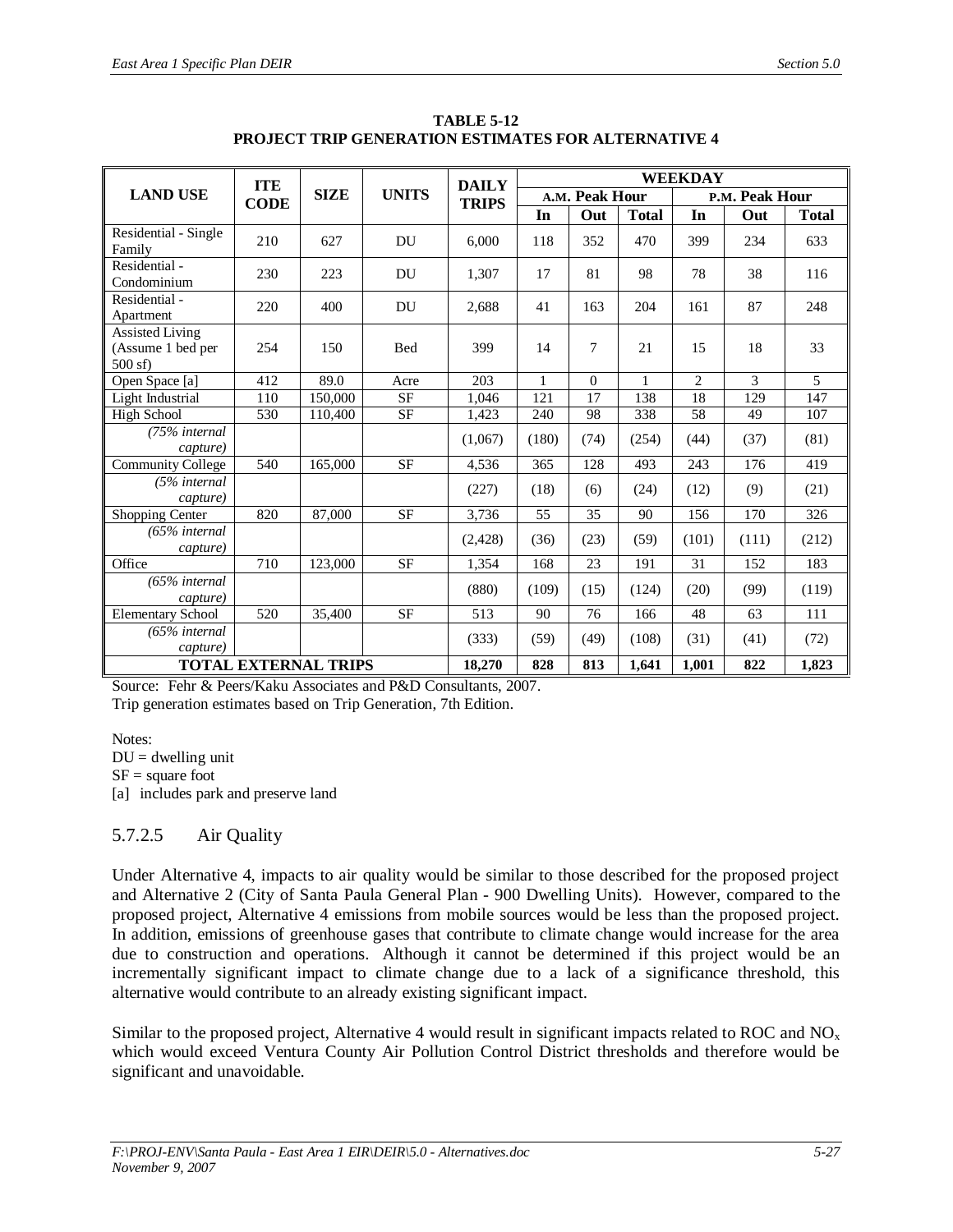### 5.7.2.6 Noise

Alternative 4 would generate very similar noise levels for both construction and operational noise as the proposed project. The number of dwelling units is less than the proposed project and the mix of land uses as shown in Table 5-11 are slightly different. However, to conduct the site preparation, very similar construction equipment would be utilized on the project site resulting in noise exposure levels consistent with the proposed project.

Under to Alternatives 4 (longer term operational noise exposure), the traffic loading and distribution along the network would be less due fewer dwelling units and less total trip generation. Trip generation is anticipated to be approximately 18,720 daily trips. The differences between the trip generation and the expected distribution on the network are primarily associated with the total trips as the vehicles would be distributed similar to the proposed project. Since the total trips generated for Alternative 4 are an estimated 71 percent of the total trips of the proposed project the CNEL values would be expected to be an estimated 1 to 2  $dB(A)$  less than the proposed project. The standard rule of doubling the traffic on a street segment or highway generally results in 3 dB(A) increase. A 1 -2 dB(A) increase is not discernible and would not likely require a substantive difference in mitigation requirements beyond that for the proposed project.

### 5.7.2.7 Biological Resources

Under Alternative 4, impacts to biological resources would be similar to those described for the proposed project. The discussion of impacts described for Alternative 2 (City of Santa Paula General Plan - 900 Dwelling Units) would also apply to this alternative. However, the provision of fewer on-site urban uses would increase the amount of natural areas and land remaining in active agricultural production (i.e., Agricultural Preserve) which could be used by on-site biological resources. Similar to the proposed project, implementation of mitigation measures contained within Section 4.7 (Biological Resources) of this EIR would reduce biological resources impacts under Alternative 4 to below a level of significance.

### 5.7.2.8 Geology and Soils

Under Alternative 4, impacts to geology and soils would be similar to those described for the proposed project. The discussion of impacts described for Alternative 2 (City of Santa Paula General Plan - 900 Dwelling Units) would also apply to this alternative. Similar to the proposed project, implementation of mitigation measures contained within Section 4.8 (Geology  $\&$  Soils) of this EIR would reduce geology and soils impacts under Alternative 4 to below a level of significance.

### 5.7.2.9 Hydrology and Water Quality

Under Alternative 4, impacts to hydrology and water quality would be similar to those described for the proposed project. The discussion of impacts described for Alternative 2 (City of Santa Paula General Plan - 900 Dwelling Units) would also apply to this alternative. Similar to the proposed project, implementation of mitigation measures contained within Section 4.9 (Hydrology & Water Quality) of this EIR would reduce hydrology and water quality impacts under Alternative 4 to below a level of significance.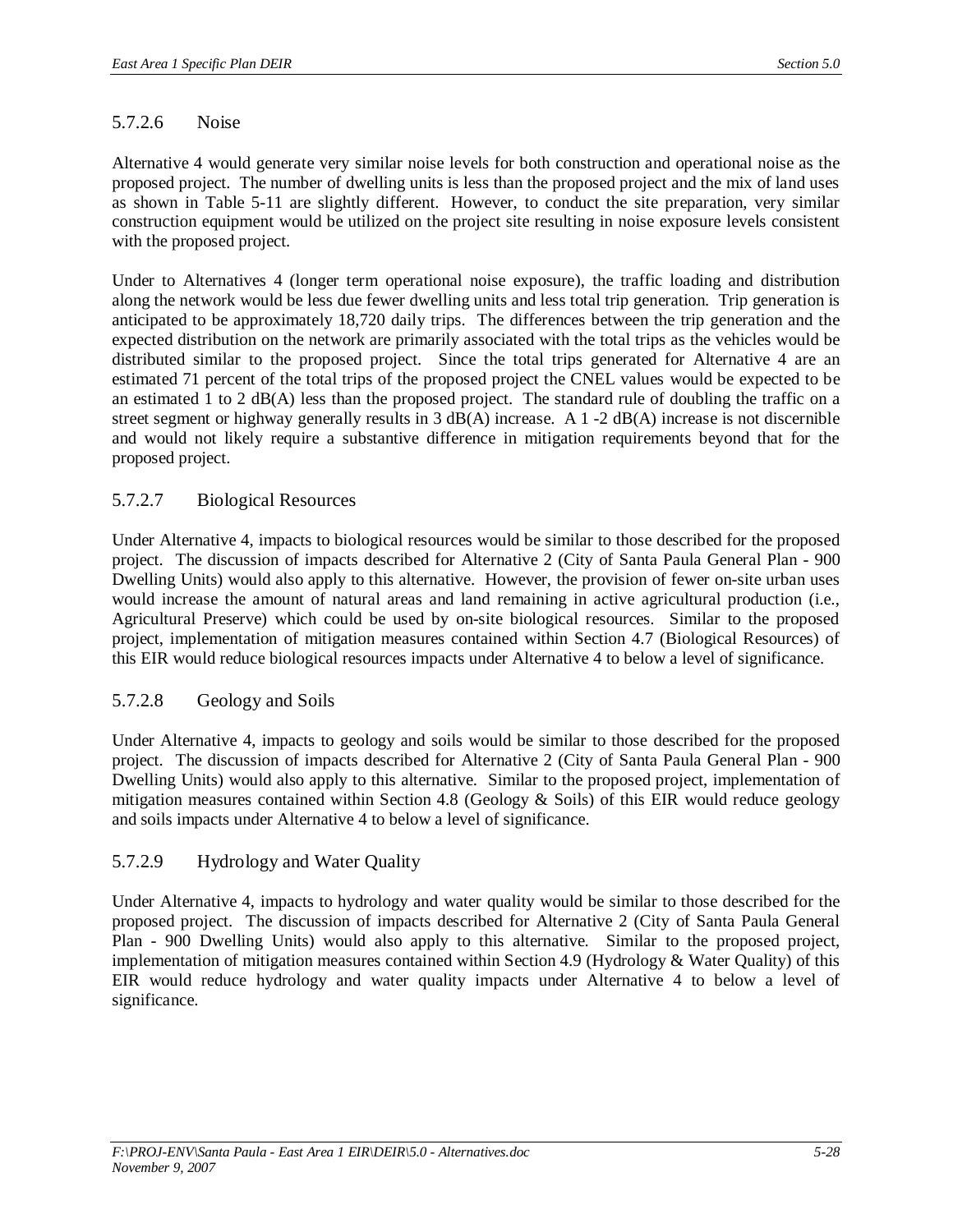### 5.7.2.10 Hazards and Hazardous Materials

Under Alternative 4, impacts to hazards and hazardous materials would be similar to those described for the proposed project. The discussion of impacts described for Alternative 2 (City of Santa Paula General Plan - 900 Dwelling Units) would also apply to this alternative. Similar to the proposed project, implementation of mitigation measures contained within Section 4.10 (Hazard & Hazardous Materials) of this EIR would reduce hazards and hazardous materials impacts under Alternative 4 to below a level of significance.

### 5.7.2.11 Aesthetics

Under Alternative 4, impacts to aesthetics would be similar to those described for the proposed project. The discussion of impacts described for Alternative 2 (City of Santa Paula General Plan - 900 Dwelling Units) would also apply to this alternative. Similar to the proposed project, despite the implementation of mitigation measures contained within Section 4.11 (Aesthetics) of this EIR, impacts to aesthetics (views, scenic vistas, visual quality) would remain significant and unavoidable under Alternative 4.

### 5.7.2.12 Cultural and Historic Resources

Under Alternative 4, impacts to cultural and historic resources would be similar to those described for the proposed project. The discussion of impacts described for Alternative 2 (City of Santa Paula General Plan - 900 Dwelling Units) would also apply to this alternative. Similar to the proposed project, implementation of mitigation measures contained within Section 4.12 (Cultural and Historic Resources) of this EIR would reduce archaeological and paleontological resources impacts under Alternative 4 to below a level of significance. However, similar to the proposed project, impacts to historic resources would be considered significant and unavoidable.

### 5.7.2.13 Public Services

Under Alternative 4, impacts to public services would be similar to those described for the proposed project. The discussion of impacts described for Alternative 2 (City of Santa Paula General Plan - 900 Dwelling Units) would also apply to this alternative. However, as previously noted, this alternative would generate an on-site residential population of 4,400 persons, while the construction of 360,000 square feet of retail/office and workplace buildings would generate approximately 1,230 employees. Therefore, the combined daytime population would be 5,630 persons.

Utilizing student generation factors contained within Table 4.13-3 (see Section 4.13 (Public Services) of this EIR), this alternative is anticipated to generate a total of 1,127 students (i.e., 793 K-8<sup>th</sup> grade students and 334  $9<sup>th</sup> - 12<sup>th</sup>$  grade students).<sup>9</sup> As noted above, this alternative provides for the provision of a 10.8 acre elementary school and 25.6 acres high school/post secondary school.

Similar to the proposed project, implementation of mitigation measures contained within Section 4.13 of this EIR would reduce public service impacts under Alternative 4 to below a level of significance.

<sup>&</sup>lt;sup>9</sup><br>Note: The student generation rates only reflect proposed residential units and do not include student generation which could be realized due to office and retail employees.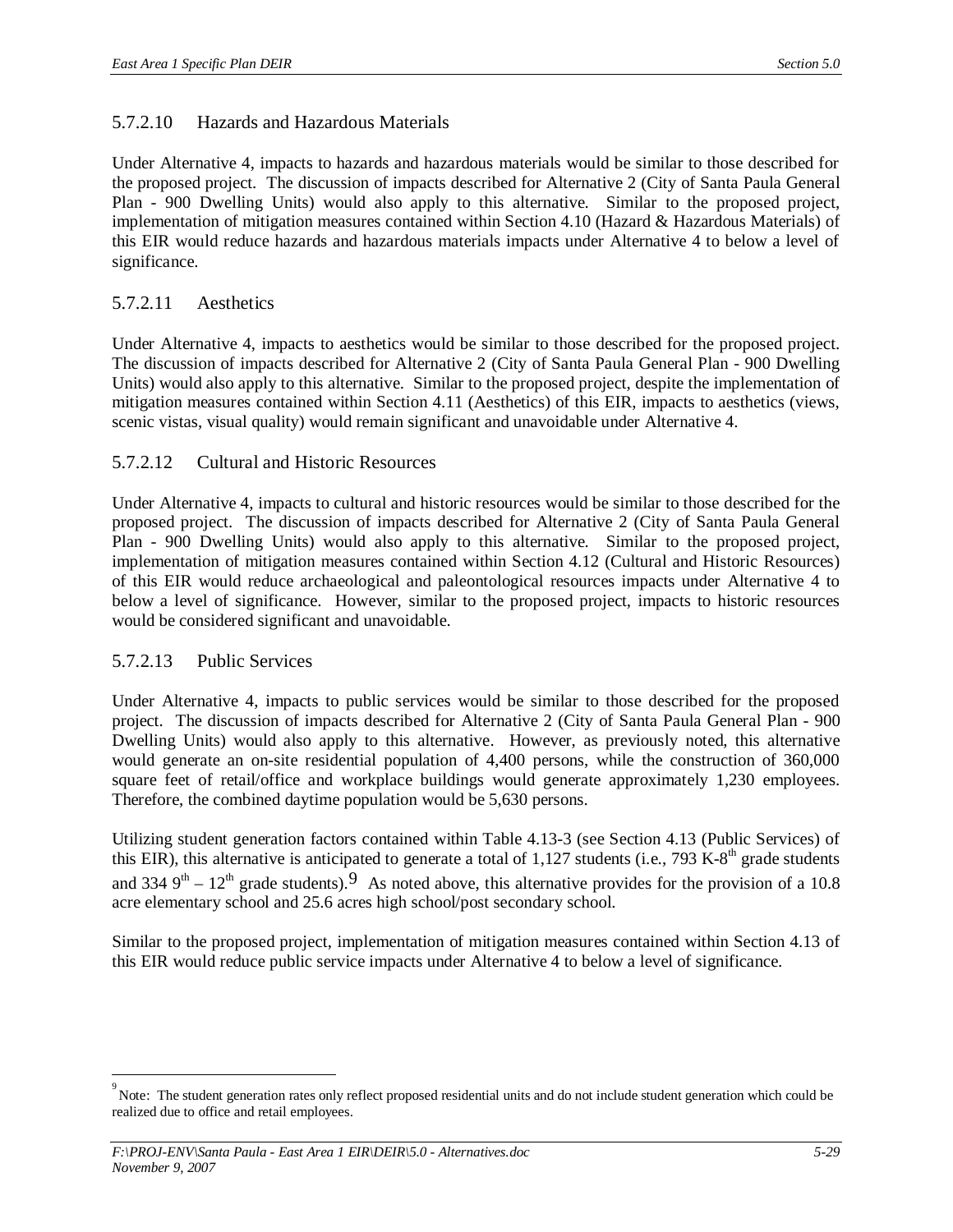### 5.7.2.14 Recreation

Under Alternative 4, impacts to recreation would be similar to those described for the proposed project. However, under this alternative, there would be additional parks and greenways (65.8 acres) constructed as part of the development at the site. In addition, shared athletic fields would also be provided (23.2 acres) and would be accessible to City and County residents. As noted in Section 4.14 (Recreation) of this EIR, the City is currently severely deficient in its parkland acreage. At present, a total of 35.9 acres of parkland are available to City residents, resulting in a net deficit of 109.8 acres. Utilizing the City's parkland standards (i.e., five acres per 1,000 persons), a total of 22.0 acres of parkland would be required for this alternative. The combined parks and greenways and shared athletic fields would total 89 acres and would offset the City's shortfall.

Similar to the proposed project, implementation mitigation measures identified in Section 4.14 of this EIR would reduce recreational impacts under Alternative 4 to below a level of significance.

### 5.7.2.15 Utilities and Service Systems

Under Alternative 4, impacts to utilities and service systems would be similar to those described for the proposed project. The discussion of impacts described for Alternative 2 (City of Santa Paula General Plan - 900 Dwelling Units) would also apply to this alternative. However, as noted in Table 5-13**,** this alternative is anticipated to result in a water supply demand of 1,109.6 acre feet per year (AFY). The combined on-site water supplies available are 1,612 AFY. Therefore, sufficient water supplies would be available on-site to supply the project site for this alternative.

| <b>LAND USE</b>                   | <b>UNITS/SIZE</b> | <b>PERSON</b> | <b>GPD/AFY</b> | <b>DAYS</b> | AF     | <b>AFY</b> |
|-----------------------------------|-------------------|---------------|----------------|-------------|--------|------------|
| <b>Residential Dwelling Units</b> | 1,250             | 3.75          | 132            | 365         | 325851 | 693.1      |
| <b>Workplace Buildings</b>        | 150,000 sf        |               | 15.1           |             | 325851 | 7.0        |
| Retail/Office                     | 210,000 sf        |               | 15.1           |             | 325851 | 9.7        |
| <b>Assisted Living</b>            | 75,000 sf         |               | 15.1           |             | 325851 | 3.5        |
| <b>Elementary School</b>          | 10.8              |               | 1.81           |             |        | 19.5       |
| High School/Post Secondary        |                   |               |                |             |        |            |
| School                            | $25.6$ acres      |               | 1.81           |             |        | 46.3       |
| <b>Shared Athletic Fields</b>     | 23.2 acres        |               | 2.22           |             |        | 51.5       |
| Parks and Greenways               | 65.8 acres        |               | 2.22           |             |        | 146.1      |
| Agriculture                       | 65.8 acres        |               | 2.02           |             |        | 132.9      |
| <b>Total water Demand</b>         |                   |               |                |             |        | 1109.6     |

**TABLE 5-13 WATER SUPPLY DEMAND FOR ALTERNATIVE 4**

Source: Impact Sciences, 2007.

Sewer flow for this alternative would be similar (0.354 million gallons per day (MGD) compared to the proposed project (i.e., 0.435 MGD). As noted in Section 4.15 (Utilities & Services) of this EIR, the City's planned construction of a new Water Recycling Facility by 2010 would be able to accommodate the wastewater treatment requirements of this alternative.

Utilizing solid waste generation factors contained within Table 4.15-4 (Section 4.15) of this EIR, the proposed residential uses would generate 2,550 tons of solid waster per year. The on-site office/retail uses would be anticipated to generate approximately 3,888 tons of solid waste per year.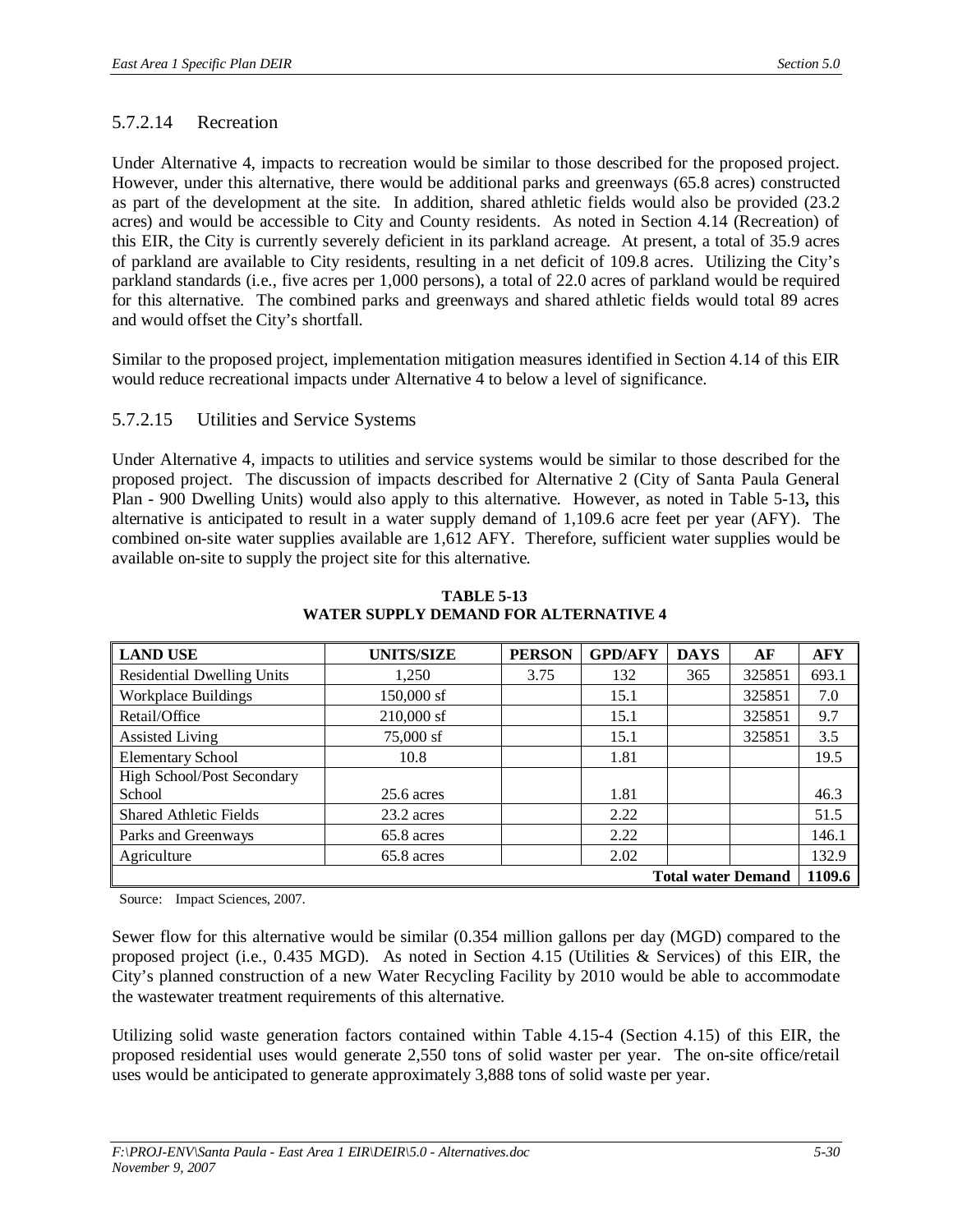Similar to the proposed project, implementation of mitigation measures contained within Section 4.15 of this EIR would reduce utilities and service impacts under Alternative 4 to below a level of significance.

### 5.7.2.16 Population and Housing

Under Alternative 4, impacts to population and housing would be similar to those described for the proposed project. The discussion of impacts for Alternative 2 (City of Santa Paula General Plan - 900 Dwelling Units) would also apply to this alternative. However, the 1,250 residential units would generate an on-site residential population of 4,400 persons.<sup>10</sup> The construction of 360,000 square feet of retail/office and workplace buildings would generate approximately 1,230 employees.

Similar to the proposed project, Alternative 4 would result in no significant impacts related to population and housing. It should be noted that Alternative 4 would result in beneficial impacts related to permanent employment, but not as much as the proposed project.

5.7.3 Summary of Alternative 4

Similar to the proposed project, Alternative 4 would convert the site from agriculture to urban land uses. However, the proposed land uses and intensities noted for this alternative would not be consistent with the Santa Paula General Plan's vision of this area. Among other things, this alternative would exceed General Plan land use density standards and would include a Growth Management Ordinance which is not entirely consistent with that contained within the Santa Paula Municipal Code. Overall however, impacts from this alternative would not be markedly different from the proposed project. As noted in Table 5-14, implementation of this alternative would be consistent with the objectives of the proposed project.

| <b>PROJECT OBJECTIVE</b>                                                                                                                                                                                                                                        | <b>DOES THE</b><br><b>ALTERNATIVE MEET</b><br><b>THE PROJECT</b><br><b>OBJECTIVE?</b> |
|-----------------------------------------------------------------------------------------------------------------------------------------------------------------------------------------------------------------------------------------------------------------|---------------------------------------------------------------------------------------|
| Help revitalize the existing built environment and economic climate of the City<br>by permitting new investment and development in East Area 1 that reflects and<br>complements the existing pattern and scale of development in Santa Paula.                   | Yes                                                                                   |
| Cluster development to preserve the hillside portions of the site most visible<br>from the City and surrounding areas                                                                                                                                           | Yes                                                                                   |
| Enhance Haun Creek to provide drainage facilities that are natural in appearance,<br>provide additional natural habitat, and create a buffer between development and<br>agricultural uses to the east that is consistent with the visual character of the area. | Yes                                                                                   |
| Create a compact, cohesive community consisting of residential, commercial,<br>open space, and public facilities connected to each other and the existing<br>downtown by a coherent network of interconnected streets, walkways and trails.                     | Yes                                                                                   |
| Establish new residential neighborhoods and districts with<br>supporting<br>commercial and institutional uses.                                                                                                                                                  | Yes                                                                                   |
| Provide a wide variety of housing types and lifestyle choices which are<br>consistent with and embody Santa Paula traditions.                                                                                                                                   | Yes                                                                                   |

#### **TABLE 5-14 ABILITY OF ALTERNATIVE 4 TO MEET THE PROJECT OBJECTIVES**

<sup>10</sup> Note: Population totals are based upon the following assumption: 1,250 residential dwelling units times 3.52 persons per unit.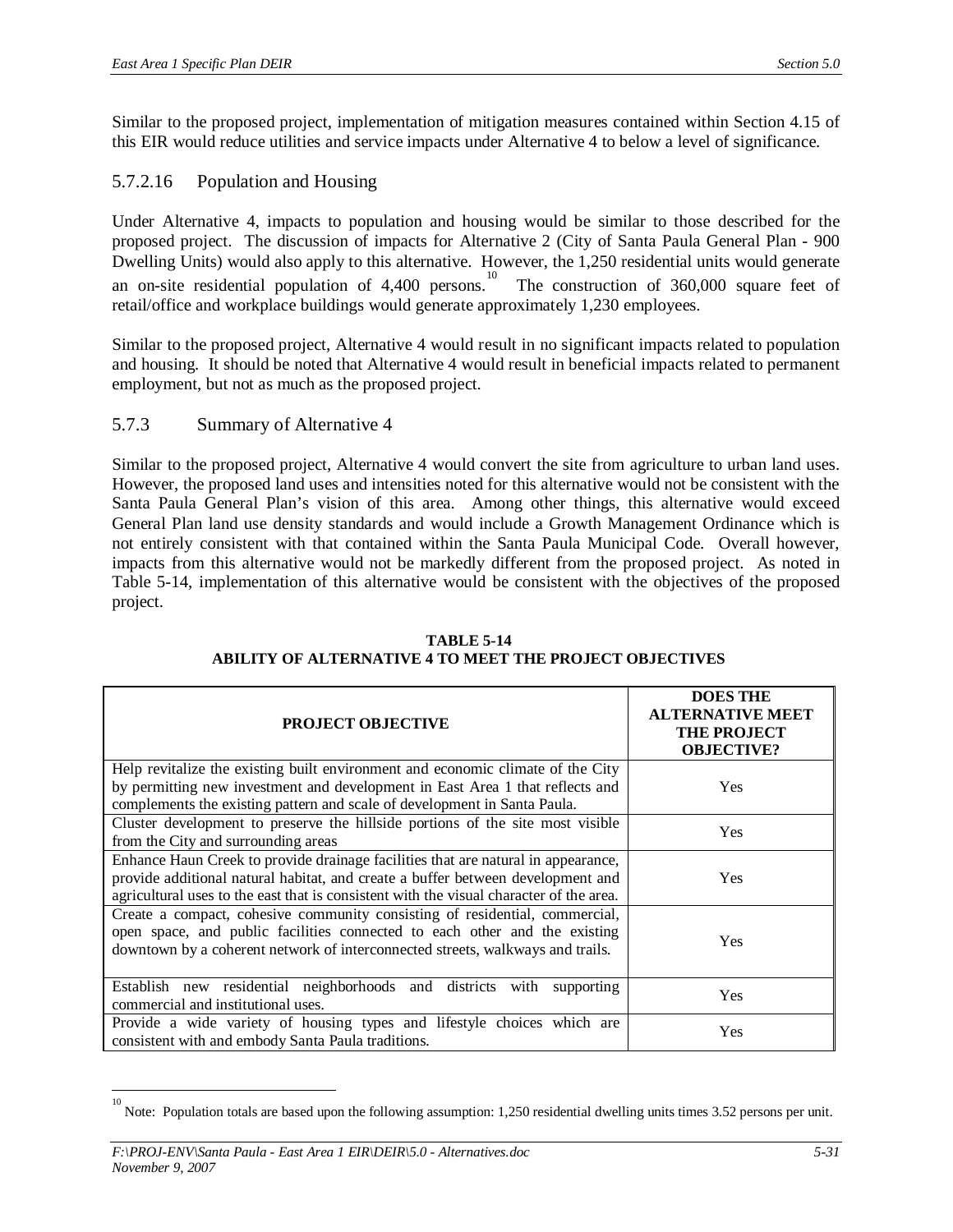#### **TABLE 5-14 ABILITY OF ALTERNATIVE 4 TO MEET THE PROJECT OBJECTIVES**

| <b>PROJECT OBJECTIVE</b>                                                                                                                                                                                                                            | <b>DOES THE</b><br><b>ALTERNATIVE MEET</b><br><b>THE PROJECT</b><br><b>OBJECTIVE?</b> |
|-----------------------------------------------------------------------------------------------------------------------------------------------------------------------------------------------------------------------------------------------------|---------------------------------------------------------------------------------------|
| Allow for development of a sufficient number of homes to support viable<br>neighborhood-serving commercial uses within close proximity to residential<br>areas.                                                                                     | Yes                                                                                   |
| Provide a wide range of open space, park and recreational facilities serving<br>residents of the City of Santa Paula and surrounding areas and reinforcing the<br>community's identity and connection to its natural and agricultural surroundings. | <b>Yes</b>                                                                            |
| Provide sites for a wide range of educational facilities including primary,<br>secondary and post -secondary facilities, to meet the needs of residents of the<br>City of Santa Paula and the surrounding community.                                | Yes                                                                                   |

Source: P&D Consultants, 2007.

# **5.8 ALTERNATIVE 5 – EAST AREA 1 SPECIFIC PLAN – STATE ROUTE 150 BYPASS**

## 5.8.1 DESCRIPTION OF ALTERNATIVE 5

Under Alternative 5, the proposed project as currently described in Section 3.0 (Project Description) of the EIR would be constructed. However, a ByPass to State Route 150 (Ojai Road) would be constructed. The ByPass would follow Hallock Road beginning at Telegraph Road and extend northwest through the project site before eventually heading west across Santa Paula Creek. The exact location of the crossing would need to be evaluated within a future study. As currently considered in the traffic report, the roadway would end at Santa Paula Creek.

### 5.8.2 IMPACTS OF ALTERNATIVE 5

### 5.8.2.1 Land Use and Planning

Land use and planning impacts under the proposed project were considered significant and unavoidable. Under Alternative 5, impacts associated with the proposed project would apply. For a discussion of the proposed project impacts related to land use and planning, refer to Section 4.1 (Land Use & Planning). Therefore, impacts associated with Alternative 5 would be similar to the impacts under the proposed project.

### 5.8.2.2 Agricultural Resources

Agricultural resources impacts under the proposed project were significant and unavoidable. Under Alternative 5, impacts associated with the proposed project would apply. For a discussion of the proposed project impacts related to agricultural resources, refer to Section 4.2 (Agricultural Resources). Therefore, impacts associated with Alternative 5 would be similar to the impacts under the proposed project.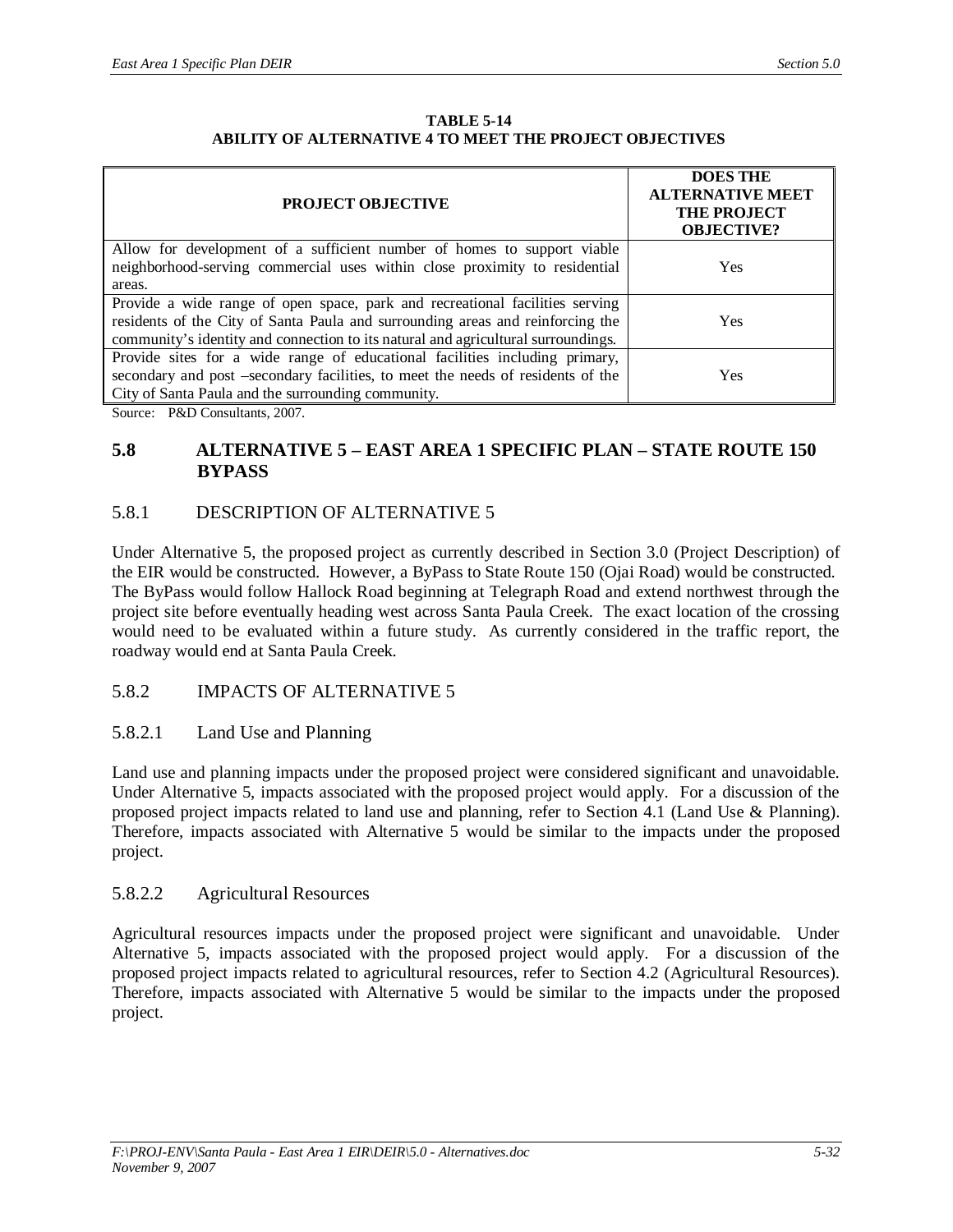### 5.8.2.3 Mineral Resources

Mineral resources impacts under the proposed project were considered less than significant. Under Alternative 5, impacts associated with the proposed project would apply. For a discussion of the proposed project impacts related to mineral resources, refer to Section 4.3 (Mineral Resources). Therefore, impacts associated with Alternative 5 would be similar to the impacts under the proposed project.

#### 5.8.2.4 Transportation and Circulation

Alternative 5 would generate the same amount traffic as the proposed project as shown previously in Table 4.4-9 (Section 4.4). However, the SR-150 bypass would be constructed through East Area 1 connecting to SR-150 to the north and to SR-126 to the south. SR-150 would redirect traffic from Downtown Santa Paula to travel through East Area 1. As shown in the Traffic Study in Appendix D, implementation of this alternative would create a significant adverse impact to ten intersections and one freeway segment. However, as shown in the Traffic Study in Appendix D, all significant adverse traffic impacts were mitigated to below a level of significance.

#### 5.8.2.5 Air Quality

Under Alternative 5, there would be substantial change in air quality resulting from development at the site. New sources of air emissions would result from both mobile sources (traffic associated with the development) and from some stationary emissions. Compared to the proposed project, Alternative 5 emissions from mobile sources would be approximately the same and therefore would comply with local air quality plans. There would be temporary emissions during construction from construction equipment on-site. There would be a cumulative net increase in criteria pollutants (ozone) which are currently non-attainment in the region. This would be primarily due to emissions associated with vehicle trips from the project. Sensitive receptors near the site could be exposed to new emissions from on-site sources and increased emissions from mobile sources. Odors on the site would be primarily from residential uses and possibly from commercial uses. Emissions of greenhouse gases that contribute to climate change would increase for the area due to construction and operations. Although it cannot be determined if this project would be an incrementally significant impact to climate change due to a lack of a significance threshold, this alternative would contribute to an already existing significant impact.

Similar to the proposed project, Alternative 5 would result in significant impacts related to ROC and  $NO<sub>x</sub>$ which would exceed Ventura County Air Pollution Control District thresholds and therefore would be significant and unavoidable.

#### 5.8.2.6 Noise

Alternative 5 would result in somewhat different construction scenario to accommodate the bypass, however, the resultant noise impacts would not be substantively different since the construction equipment mix would likely be similar. The site preparation, grading and the construction activities would use very similar construction equipment resulting in noise exposure levels consistent with the proposed project. It is anticipated that specific phasing sequencing of the road would be accommodated during the construction of the Specific Plan.

Alternative 5 would generate the same traffic as the proposed project which contributes to the longer term operational noise. Some of the roadway segments would result in an increase in noise due to the proposed project with the State Route 150 ByPass. These increases are between 0.1 to 3.7 dB(A) CNEL.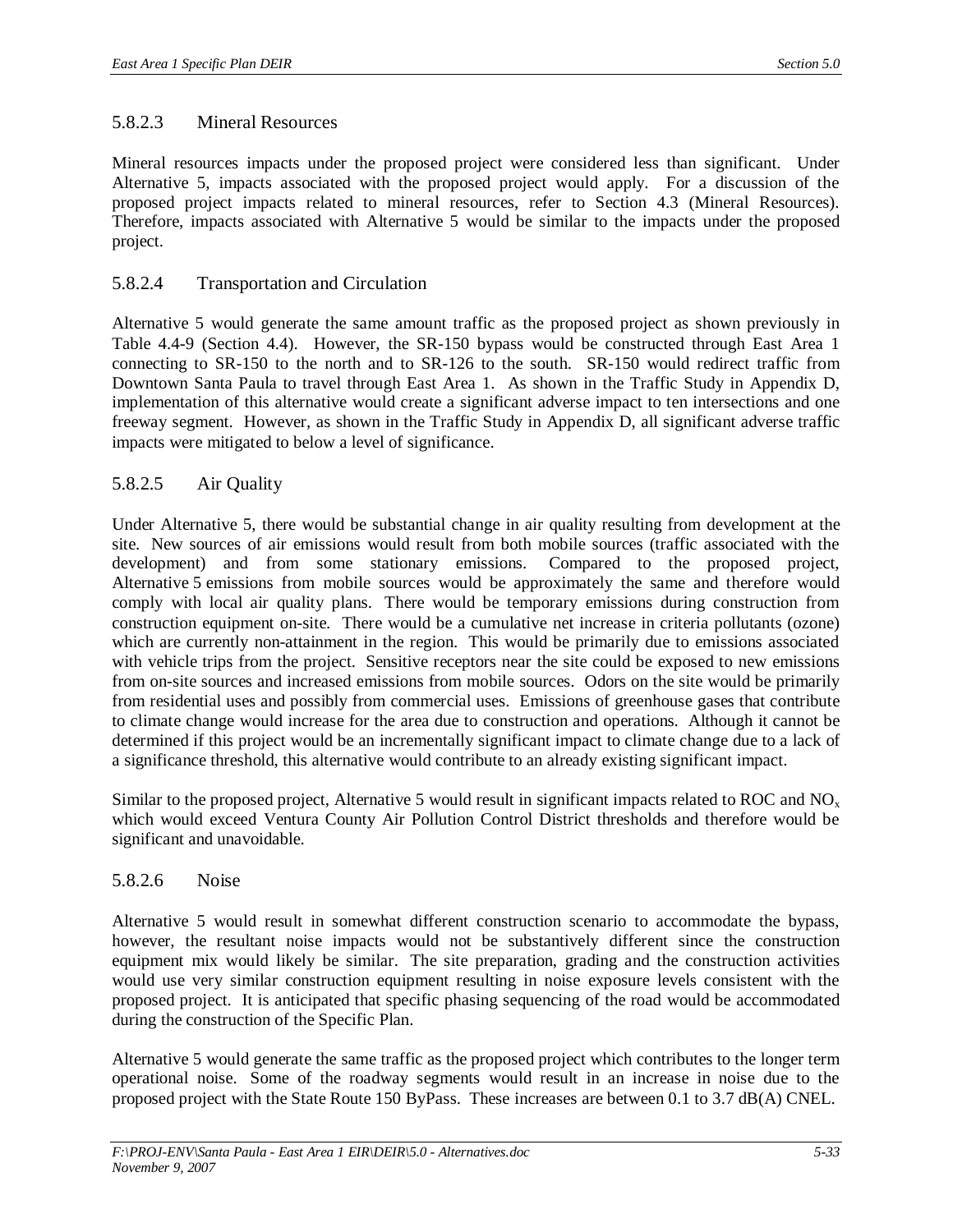Twelve roadway segments would generate less roadway noise. Based on the location of the noise sensitive land uses and the roadway noise increases there are no significant impacts except along Santa Paula Street between  $12<sup>th</sup>$  Street and  $10<sup>th</sup>$  Street where a 3.0dB(A) increase occurs and a 60.9 CNEL has been identified.

### 5.8.2.7 Biological Resources

Biological resources impacts under the proposed project were considered less than significant with implementation of mitigation measures. Under Alternative 5, impacts associated with the proposed project would apply. For a discussion of the proposed project impacts related to biological resources, refer to Section 4.7 (Biological Resources). Therefore, impacts associated with Alternative 5 would be similar to the impacts under the proposed project.

### 5.8.2.8 Geology and Soils

Geology and soils impacts under the proposed project were considered less than significant with implementation of mitigation measures. Under Alternative 5, impacts associated with the proposed project would apply. For a discussion of the proposed project impacts related to geology ad soils, refer to Section 4.8 (Geology & Soils). Therefore, impacts associated with Alternative 5 would be similar to the impacts under the proposed project.

### 5.8.2.9 Hydrology and Water Quality

Hydrology and water quality impacts under the proposed project were considered less than significant with implementation of mitigation measures. Under Alternative 5, impacts associated with the proposed project would apply. For a discussion of the proposed project impacts related to hydrology and water quality, refer to Section 4.9 (Hydrology & Water Quality). Therefore, impacts associated with Alternative 5 would be similar to the impacts under the proposed project.

### 5.8.2.10 Hazards and Hazardous Materials

Hazards and hazardous materials impacts under the proposed project were considered less than significant with implementation of mitigation measures. Under Alternative 5, impacts associated with the proposed project would apply. For a discussion of the proposed project impacts related to hazards and hazardous materials, refer to Section 4.10 (Hazards and Hazardous Materials). Therefore, impacts associated with Alternative 5 would be similar to the impacts under the proposed project.

### 5.8.2.11 Aesthetics

Aesthetic impacts under the proposed project were considered significant and unavoidable. Under Alternative 5, impacts associated with the proposed project would apply. For a discussion of the proposed project impacts related to aesthetics, refer to Section 4.11 (Aesthetics). Therefore, impacts associated with Alternative 5 would be similar to the impacts under the proposed project.

### 5.8.2.12 Cultural and Historic Resources

Cultural resources impacts under the proposed project were considered less than significant for archaeological and paleontological resources with implementation of mitigation measures. However, impacts to historic resources were determined to be significant and unavoidable. Under Alternative 5, impacts associated with the proposed project would apply. For a discussion of the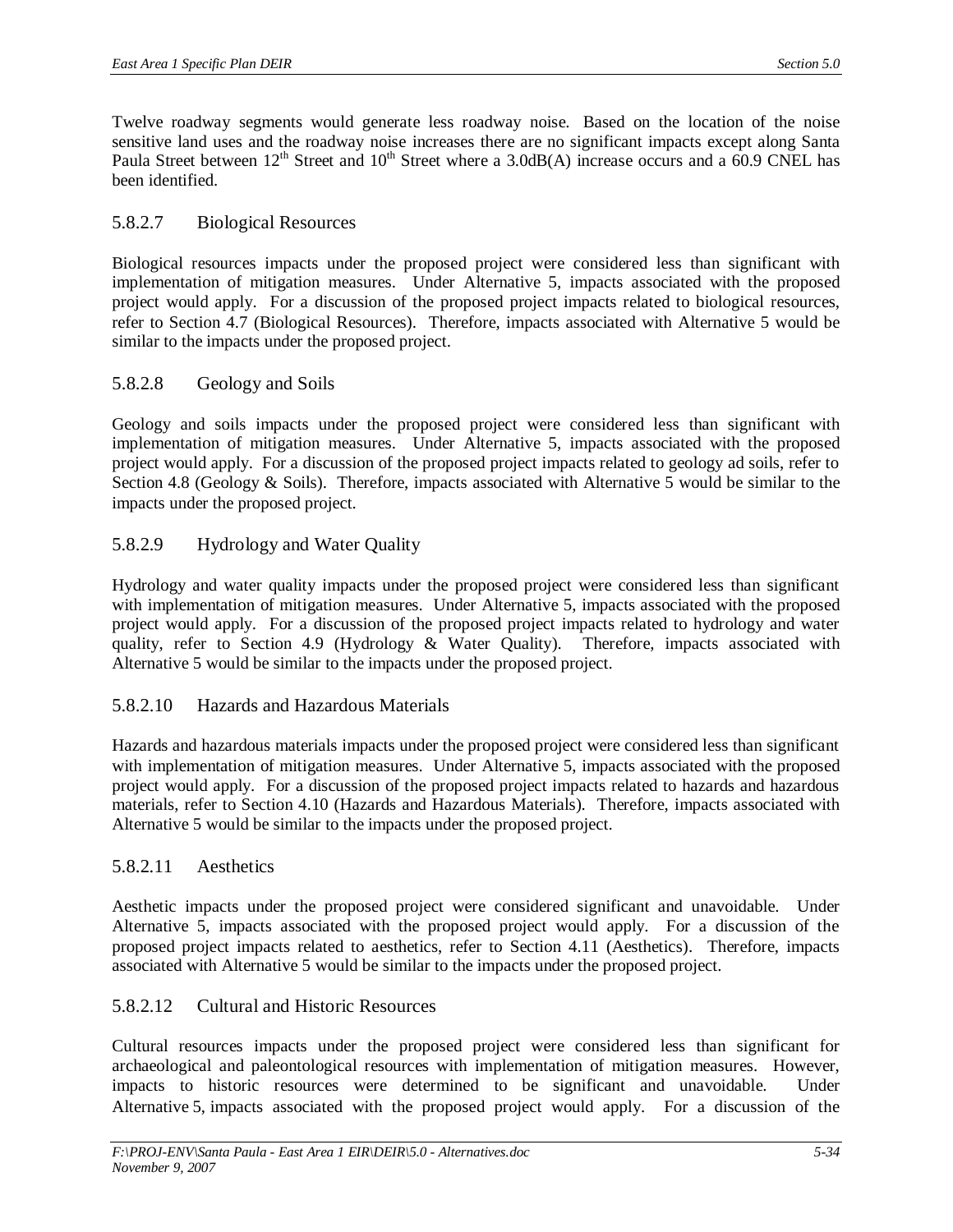proposed project impacts related to cultural and historic resources, refer to Section 4.12 (Cultural and Historic Resources). Therefore, impacts associated with Alternative 5 would be similar to the impacts under the proposed project.

#### 5.8.2.13 Public Services

Public services impacts under the proposed project were considered less than significant with implementation of mitigation measures. Under Alternative 5, impacts associated with the proposed project would apply. For a discussion of the proposed project impacts related to public services, refer to Section 4.13 (Public Services). Therefore, impacts associated with Alternative 5 would be similar to the impacts under the proposed project.

### 5.8.2.14 Recreation

Recreation impacts under the proposed project were considered less than significant with implementation of mitigation measures. Under Alternative 5, impacts associated with the proposed project would apply. For a discussion of the proposed project impacts related to recreation, refer to Section 4.14 (Recreation). Therefore, impacts associated with Alternative 5 would be similar to the impacts under the proposed project.

#### 5.8.2.15 Utilities and Service Systems

Utilities and services impacts under the proposed project were considered less than significant with implementation of mitigation measures. Under Alternative 5, impacts associated with the proposed project would apply. For a discussion of the proposed project impacts related to utilities and services, refer to Section 4.15 (Utilities and Services). Therefore, impacts associated with Alternative 5 would be similar to the impacts under the proposed project.

### 5.8.2.16 Population and Housing

No significant population and housing impacts were considered under the proposed project. Under Alternative 5, impacts associated with the proposed project would apply. For a discussion of the proposed project impacts related to population and housing, refer to Section 4.16 (Population and Housing). Therefore, impacts associated with Alternative 5 would be similar to the impacts under the proposed project.

### 5.8.3 SUMMARY OF ALTERNATIVE 5

Similar to the proposed project, Alternative 5 would convert the site from agriculture to urban land uses. However, the proposed land uses and intensities noted for this alternative would not be consistent with the Santa Paula General Plan's vision of this area. Among other things, this alternative would exceed General Plan land use density standards and would include a Growth Management Ordinance which is not entirely consistent with that contained within the Santa Paula Municipal Code. Overall however, impacts from this alternative would be similar to the proposed project. As noted in Table 5-15, implementation of this alternative would be consistent with the objectives of the proposed project.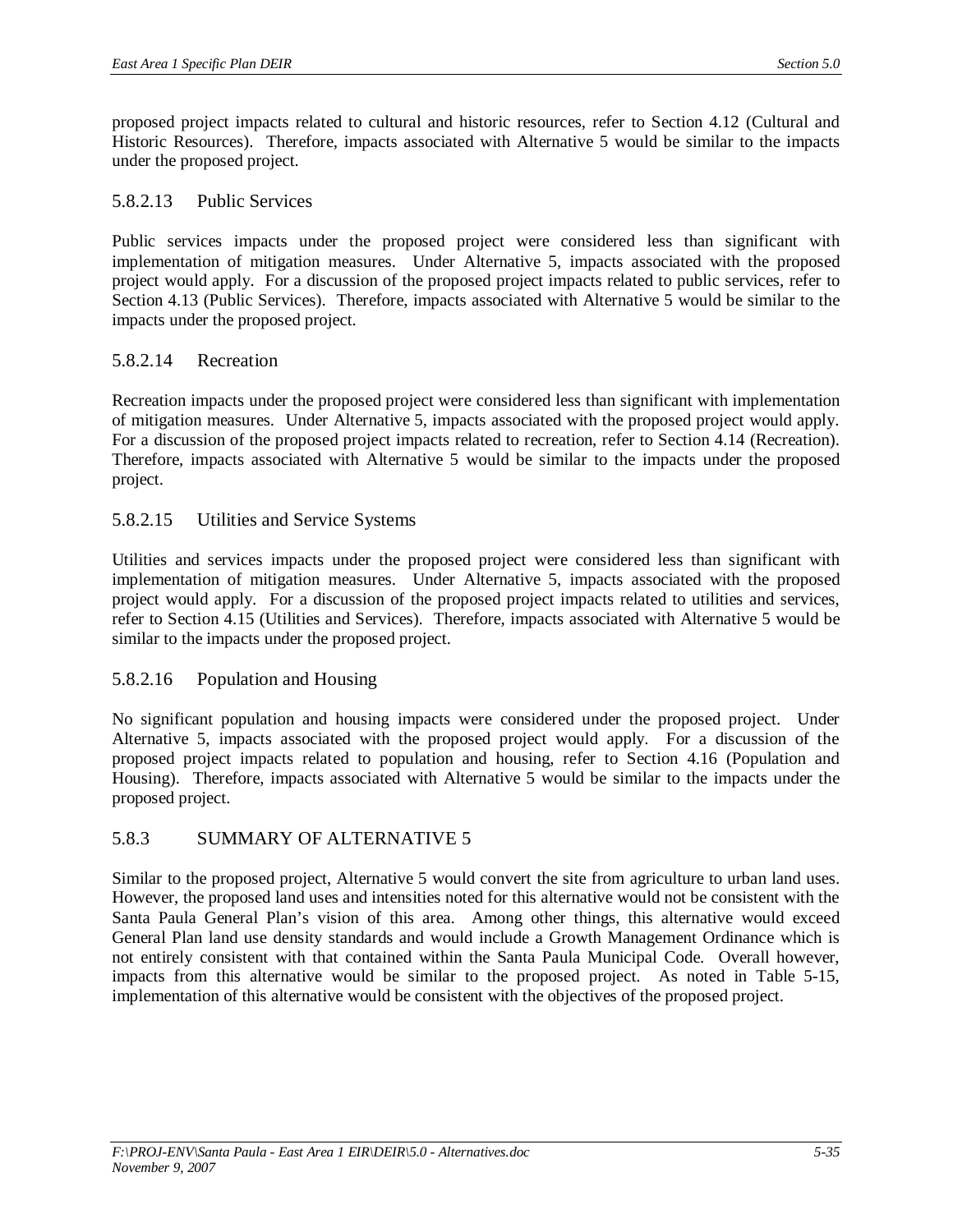| <b>TABLE 5-15</b>                                              |
|----------------------------------------------------------------|
| <b>ABILITY OF ALTERNATIVE 5 TO MEET THE PROJECT OBJECTIVES</b> |

| <b>PROJECT OBJECTIVE</b>                                                                                                                                                                                                                                        | <b>DOES THE</b><br><b>ALTERNATIVE MEET</b><br><b>THE PROJECT</b><br><b>OBJECTIVE?</b> |  |
|-----------------------------------------------------------------------------------------------------------------------------------------------------------------------------------------------------------------------------------------------------------------|---------------------------------------------------------------------------------------|--|
| Help revitalize the existing built environment and economic climate of the City<br>by permitting new investment and development in East Area 1 that reflects and<br>complements the existing pattern and scale of development in Santa Paula.                   | Yes                                                                                   |  |
| Cluster development to preserve the hillside portions of the site most visible<br>from the City and surrounding areas                                                                                                                                           | Yes                                                                                   |  |
| Enhance Haun Creek to provide drainage facilities that are natural in appearance,<br>provide additional natural habitat, and create a buffer between development and<br>agricultural uses to the east that is consistent with the visual character of the area. | Yes                                                                                   |  |
| Create a compact, cohesive community consisting of residential, commercial,<br>open space, and public facilities connected to each other and the existing<br>downtown by a coherent network of interconnected streets, walkways and trails.                     | Yes                                                                                   |  |
| Establish new residential neighborhoods and districts with<br>supporting<br>commercial and institutional uses.                                                                                                                                                  | Yes                                                                                   |  |
| Provide a wide variety of housing types and lifestyle choices which are<br>consistent with and embody Santa Paula traditions.                                                                                                                                   | Yes                                                                                   |  |
| Allow for development of a sufficient number of homes to support viable<br>neighborhood-serving commercial uses within close proximity to residential<br>areas.                                                                                                 | Yes                                                                                   |  |
| Provide a wide range of open space, park and recreational facilities serving<br>residents of the City of Santa Paula and surrounding areas and reinforcing the<br>community's identity and connection to its natural and agricultural surroundings.             | Yes                                                                                   |  |
| Provide sites for a wide range of educational facilities including primary,<br>secondary and post -secondary facilities, to meet the needs of residents of the<br>City of Santa Paula and the surrounding community.                                            | Yes                                                                                   |  |

Source: P&D Consultants, 2007.

### **5.9 ALTERNATIVES ELIMINATED FROM FURTHER CONSIDERATION**

Alternatives that are remote or speculative, or have effects that cannot be reasonably predicted, need not be considered.<sup>11</sup> Several alternatives were considered by the City of Santa Paula, but rejected as infeasible, and the following provides a brief explanation of the reasons for their exclusion.

In selecting potential sites for the proposed project, a number of factors were considered including the City's General Plan goals and objectives, and control of the majority of the land in which the project was proposed to be built.

Other sites were deemed infeasible and rejected for further consideration as described below:

- No contiguous infill properties are available within the City to accommodate either the proposed project or the alternatives noted above.
- Other sites identified for expansion (East Area 2 and West Areas) do not provide adequate acreage for development;

<sup>11</sup> California Code of Regulations, Title 14, Division 6, Chapter 3, California Environmental Quality Act (CEQA) Guidelines, §15126.6(f)(3).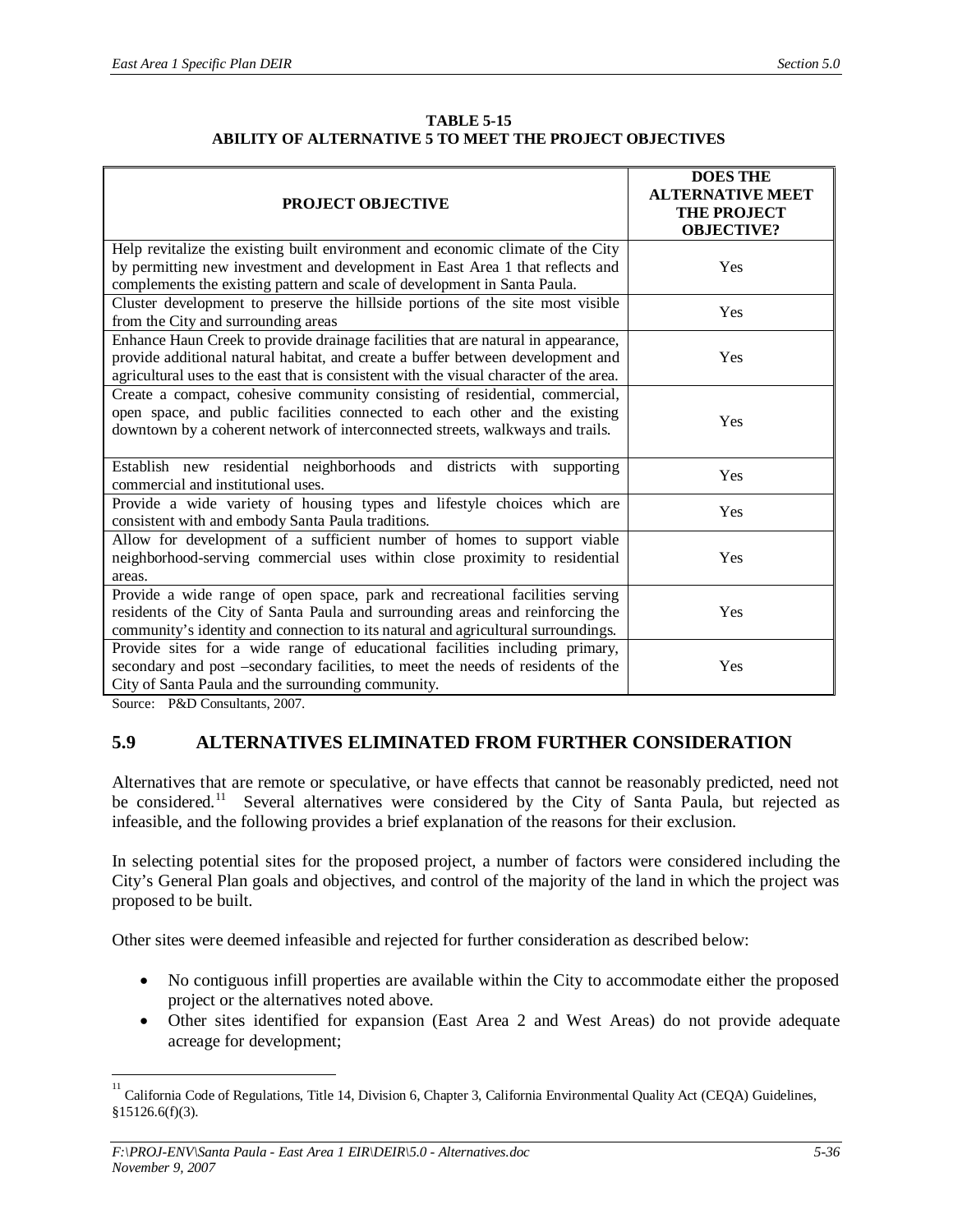- Development proposals and/or limitations are already in place for expansion areas such as Adams Canyon or Fagan Canyon and no development is planned for South Mountain;
- Other sites would remove agricultural lands from cultivation not already planned for urbanization.

# **5.10 ENVIRONMENTALLY SUPERIOR ALTERNATIVE**

Table 5-16 shows a comparison of the environmental effects of the proposed project, the project alternatives and the No Project Alternative. Each of the build alternatives would result in environmental impacts greater than would occur under the No Project Alternative. Therefore, the No Project Alternative is the environmentally superior alternative, although it would not meet project objectives, as discussed earlier. Section 15126.6(e) of the CEQA Guidelines states that if the No Project Alternative is selected as the environmentally superior alternative, then the EIR shall also identify an environmental superior alternative among the other alternatives. Of the remaining alternatives, the proposed project and Alternatives 2, 3, 4 and 5 would result in similar levels of impacts. However, there are a number of variations amongst and between the proposed project and these alternatives which would result in slightly differing levels of impacts for some environmental parameters.

| <b>Environmental</b><br><b>Parameter</b> | <b>Proposed</b><br>Project  | No Project<br><b>Alternative</b> | <b>Alternative</b><br>2 | <b>Alternative</b><br>3 | <b>Alternative</b><br>4 | <b>Alternative</b><br>5     |
|------------------------------------------|-----------------------------|----------------------------------|-------------------------|-------------------------|-------------------------|-----------------------------|
| Land Use and Planning                    | 3                           |                                  | 3                       | 3                       | 3                       | 3                           |
| <b>Agriculture Resources</b>             | 3                           |                                  | 3                       | 3                       | 3                       | 3                           |
| <b>Mineral Resources</b>                 |                             |                                  |                         |                         |                         |                             |
| Transportation and<br>Circulation        | $\mathfrak{D}$              |                                  | 2                       | 2                       | 2                       | 2                           |
| Air Quality                              | 3                           |                                  | 3                       | 3                       | 3                       | 3                           |
| Noise                                    | $\overline{2}$              |                                  | $\overline{c}$          | $\overline{2}$          | $\overline{2}$          | $\overline{c}$              |
| <b>Biological Resources</b>              | $\overline{2}$              |                                  | $\overline{2}$          | $\overline{2}$          | $\overline{2}$          | $\overline{2}$              |
| Geology and Soils                        | $\overline{2}$              |                                  | $\overline{2}$          | $\overline{2}$          | $\overline{2}$          | $\overline{2}$              |
| Hydrology and Water<br>Quality           | $\mathfrak{D}$              |                                  | $\overline{2}$          | $\mathfrak{D}$          | 2                       | $\mathcal{D}_{\mathcal{L}}$ |
| Hazards and Hazardous<br>Materials       | $\mathfrak{D}$              | $\mathfrak{D}$                   | 2                       | $\overline{c}$          | 2                       | 2                           |
| Aesthetics                               | 3                           |                                  | 3                       | 3                       | 3                       | 3                           |
| Cultural and Historic<br>Resources       | 3                           |                                  | 3                       | 3                       | 3                       | 3                           |
| <b>Public Services</b>                   | 2                           |                                  | $\overline{2}$          | $\overline{c}$          | $\overline{2}$          | 2                           |
| Recreation                               | $\overline{2}$              |                                  | $\overline{2}$          | $\overline{2}$          | $\overline{2}$          | $\overline{c}$              |
| Utilities and Service<br><b>Systems</b>  | $\mathcal{D}_{\mathcal{L}}$ |                                  | 2                       | $\mathfrak{D}$          | 2                       |                             |
| Population and Housing                   |                             |                                  |                         |                         |                         |                             |

**TABLE 5-16 COMPARISON OF THE ENVIRONMENTAL IMPACTS OF ALL PROJECT ALTERNATIVES**

Source: P&D Consultants, Inc. (2007).

Legend

1. Insignificant or no impact.

2. Impact that can be mitigated to a level of insignificance.

3. Impact that can not be mitigated to a level of insignificance.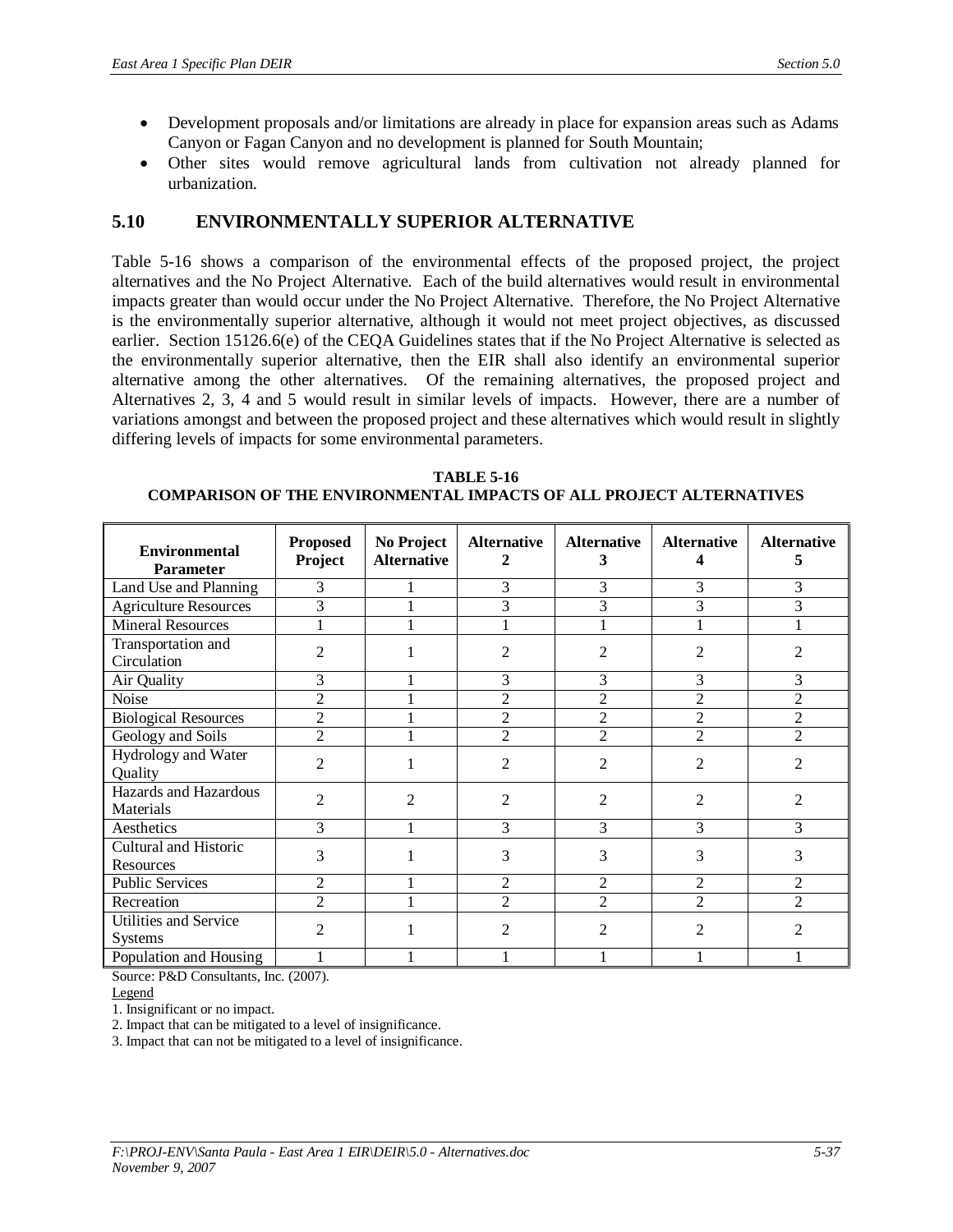Alternatives 2, 3 and 5 would generate additional traffic, noise and air quality impacts when compared to the proposed project and Alternative 4. Alternatives 2 and 3 would include the construction of 900 and 1,000 residential units, respectively. This level of development would likely not be able to support the range of commercial/office uses proposed for these alternatives. This would require most residents to travel off-site to other areas within the City or adjacent areas to the west (City of San Buenaventura) and east (Cities of Fillmore and Santa Clarita). Alternative 5 would include the construction of the proposed State Route 150 (Ojai Road) ByPass. The construction of the ByPass would result in a greater number of vehicle trips along Hallock Road connecting to SR-150 as people seek to avoid existing congestion along 10<sup>th</sup> Street and Ojai Road. Therefore, the environmentally superior alternatives are the proposed project and Alternative 4.

### **5.11 SUMMARY OF THE ALTERNATIVES ABILITY TO MEET THE PROJECT OBJECTIVES**

The proposed project and Alternatives 2, 3, 4 and 5 would generally meet most project objectives when broadly considered. However, components of Alternatives 2 and3 when viewed as a whole would not meet some of the project objectives.

Alternatives 2 and 3 would not entirely be able to meet the following objective:

Allow for development of a sufficient number of homes to support viable neighborhood-serving commercial uses within close proximity to residential areas.

Alternatives 2 and 3 would include the construction 900 and 1,000 residential units, respectively. This level of development would likely not be able to support the range of commercial/office uses proposed for these alternatives. This would require most residents to travel off-site to other areas within the City or adjacent areas to the west (City of San Buenaventura) and east (Cities of Fillmore and Santa Clarita).

Moreover, Alternative 2 would not be able to entirely meet the following objectives:

- Provide a wide range of open space, park and recreational facilities serving residents of the City of Santa Paula and surrounding areas and reinforcing the community's identity and connection to its natural and agricultural surroundings.
- Provide sites for a wide range of educational facilities including primary, secondary and post - secondary facilities, to meet the needs of residents of the City of Santa Paula and the surrounding community.

Alternative 2 as currently described in the City's General Plan does not propose the conservation of agricultural resources contained within the project site (unlike the proposed project, Alternatives 3, 4 and 5 which include the provision of an agricultural preserve). As such, Alternative 2 would not meet the overall intent of this objective which includes reinforcing the community's identify and connection to its agricultural surrounding.

Similarly, while Alternative 2 includes the provision of an elementary school, it does not provide for a wide range of educational facilities. The elementary school would only serve the needs of the residences and commercial/office uses located on-site for this alternative. As noted above, under this alternative, high school age students would be required to travel off-site to Santa Paula Union High School, a facility which is currently over capacity. The proposed project and Alternatives 3, 4 and 5 would include the provision of elementary, secondary and post-secondary facilities. City and project residents would be